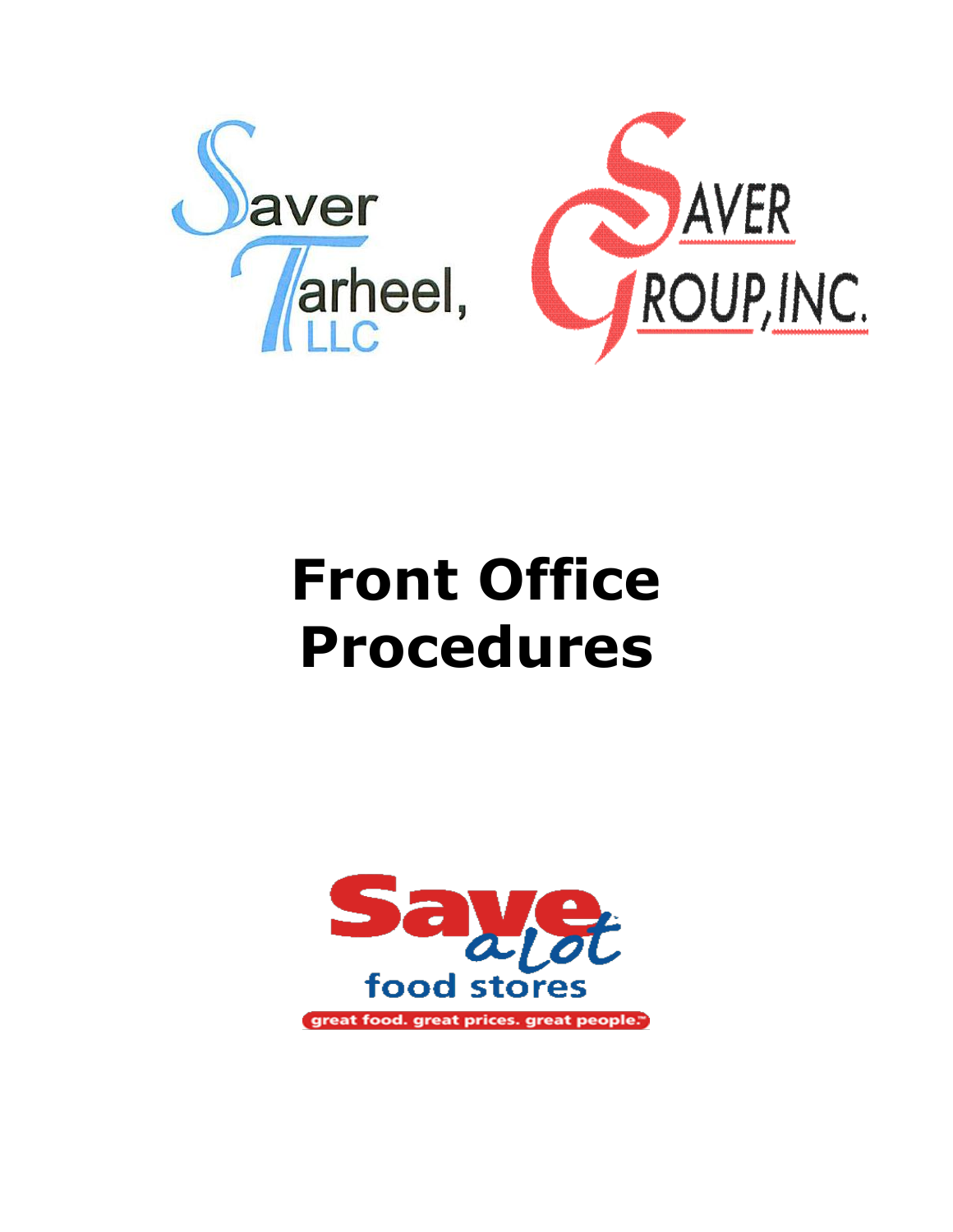#### **Table of Contents**

| <b>Opening Check List</b>           | 3              |
|-------------------------------------|----------------|
| <b>Cash Office Policy</b>           | 4              |
| <b>Cash Office Daily Activity</b>   | 5              |
| <b>Cash Office Weekly Activity</b>  | 6              |
| <b>Monday Morning Packet</b>        | $\overline{7}$ |
| <b>Reports and Where to Send</b>    | 10             |
| <b>Cash Office Activity</b>         | 11             |
| <b>Front End Procedures</b>         | 12             |
| <b>Employee Purchase Policy</b>     | 13             |
| <b>Store Keys</b>                   | 14             |
| <b>Building Security</b>            | 15             |
| <b>Closing Check List</b>           | $16 - 17$      |
| <b>Office Closing Procedures</b>    | $18 - 21$      |
| <b>Cash Till Accountability</b>     | 22             |
| <b>DSD Receiving</b>                | 23             |
| <b>Personnel Files</b>              | 24             |
| <b>I.C.L Reference</b>              | $25 - 48$      |
| <b>Price Verification Procedure</b> | 49-54          |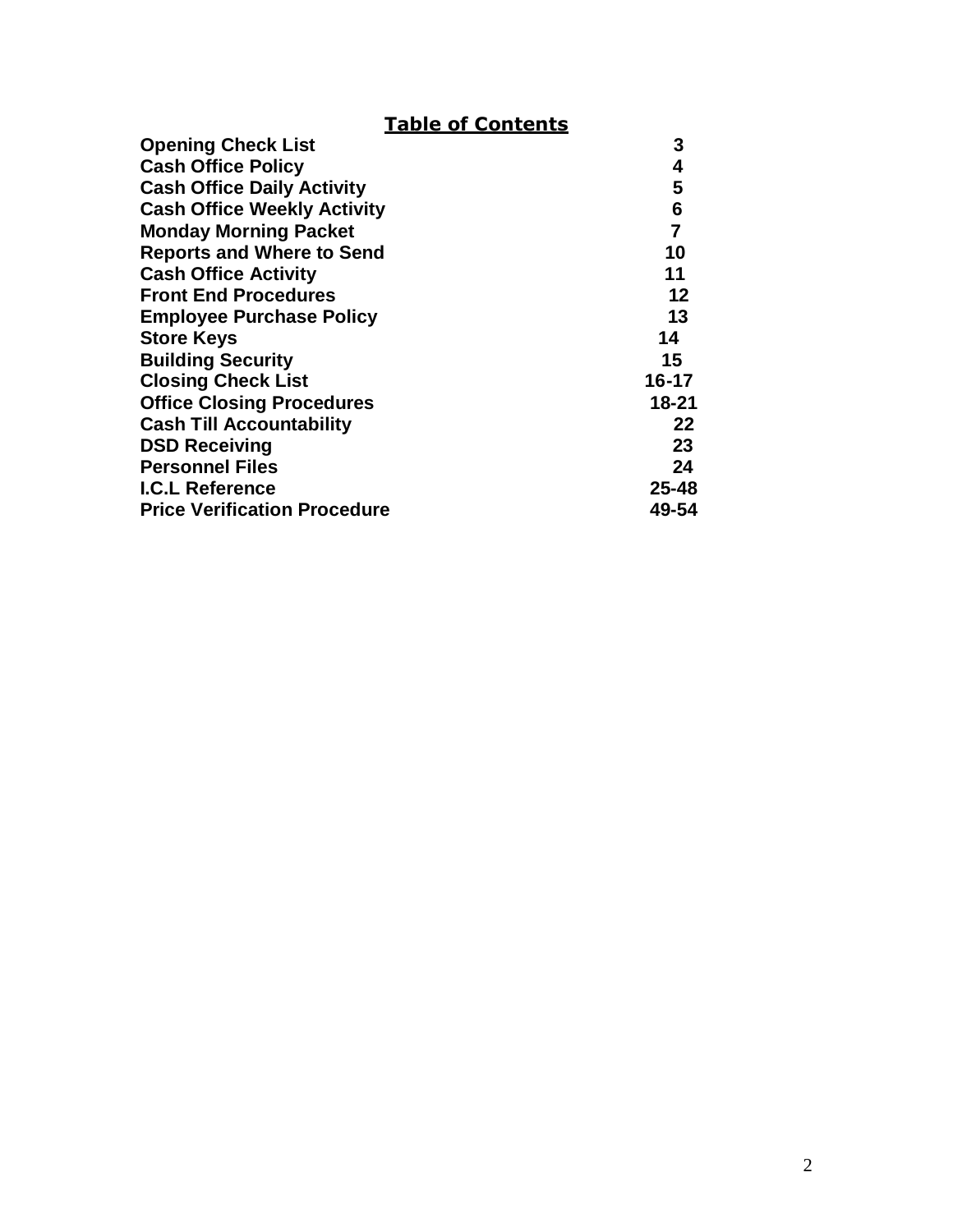# **Store Opening Checklist**

- Turn off the alarm.
- Walk the store and make sure everything was done right the night before. If it was done right the store should be standing tall when you open the doors.
- Check the temperature on the cases and walk in coolers.
- Count the safe. Have your deposit done by 12p.m.
- Get the tills ready to put out, have enough coins and ones in them.
- Put down the rugs on the floor and sweep them if needed.
- Clean the parking lot and sidewalk.
- Go check your departments and make sure they are being pulled to get rid of distressed product before it starts getting busy.
- Make a list of what needs to be done and tell everyone what their part in the plan is.
- Be a cheerleader and encourage your coworkers, thank them for what they do right. Everybody wants to feel needed and that they make a difference.
- All bags filled and neatly arranged.
- Make sure product is not over fill zone.
- Camera system is working properly.
- Make sure there is someone on the registers closes to the door.
- Check grinding logs in the meat department.
- Check sanitation and cleaning log on the Perishable Departments.
- Control where you are on payroll and make cuts if needed.

**Additional Things to be Done:**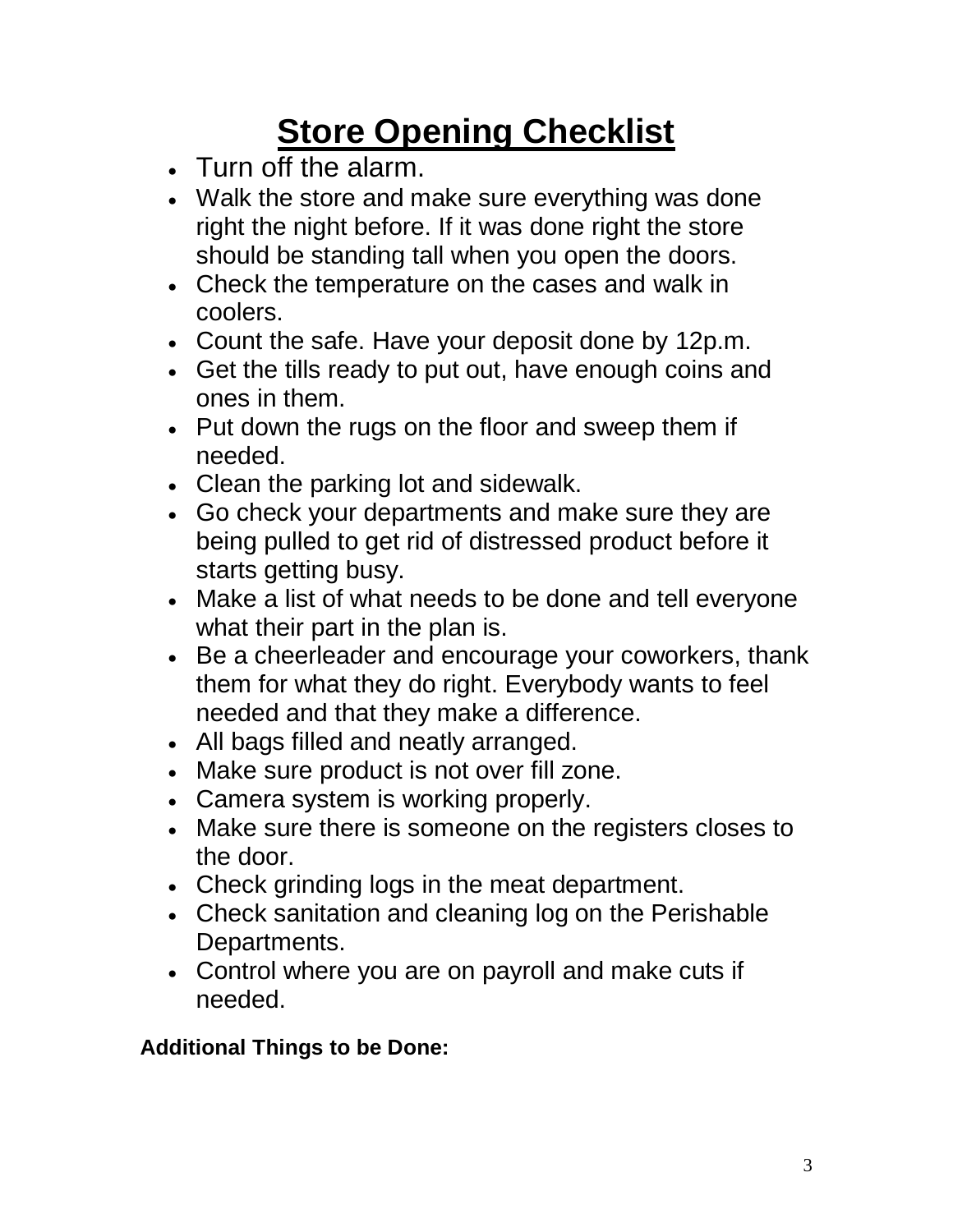# **Cash Office Policy**

- The only team members allowed in the Cash Office is Management, Crew Leaders, Department Heads, and Cashiers cashing out.
- No Purses or Personal Items allowed in the Cash Office. See Store Manager for designated area for Personal Items and where those items are to be stored.
- The door to the Cash Office must be closed and locked at all times.
- The Safe Door must be secured at all times. No day lock.
- The Safe Money is counted three times daily and recorded in the Safe Log Book:
	- Morning
	- **Shift Change**
	- Closing
- All funds not in use at the register must be secure in the safe at all times.
- Any discrepancies in the safe count are to be corrected at the end of the day by adjusting the cash deposit. In the event there is an overage those funds need to be dropped in the bank deposit that same night.
- Do not leave cash on counters unattended.
- Cash pickups are to be made when required (by limit on registers) and placed in the safe with pick up slip. (Do not over ride).
- Never allow anyone to use your keys or pass codes.
- Deposits are to be at the bank no later than 12 noon the following day.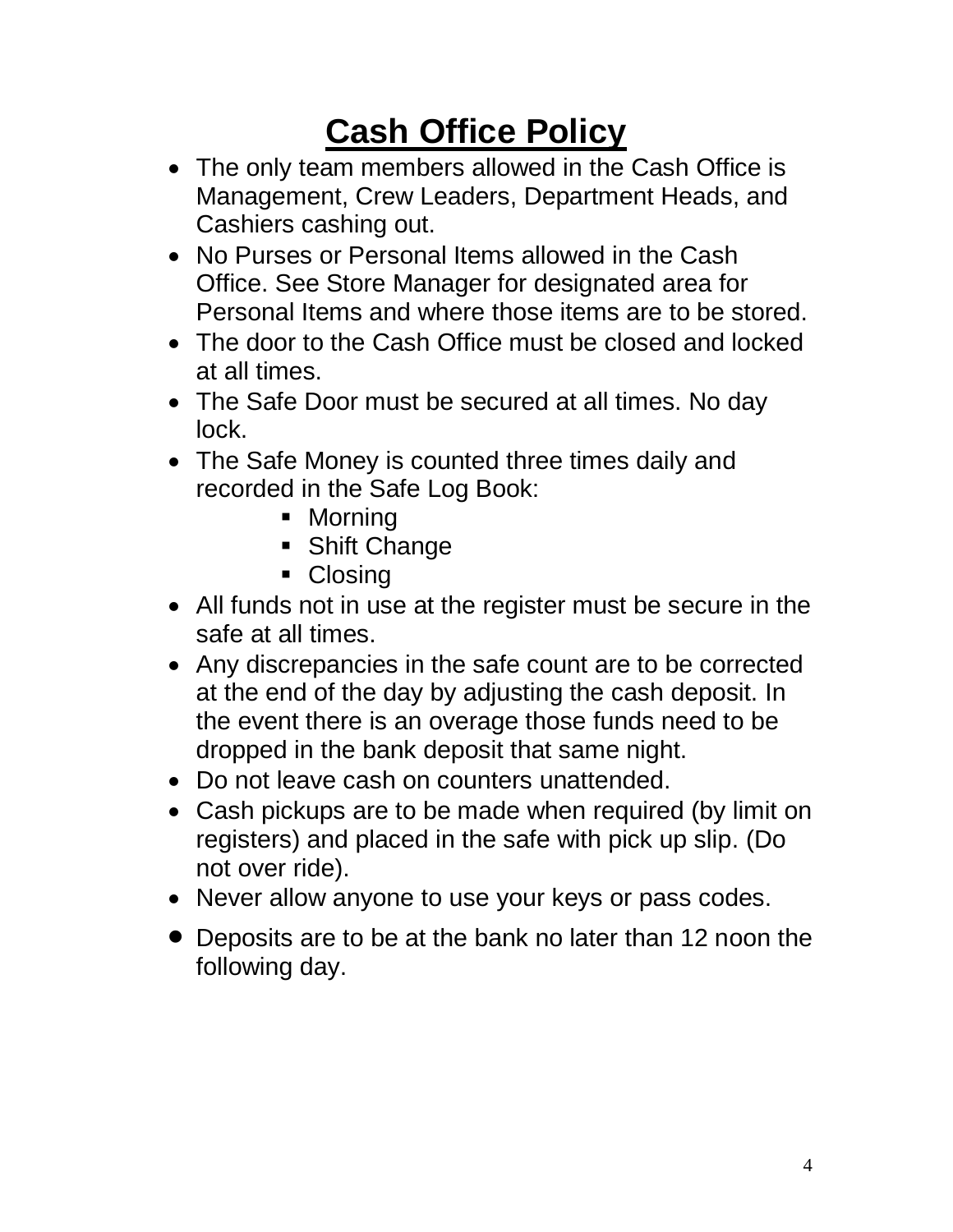# **Cash Office Daily Activity**

- Make out current day deposit for the bank.
- Verify beginning cash count, record total on Safe Log.
- Order store change from bank as needed.
- Retail invoices, then Record current day invoices on Vendor and/or SAL invoice Access sheet on Desktop.
- Record all markdowns and supplies on ID Loss.
- Verify office till at shift change and record on Safe Log.
- **Email any SAL credits to [salcredits@savergroup.com](mailto:salcredits@savergroup.com)** after calling into SAL Distribution Center in your Division.
- Check Emails, print and give to appropriate department.
- Tax Exempt Sales. Enter on ICL screen 2, 1, and 2 for the Control Report.
- Error correct and void report. Enter on ICL screen 10, 5, and 3, report #50 (Subtract and Cancel Report).
- Daily To Do List (Cleaning Schedule).
- Record all Out of Dates, reductions, and discarded product into Known Loss for all Departments.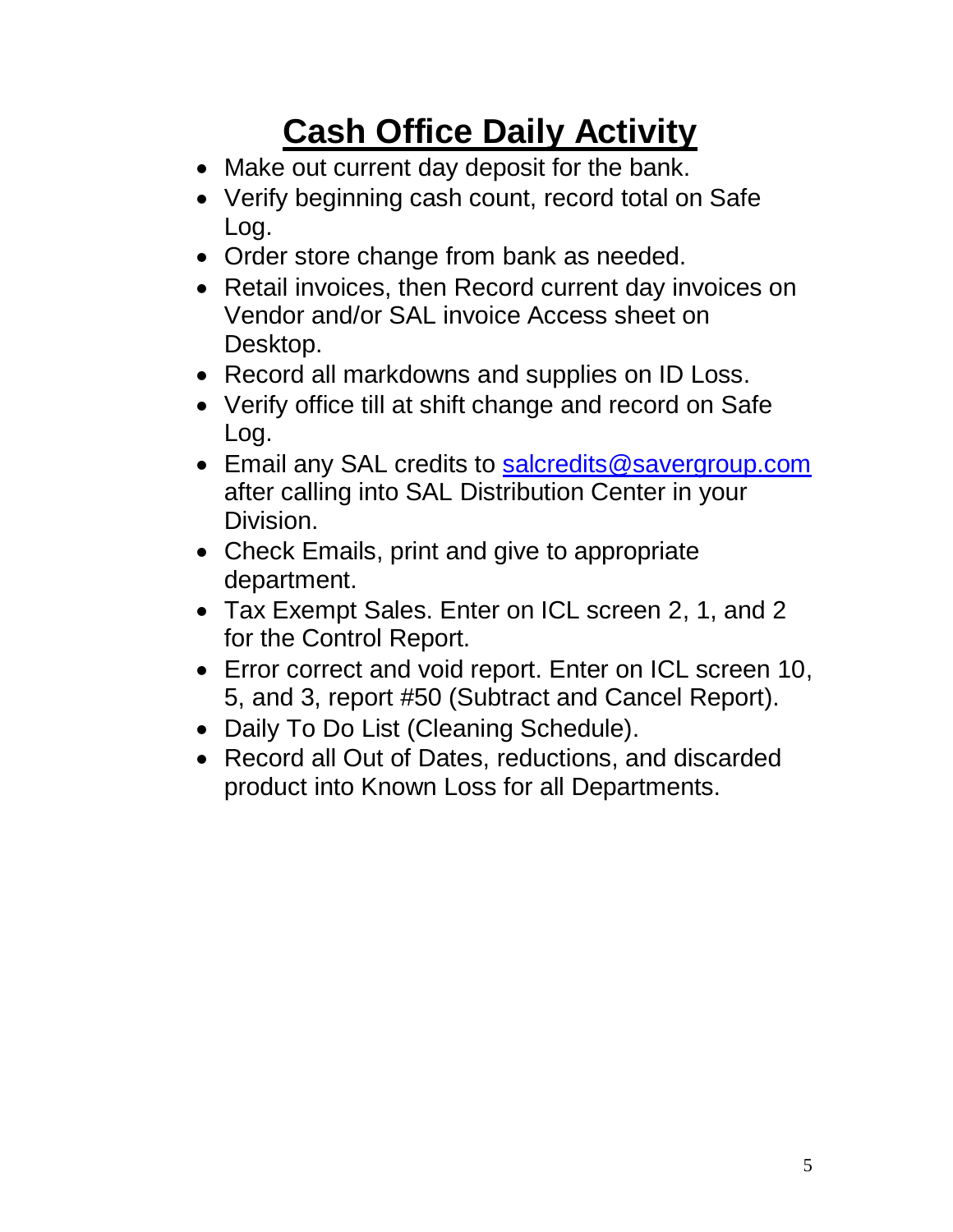# **Cash Office Weekly Activity**

- Copy all Invoices; send Originals into Central Office in UPS envelope and file copies for your records.
- Email completed Vendor Invoice list to vendorinv@savergroup.com, print 2 copies, one attached to the vendor invoices and placed in the UPS envelope for the Central Office, the other for store records.
- Email completed SAL Invoice list to salinv@savergroup.com, print 2 copies, one attached to the SAL invoices and placed in the UPS envelope for the Central Office, the other for store records.
- Total timecards, and record on the Weekly Payroll Report, email to timesheet@savergroup.com.
- Print the Expanded Department Report, ICL Screen 10, 1, 4, and the Weekly Business Report, ICL Screen 2, 1, 3 then enter the date of the week, place in the UPS envelope for the Central Office.
- Put all vendor coupons in the UPS envelope for the Central Office.
- Send UPS envelope to the Central Office. Include all new employee forms.
- Monday morning Checklist (See Page 7).
- Vendor and Visitor check-in sheets placed in UPS envelope to Central Office.
- Cashier Accuracy Reports reviewed.
- Activate price change batches in ICL. ICL Screen 1, 2, 2; then choose file and press execute. Done every Monday.
- Price changes. Print & change signs & labels every Monday Morning.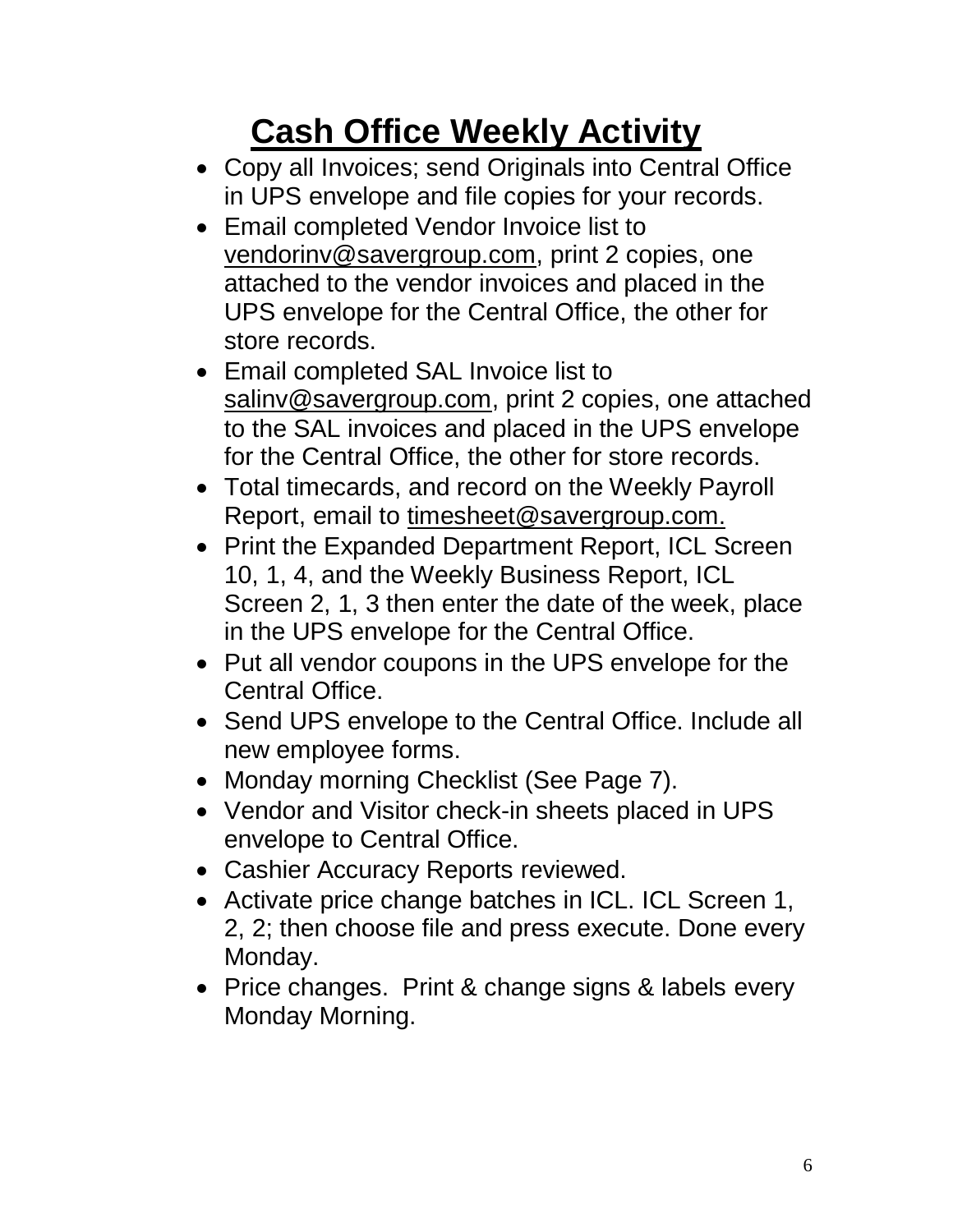# **MONDAY PAPERWORK FOR PACKET**

Sunday or Monday print reports form SAL computer. *All reports are printed twice 1 for the central office and 1 for the store.*

**Store report**-F-11 Print 2 reports

#### **Weekly business report**- from ICL menu

 2-Enter report menu 1-Enter dept report 3-Weekly business report In date box put wk start date - wk end date. Print.

#### **Expanded dept. Report**:

 10-Supervisors menu 1-Dept. Report 4-Expanded dept. Report 3- Previous week Print 2 copies

Total store sales for the week must match on the store report with weekly business report.

#### **Sal invoices and vendor invoices**:

When completed and entered in the computer print 2-copies They are to be put in order with the invoice list.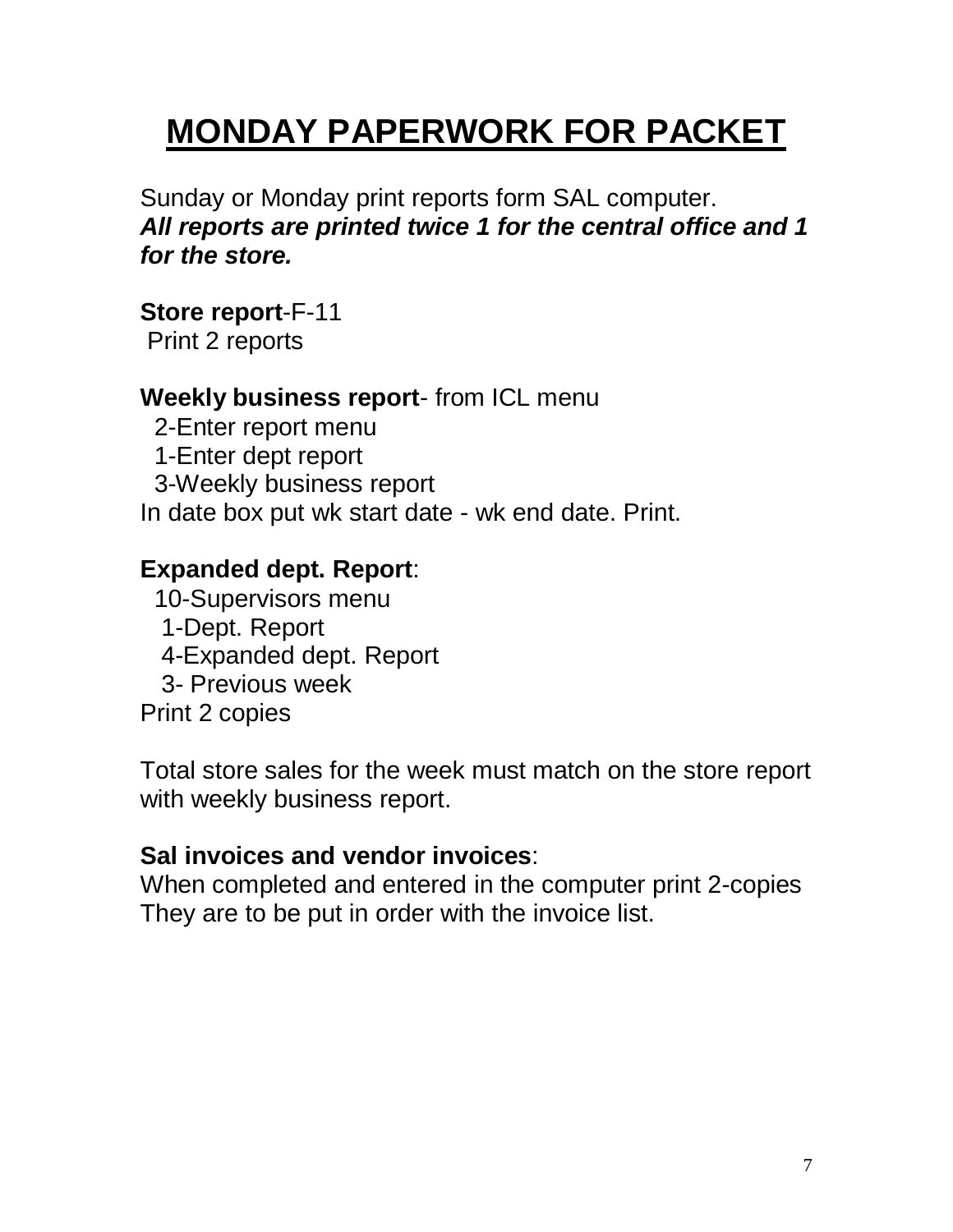## **Monday paperwork for packet**

If correct e-mail to home office. (Export e-mail you will send each one twice)

Sal truck invoices---SAL invoices

Vendor invoices -------Vendor invoices.

**All invoices needs to have the retailed extended out and that it is legible so the office and supervisors can read it.**

**Coupons**---Should be counted and placed in an envelope with wk end date and your stores name. Total should match store report total for coupons.

**Weekly non-controllable markdowns**: you print off your price tags for the following week's batch and items going in the ad, count the quantity you have on hand and record the new price and the old price on form. Send this weekly to Brandi Gulley and Operations Supervisor.

Need to separate all dept markdowns:

.

**Meat dept** - Sales to purchases then e-mail to Meat Merchandiser and Operations Supervisor.

**Produce** - Sales to purchases then e-mail to-Produce Merchandiser and Operations Supervisor.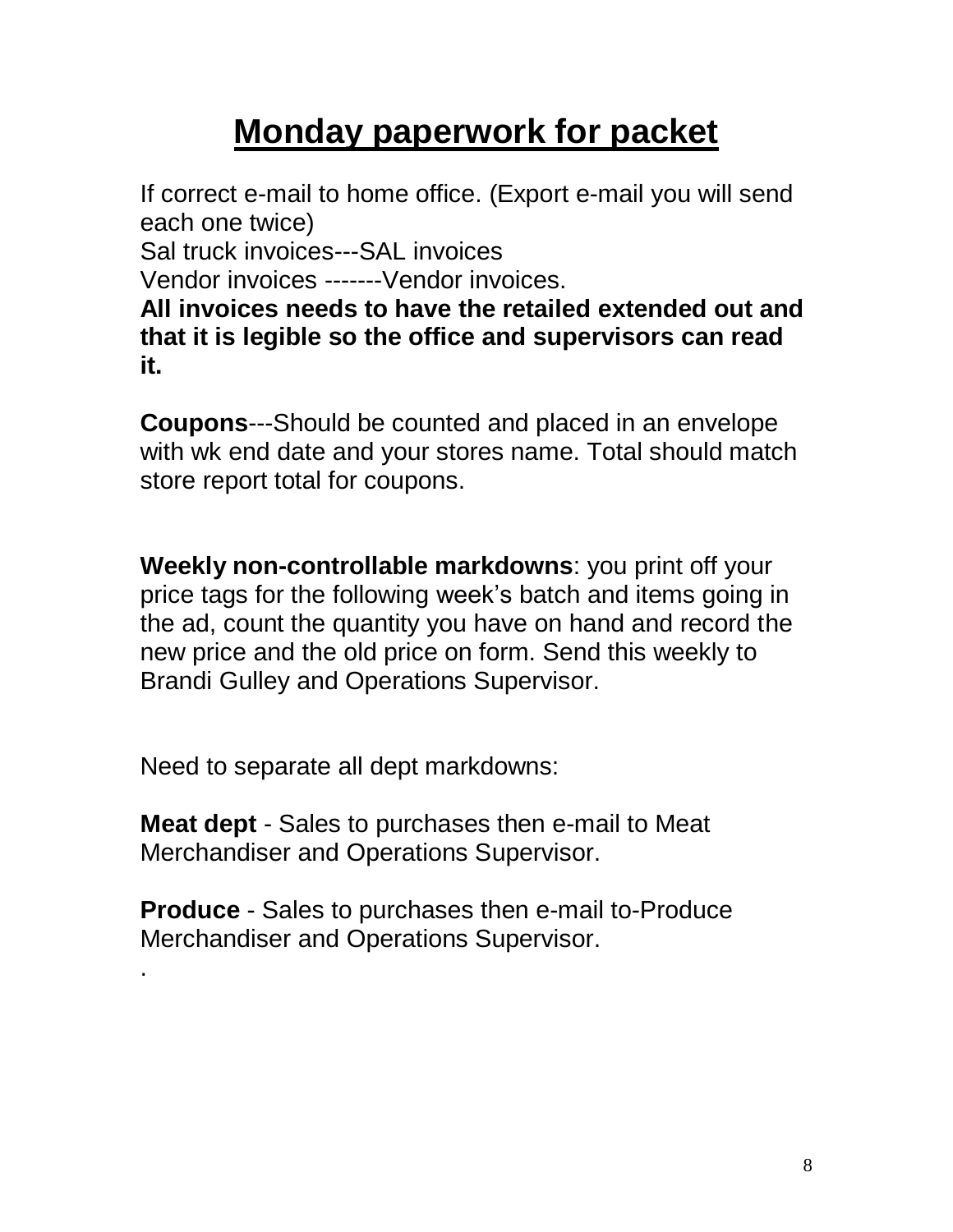## **Monday Paperwork for Packet**

**Time sheet-** Needs filled out and e-mailed on Sunday or Monday mornings.

Print a copy and place with the store schedule and time cards this must be kept for 4-years. Keep in store storage. Keep organized.

Also send any- incident reports, Employee Dr. Excuse, and any shipping statements your store may have received that week.

Any employee paper work (new hires, change of status, change of address, or par's).

**Office inventory**—monthly email only this sheet. Check register from safe must also be sent in to the office (only when we have office inventory). Petty cash needs to be settled at this time. (Contact your operation supervisor to write the check. Only operation supervisor can write and sign checks from ledger).

**Store Verification-** Once a month you must file a complete store verification this includes: grocery, frozen food, dairy, ice-cream, bakery, meat, produce, and all DSD vendor items (don't forget registers) send this in to robin pike and your operation supervisor.

Once a month you must file a case cleaning calendar for your perishable departments. Send to your Operation Supervisor and Robin Pike.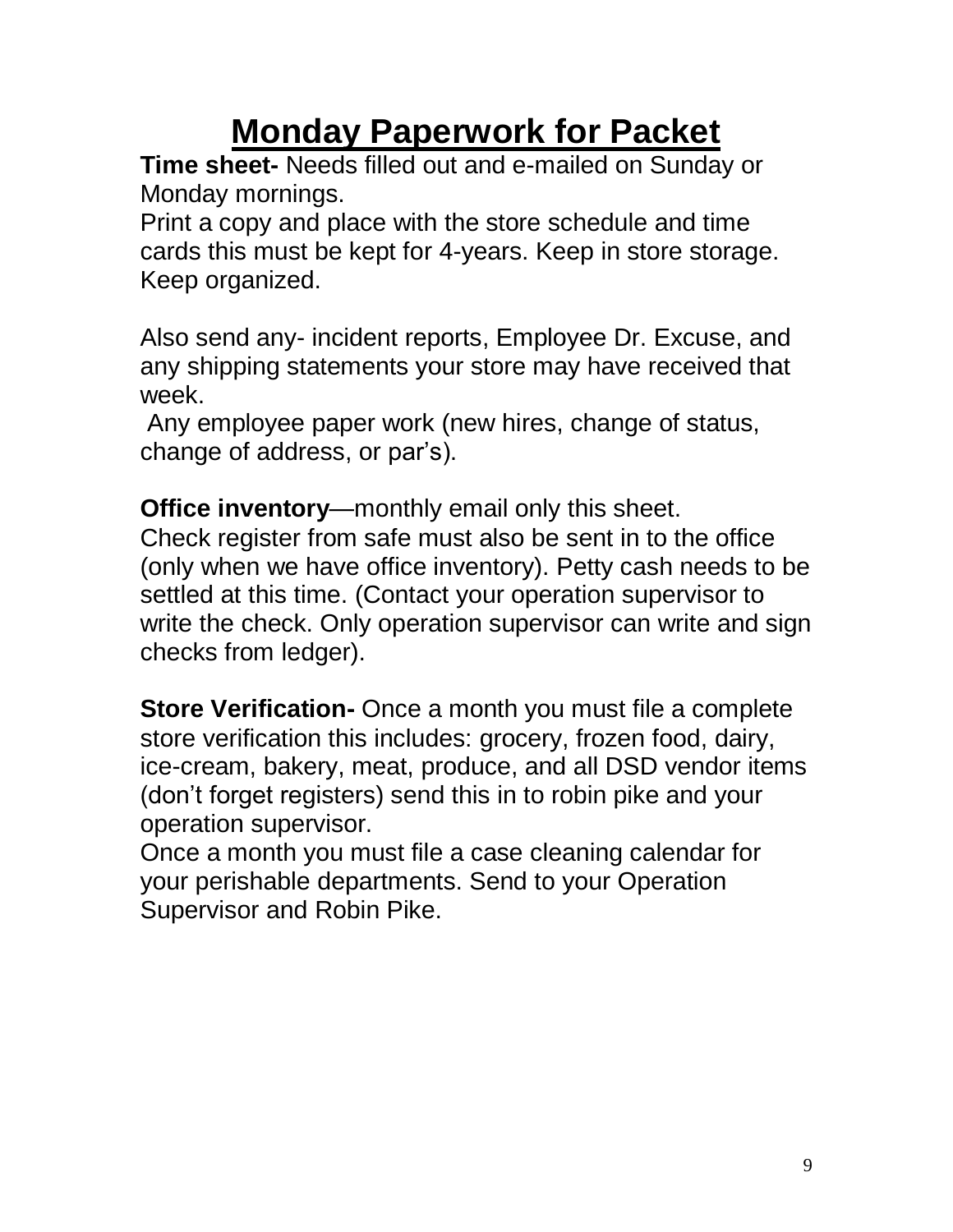## **Email Addresses and Reports Description E-mail Address**

Save A Lot Truck Listing saliny@savergroup.com

Vendor Listing [vendorinv@savergroup.com](mailto:vendorinv@savergroup.com)

Save A Lot Credits [salcredits@savergroup.com](mailto:salcredits@savergroup.com)

Office Inventory entries and the [officeinventory@savergroup.com](mailto:officeinventory@savergroup.com)

I-9 forms & ID's

Time Sheets

Sales and Markdown Sheet [salesandmarkdowns@savergroup.com](mailto:salesandmarkdowns@savergroup.com)

Personnel Action Request **[parequest@savergroup.com](mailto:parequest@savergroup.com)** 

[timesheet@savergroup.com](mailto:timesheet@savergroup.com)

Close Outs

Store Verfications Employee Schedules

Employees Incident Reports

Customer Incident Reports

[brandi.gulley@savergroup.com](mailto:brandi.gulley@savergroup.com)

Case Cleaning Dates **[robin.pike@savergroup.com](mailto:robin.pike@savergroup.com)** 

Insurance & 401k [denise.reynolds@savergroup.com](mailto:denise.reynolds@savergroup.com)

Maintenance Requests [brenda.patton@savergroup.com](mailto:brenda.patton@savergroup.com)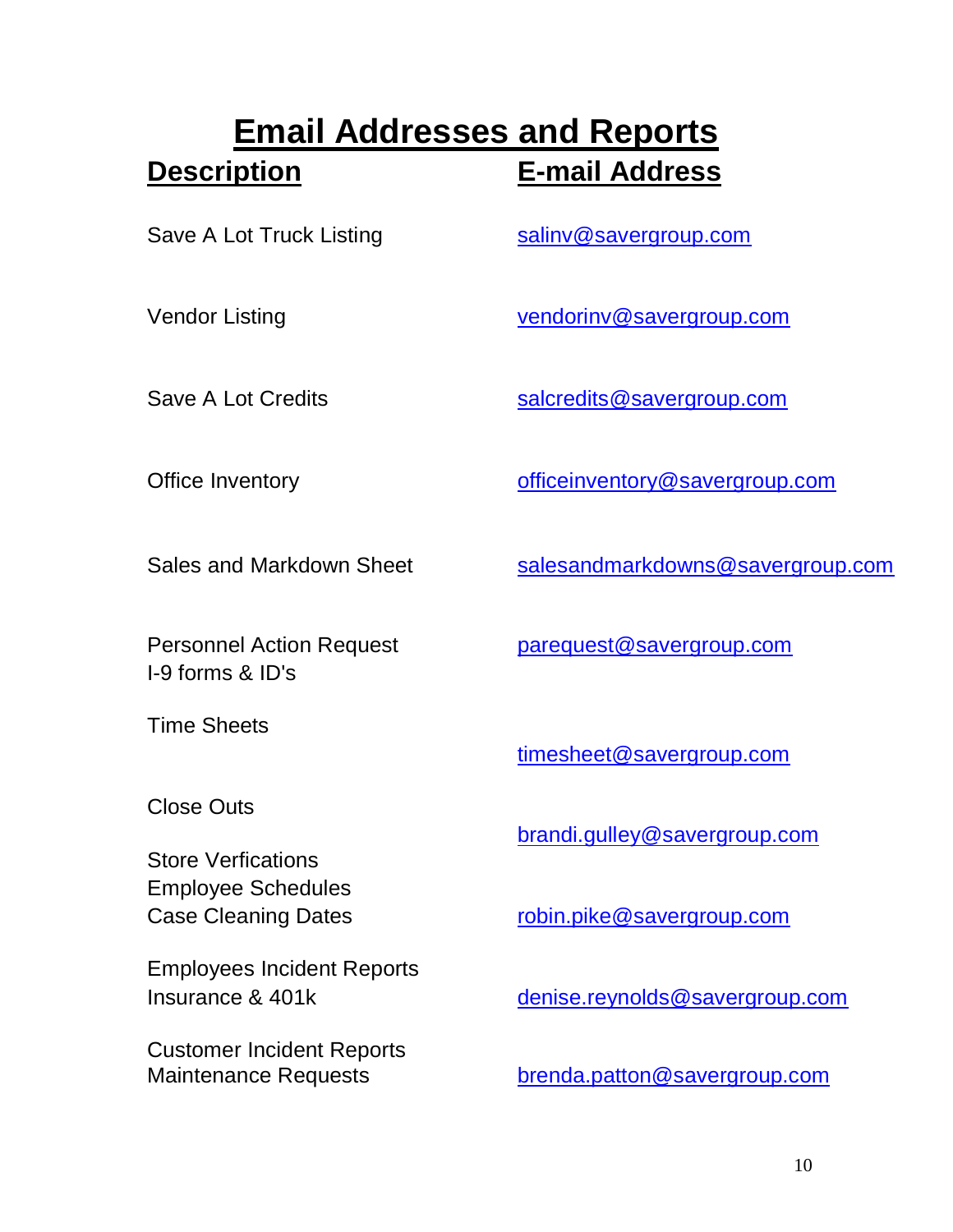## **Cash Office Daily Activity**

- Verify safe by making sure your cash on hand matches what is on your safe count sheet.
- In the event of a discrepancy that results in a cash shortage contact your Operation Supervisor and Loss Prevention Agent for that area and follow proper procedure for balancing the safe.
- Separate all bill bundles and verify they are correct. (Don't initial or sign for something you did not verify).
- When filling out a deposit slip make sure to verify total amount going to the bank versus what you have. If money is over deposit the overage your safe is to stay at the amount approved by Saver Group.
- When picking up deposit slips make sure to match the date and attach them to the same day's paperwork.

# **Monthly Activity**

- Send special account check register in the UPS envelope to the Central Office.(Copy ledger and receipts and keep copies in Store Office).
- Send out Accounts Receivable statements.
- Complete Office Inventory using the Office Inventory Form, email to *officeinventory@savergroup.com*, print 2 copies, one for store records, and one goes to the Central Office in the UPS envelope.
- Assemble new hire packets as needed.
- Have Operation Supervisor write a check to balance petty cash at this time.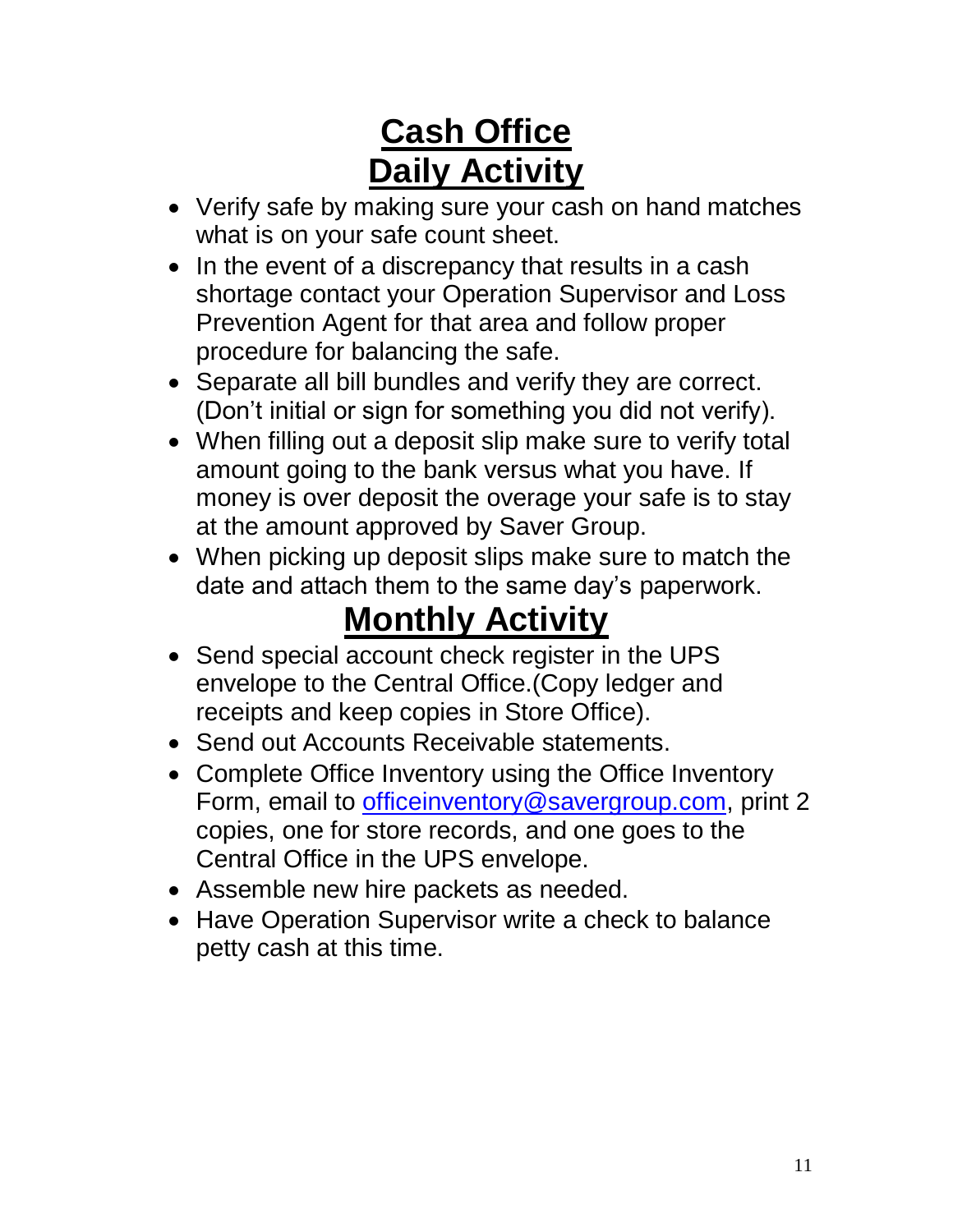# **Front End Procedures**

- Cashier sales privileges (ICL Screen 1, 4, 1) are to be set at 1 to 4 only. Management and Crew Leader sales privileges are to be set to 1 to 8.
- No one is to have training privileges.
- Only Management and Crew Leaders are authorized to handle Voids and Refunds.
- Any void or refund over \$5 must have the manager on duty and cashiers initial, then stapled to their cashier report for the Store Manager's approval.
- Each Cashier is to have a secret 4 digit password.
- No one is allowed to check on any other cashier's till.
- Each register is to be put in secure mode when it is unattended.
- Any cashier shortage over \$5 daily or \$10 weekly is to be repaid by the responsible person. This is to be listed on the store report as employee reimbursement and the cashier counseled.
- The Cashier Accuracy Report is to be completed weekly and verified by the Store Manager. This will be verified by the Operations Supervisor.
- Management and Crew Leaders are not to share register keys or their passwords with each other.
- All vendors must be checked in by the manager on duty or department manager. (Verify All Products).
- All registers are to have counterfeit pens and they are to be used with no exception.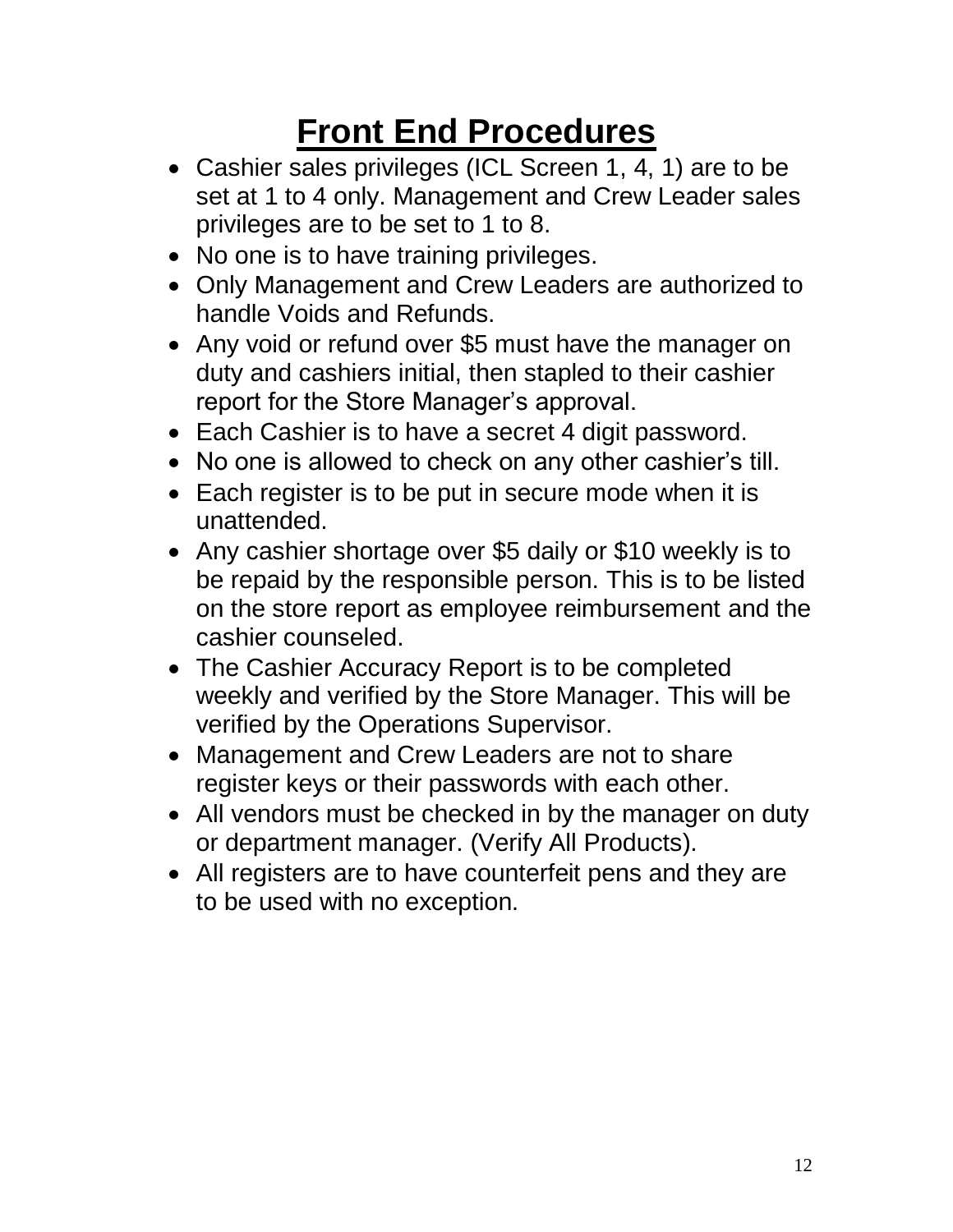## **Employee Purchase Policy**

No employee may purchase product from Save A Lot unless you are off the clock (break, before or after work).

If you want to make a purchase during your break or before work, you must have a manager check you out, and the merchandise must have a signed receipt attached.

> For example: a bottle of soda must have the receipt taped to it. Plus the manager shall sign the receipt.

If the product is intended to go home with the employee, the product must be in a Save A Lot bag with the receipt stapled by a member of management (Store Manager, Assistant Manager, and Front End Manager). And, the bag(s) must be secured by management until the employee is off the clock.

All bags are subject to a manager viewing the contents.

No product is permitted to be consumed on the front end, the sales floor or in the back room. It is only to be consumed in the designated break room area after purchase has been made.

No product from the shelves such as coffee, plastic ware, filters, creamer, napkins, plates or other product intended for personnel use is to be "store use". These things need to be officially purchased with a receipt.

All "Store Use" items must be approved by the store manager and used for the operation of the store and documented in Known Loss.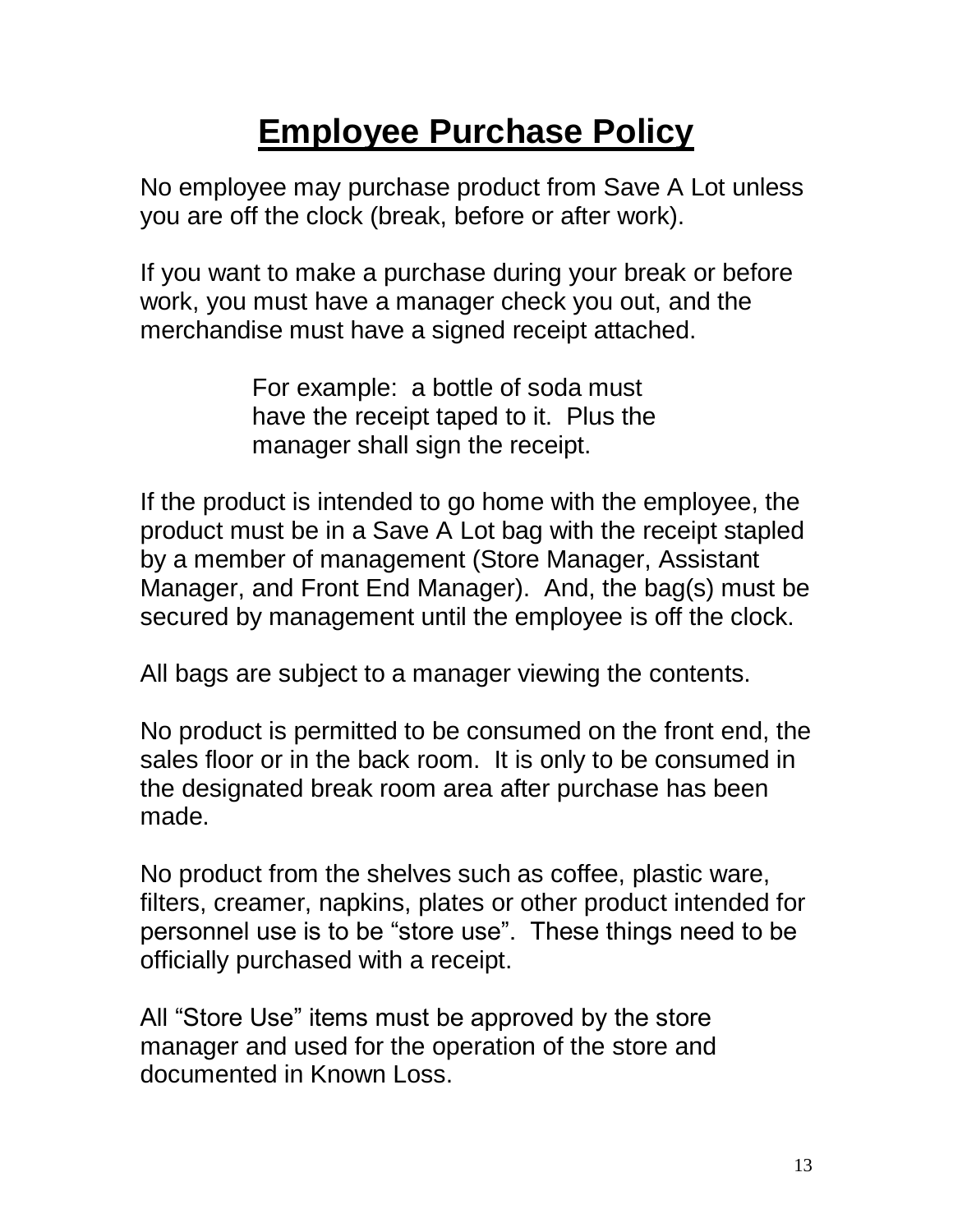# **Store Keys**

- The only associates in the store that can have keys to the building are the Store Manager, the Assistant Store Manager, Front End Managers and Crew Leaders.
- Each key holder must have their own code for the security system.
- No one is to share codes for the security system.
- In the event a key holder quits you must notify your Operation Supervisor and Loss Prevention Agent.
- At no time should a key holder give their keys to someone else or set their keys down and leave them unattended.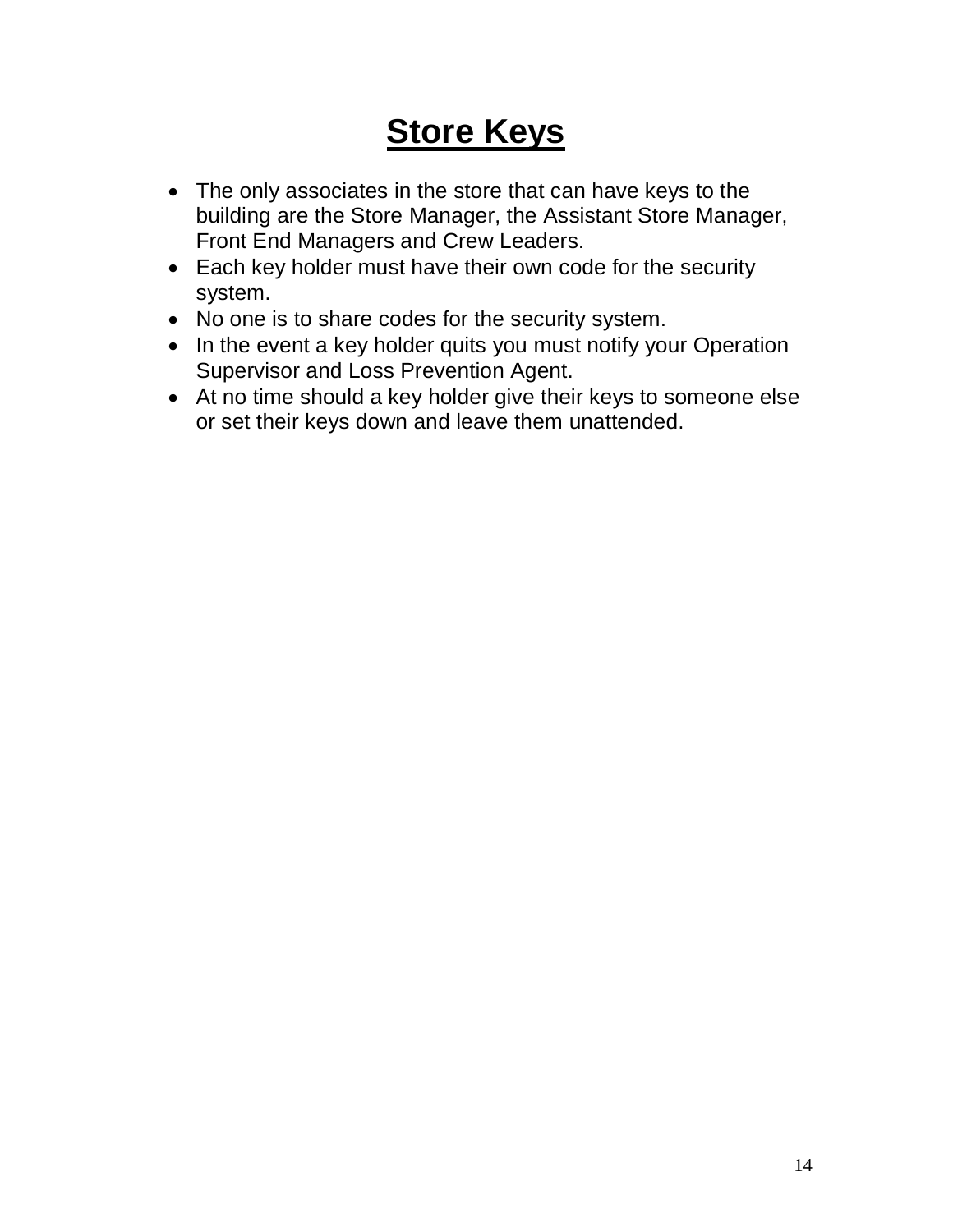# **Building Security**

- The back room door must be closed and locked at all times unless it is being used for trash removal or receiving product.
- The manager on duty is to be at the back door for all trash removal and deliveries.
- Always have a minimum of 2 people on duty while closing the store. One must be a key holder.
- All fire extinguishers must be inspected monthly with the manager's initials acknowledging the inspection on the extinguisher.
- Detex locks checked weekly manager initials placed on log. (Follow proper protocol and change the batteries as required).
- All electrical panels are free and clear of debris.
- All doors secured and locked before exiting the parking lot.
- If at any time the alarm will not arm you must contact your Operations Supervisor and Loss Prevention Agent.(See Closing Checklist).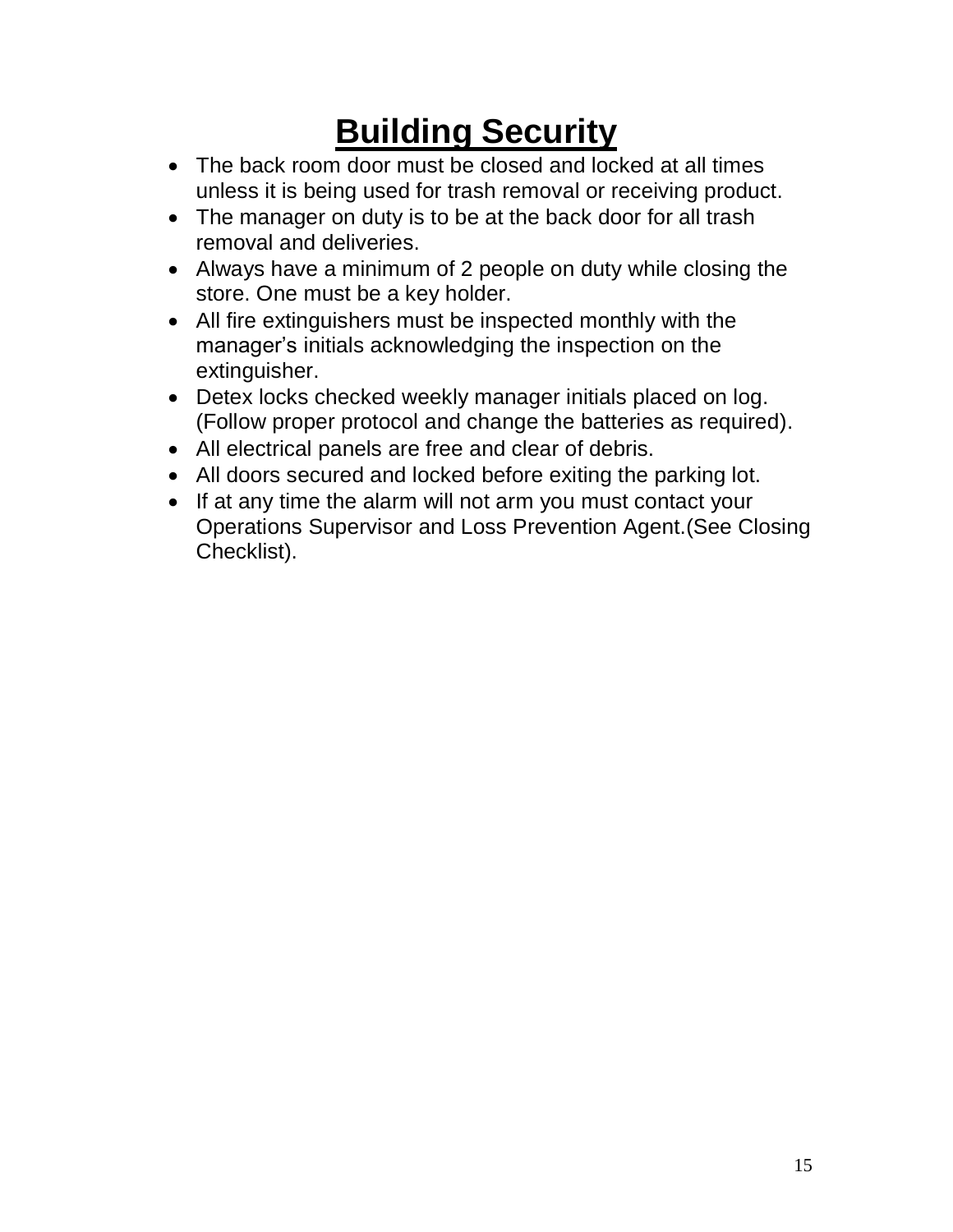# **Closing Checklist**

- Shopping Carts Removed from Parking Lot.
- Restrooms Cleaned.
- Floors swept and mopped.
- Floors are buffed.
- Cardboard Pulled.
- Front End Candy Filled.
- Pop Coolers Filled.
- Front End Cleaned.
- Registers Cleaned.
- Belts Cleaned.
- Outside Garbage Cans Emptied.
- Bale made if needed.
- Refrigeration check completed.
- Frozen doors fronted.
- Milk filled.
- Put backs completed.
- Check grinding logs in the meat department.
- Check sanitation and cleaning log on the Perishable Departments.
- Frozen walked for out of place product.
- All cases running correct temperature.
- Back stock DSD filled up and ready for next day business.
- Dairy, milk, and eggs filled up and fronted.
- Lights turned off on all cases and night shades pulled.
- Store has been thoroughly walked and checked for security, janitor's closet, coolers etc.
- Pallet wall pulled up.
- DSD and bread racks pulled up.
- Back doors locked and barred.
- All cooler and restroom lights turned off.
- Check restrooms and coolers to make sure no customers are left in store.
- Check to make sure all employees are at the front door ready to leave.
- Store lights turned off.
- Alarm set.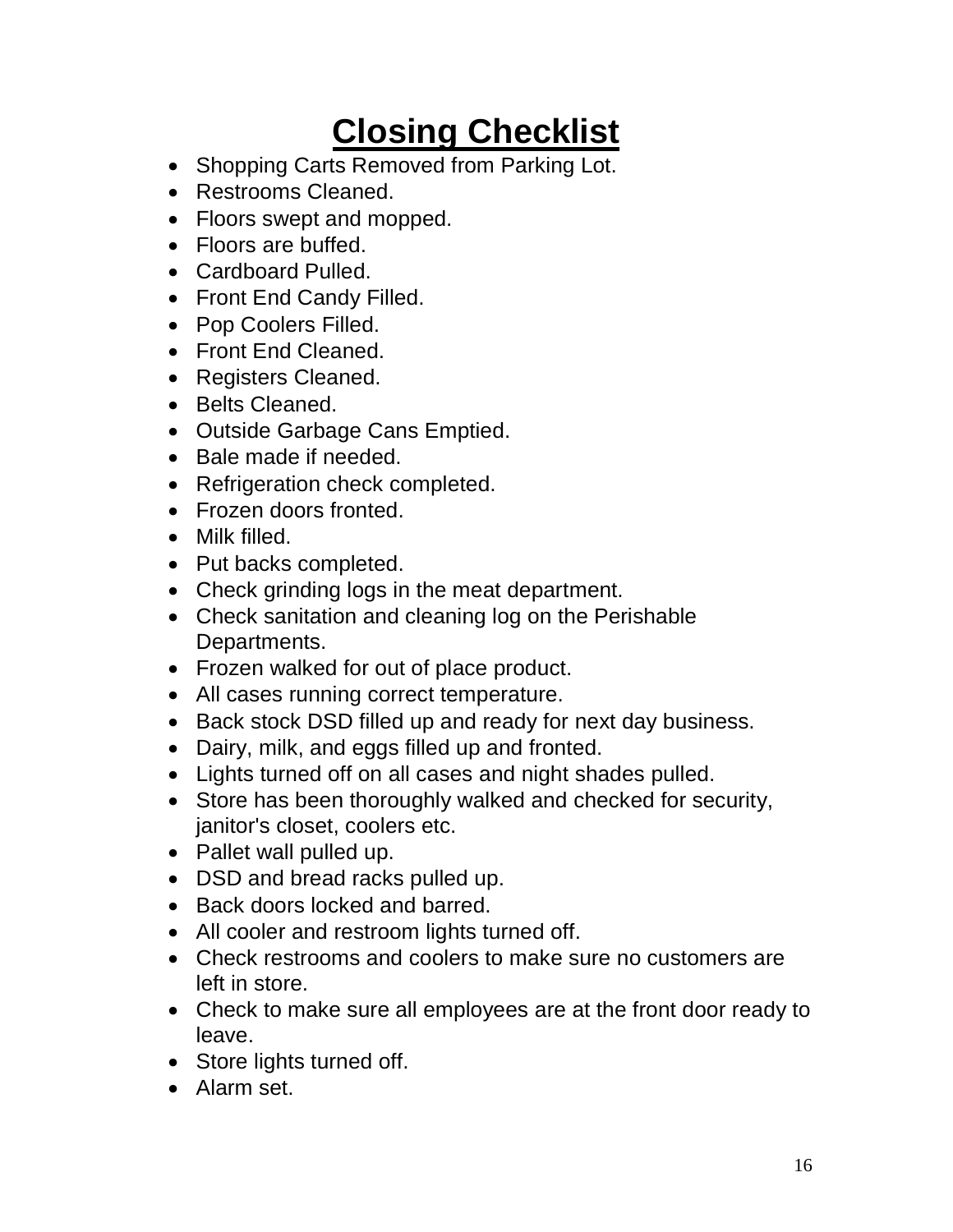- Doors locked.
- Parking lot lights in working order.
- All bags filled and neatly arranged.
- Make sure product is not over filled zone.
- Camera system is working properly.
- Make sure there is someone at the last register by the door.

Additional Things to be Done: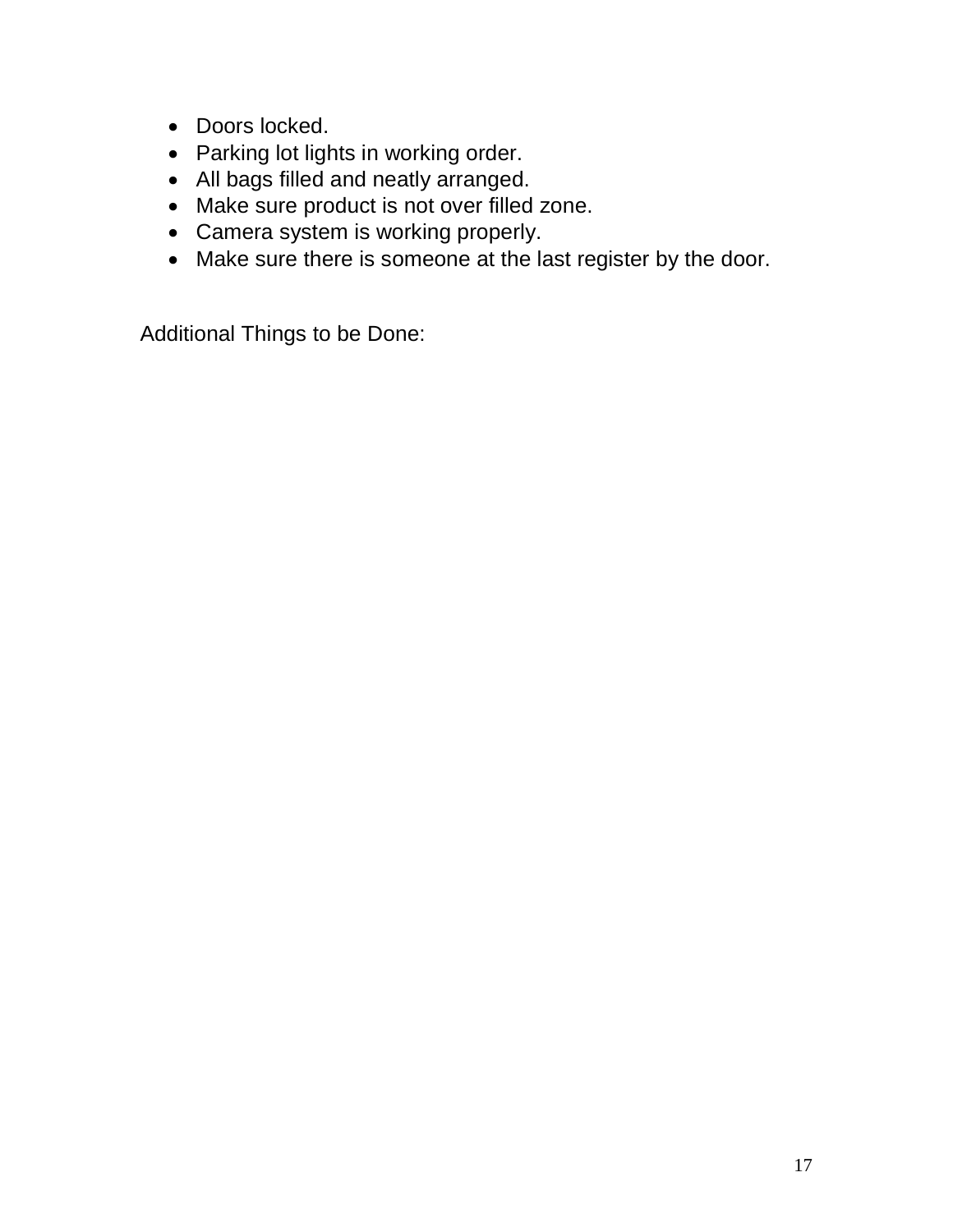## **Closing procedures for the office**

#### **1. Update Reports:**

- Log onto ICL Screen (the blue screen)
- #2 Reports menu (enter)
- #6 Update Save-a-lot reports (enter)
	- $\circ$  When you are done updating you will be back on the #2 reports menu.

#### **2. Cashier Report;**

- #2 Reports menu (enter)
- #3 Cashier reports (enter)
- #1 Cashier report-Required (enter)
- Enter the cashier number.
- Press F2 to print.
- Once you have printed out the cashier report you then need the cashier to count their till back down to \$100. When they are finished, verify the till is at \$100 and deposit amount (The amount is found under Cash in Drawer Summary on the cash line of the report).
- **Repeat steps 1 and 2 for every cashier.** If you do not update in between the different cashiers the cash due will be wrong.

#### **Closing paperwork:**

#### **Once you have updated for the final cashier: 3. Department Report:**

- #2 Reports menu (enter).
- #1 Department reports (enter).
- #1 Department report
- F2 to print.

#### **Verify Funds:**

#### **5. Verify the safe.**

• Fill out the Safe Count Log. Count and verify everything in the safe, then sign off at bottom of the Safe Count Log.

#### **6. Verify the Deposit**.

- Trade out all the 1's & 5's out of the deposit till and put them into the cash drawer.
- Swap out any loose change.
- Match your cash, WIC & Check totals to your media report (**Step 9**).
- Place all cash, WIC & Checks on the same deposit ticket and total it out and then sign off on the deposit ticket.
	- o **WIC Vouchers need the following**: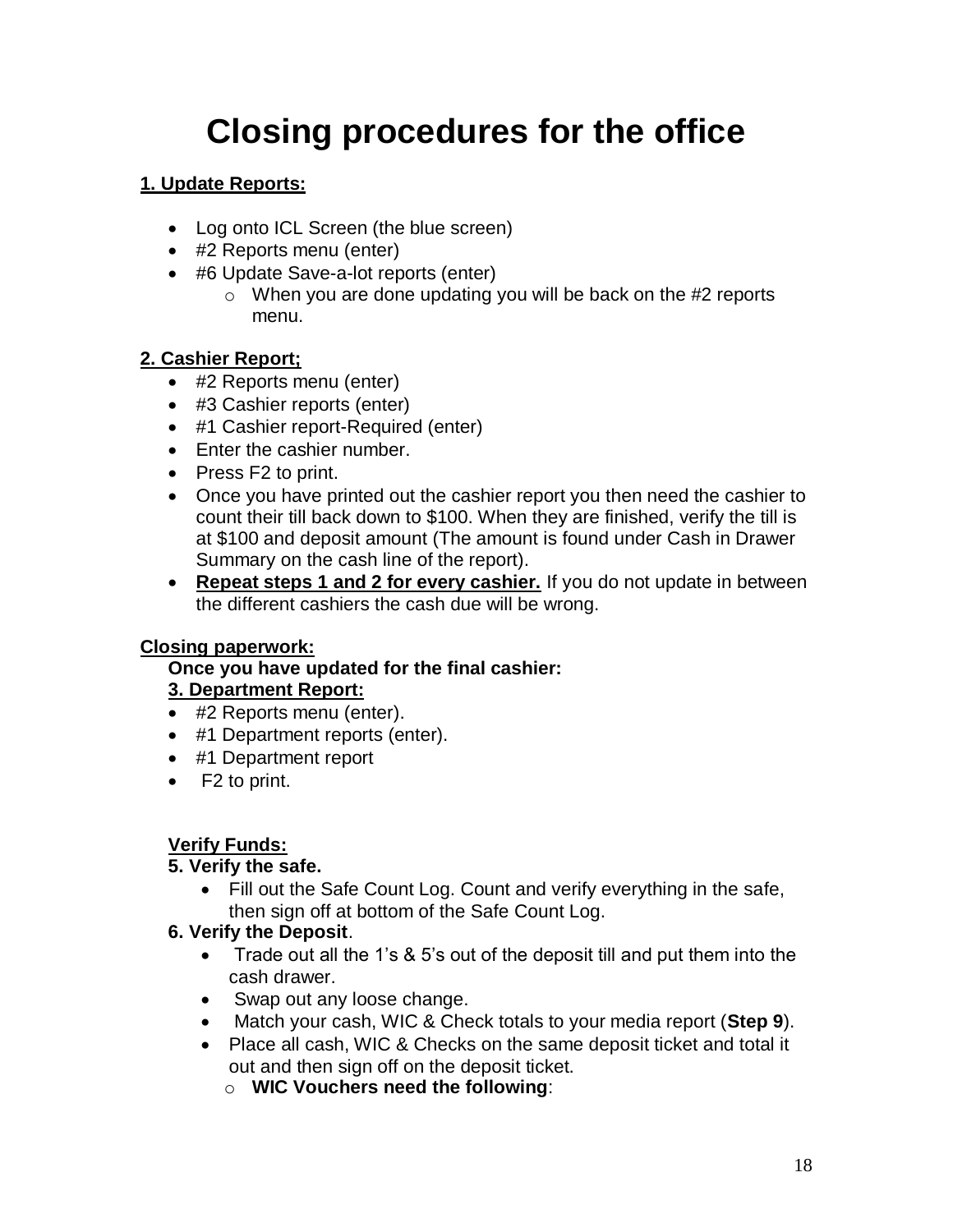- Store WIC Stamp in the box. (This must be clear with no smears).
- Signature of the customer who used the check.
- Total Dollar amount wrote in amount box. (**For WIC CVV it can not exceed Voucher amount**).
- Verify dates to ensure participant used a Voucher that was valid.

#### **SAL Computer.**

If your computer is on the ICL screen press F11 to get to the SAL screen. **7. Store Reports**

- o Click on and Store Reports and Sign On.
- o Click on cashier recap.
- o Verify the correct Week Ending Date is checked.
- o Click on summary.
- $\circ$  Click the day of the week.
- o Click on the cashier name box and select the cashier you are entering.
- o Click the edit button in the left hand column.
- o Click on the penny line under coins. Put total cash from that till for deposit.
- o Click Approve at bottom of screen.
- $\circ$  Verify everything in the right hand column has been balanced. If a total has a negative value you will verify the amount against your Media Payment Report (**Step 9)**.
- $\circ$  Verify the amount at the bottom is at 0. (If cashier does not balance verify each payment line if it's in cash refer to Cashier Policy.
- o Click on approve at the bottom. You will then see your name and the time appear in the balanced by: (username) box (i.e. Melissa05- 06-201018:24). **Repeat step #7 for all Cashiers as they cash out**. Once all cashiers are completed you will notice the dollar amount has disappeared beside their names under cashier recap.

#### **8. Cash Worksheet.**

- o Click Store Reports.
- o Click on cash worksheet. (This is for your safe count).
- o Verify the correct Week Ending Date is checked.
- o Click on summary.
- $\circ$  Click the day of the week.
- o On screen #1 put in Safe Total from Safe Count Log.
- $\circ$  Then hit enter click on screen #2. (This will save the information).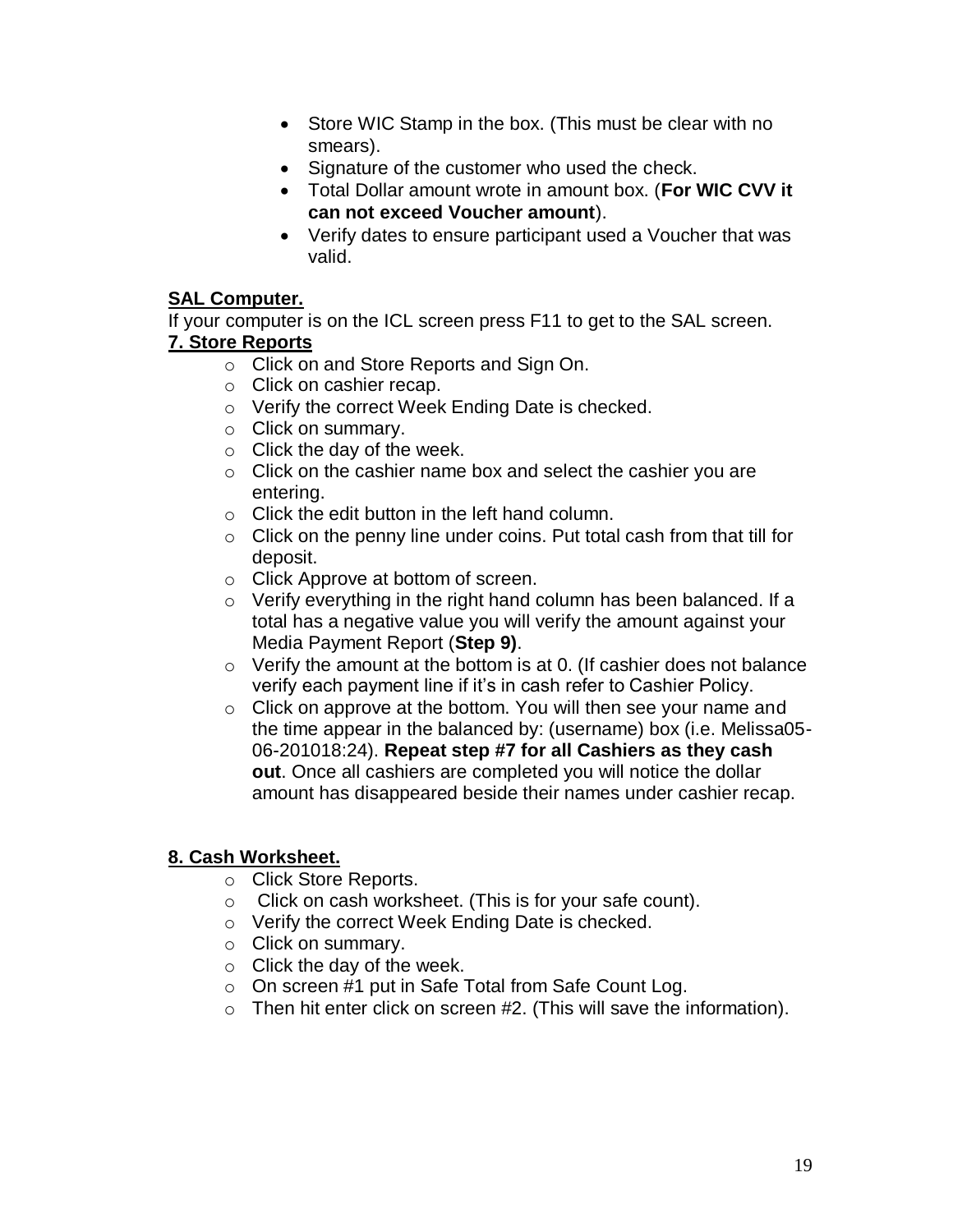#### **9. Micro Trax.**

- SAL screen click on Micro Trax.
- Username:sal and your store number. (i.e.: sal24675).
- Company:100309
- Password will be: Savealot4. (The S in Savealot needs to be capitalized the rest is lower case check with management to find out what number to follow Savealot in the password this will vary from store to store).
- Once logged in click on Reports at top of the page.
- Choose Store Sales Summary By Store SSR04.
- Under Store Selection Click Specify Stores to Search.
- Select your store and click done.
- Click Generate Report under Report Configuration.
- Click Print on the top of the report.
- Once report is printed Click Logout in the top right corner.
- Click Close browser and Yes and you will return to the home page.

#### **10. Store Report.**

- o Click Store Reports.
- o Click Store Report.
- o Verify the correct Week Ending Date is checked.
- o Click Summary.
- $\circ$  Click the day of the week.
- o Click on screen #4 you will need your Media report **(Step 9)**.
- $\circ$  Enter amount of cash that you are depositing into the cash deposit line.
- $\circ$  If you have any checks then put this amount into the check deposit line.
- o M/C Visa/Discover look at your Sales Summary Report **(Step 9)** and get this total from the purchase column under amount, you then enter that amount into the MC Visa deposit line and Discover under the Discover deposit line..
- o WIC deposit enter your daily total for your WIC checks. (Add all the checks together to make sure that this total is correct).
- $\circ$  Click on screen #5 you will then need to hit the signoff/approve. Once you have done this it will bring you back to the original store report screen for the week. You then need to hit the red box that says print report. (At this point if an error has been made only corrections can be made as an error correction and done by a member of Management).
- $\circ$  Once the report has printed you then take this report along with the Media & Department reports and staple them together with the store report on top along with all of your pick-up slips and the top of your deposit bag to the top left corner of the reports.(Make sure to attach the deposit slip to the packet when you get it back from the bank to the corresponding packet).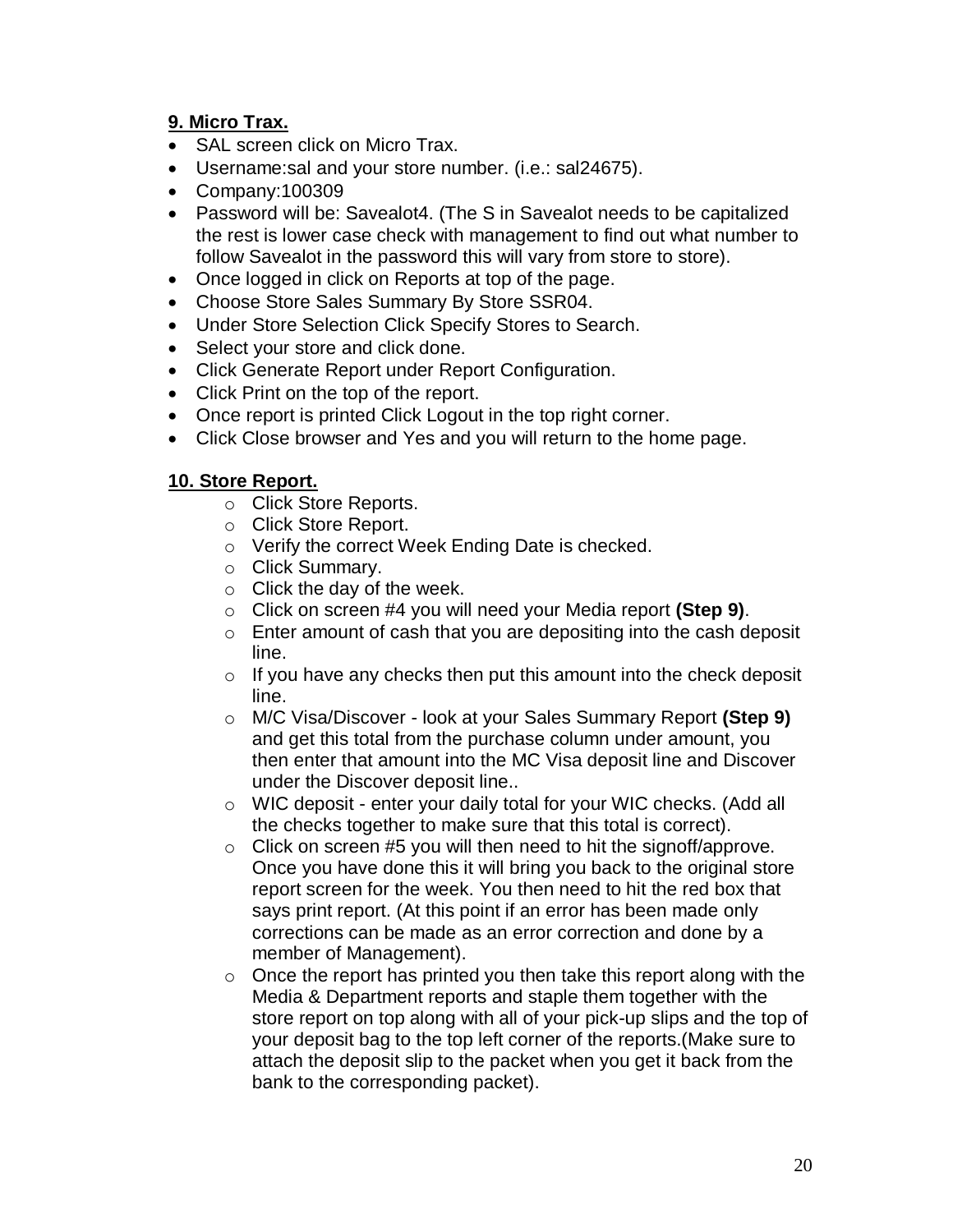• Take the deposit to the bank. (Only Key carriers who are classified as Insured Drivers with Saver Group can make a bank run).

#### **11. Close Store**

- Check all doors and make sure they are locked.
- Check Bathrooms.
- Clear Carts from lot.
- Make sure all cooler lights and case lights are out.
- Floors swept, mopped, and buffed.
- Turn out the lights for the store.
- Clock out.
- Set the alarm.
- Lock the doors.
- Check lights on store and parking lot for any outages.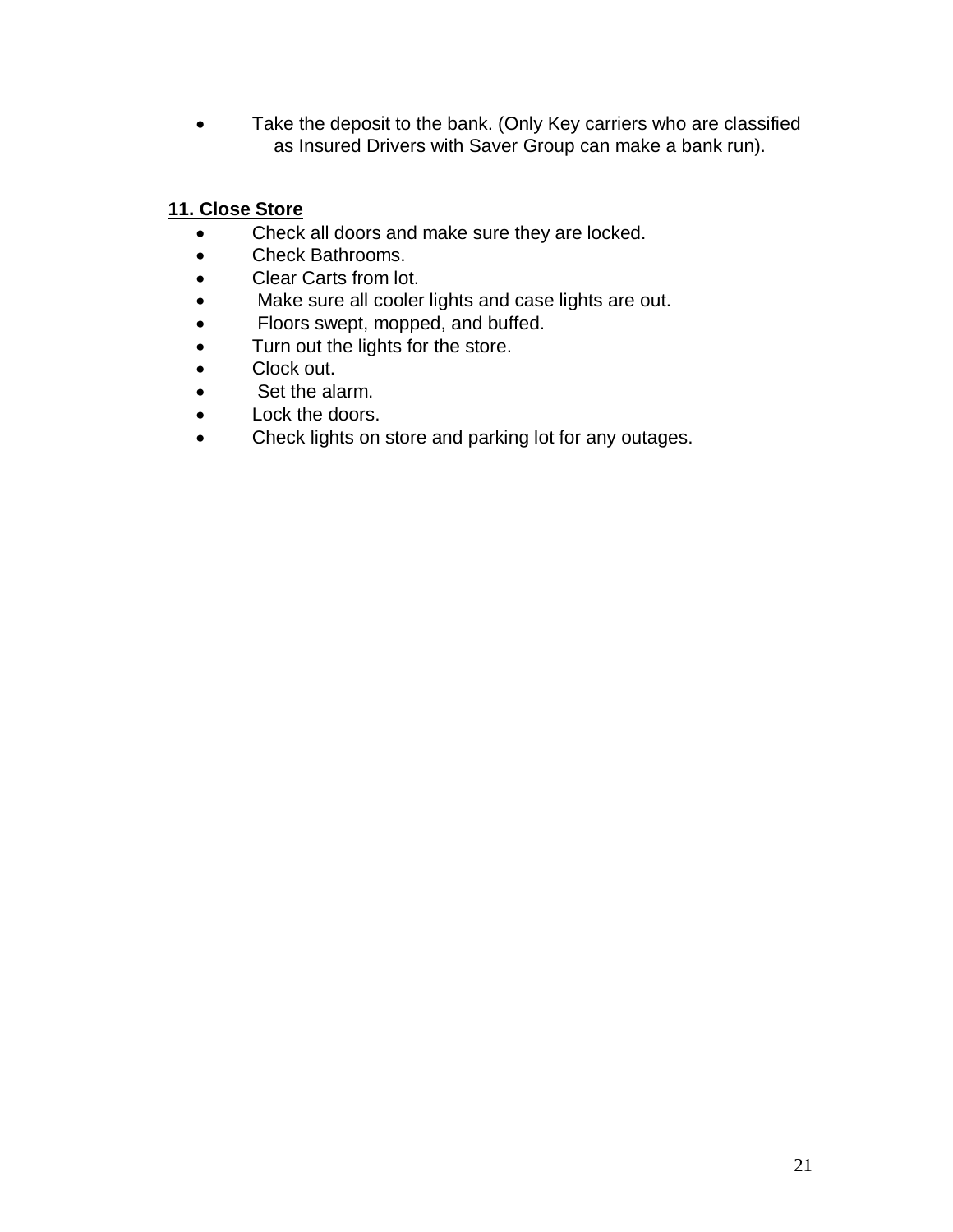# **Cash Till Accountability**

- All Cashiers must verify till count is accurate prior to starting their shift.
- No tills are to be placed in the registers until verified by cashiers.
- Each cashier is responsible for their till from the beginning of the shift to the end of the shift. At no time are two or more people to be operating on the same cash till. Any shortages are subject to the "Cashier Agreement Policy".
- If during breaks, the cashiers register is needed (During busy sales days) Management will have the cashier pull their till, and walk them to the safe where they will deposit their till until the end of their break.
- All Cashiers must count down their tills at the end of their shift, verifying with a Member of Management.
- Each Member of Management will have their own till to place into a register and they will be the only ones to be using this till
- Members of management are responsible for ensuring the integrity of all Single Accountability tills.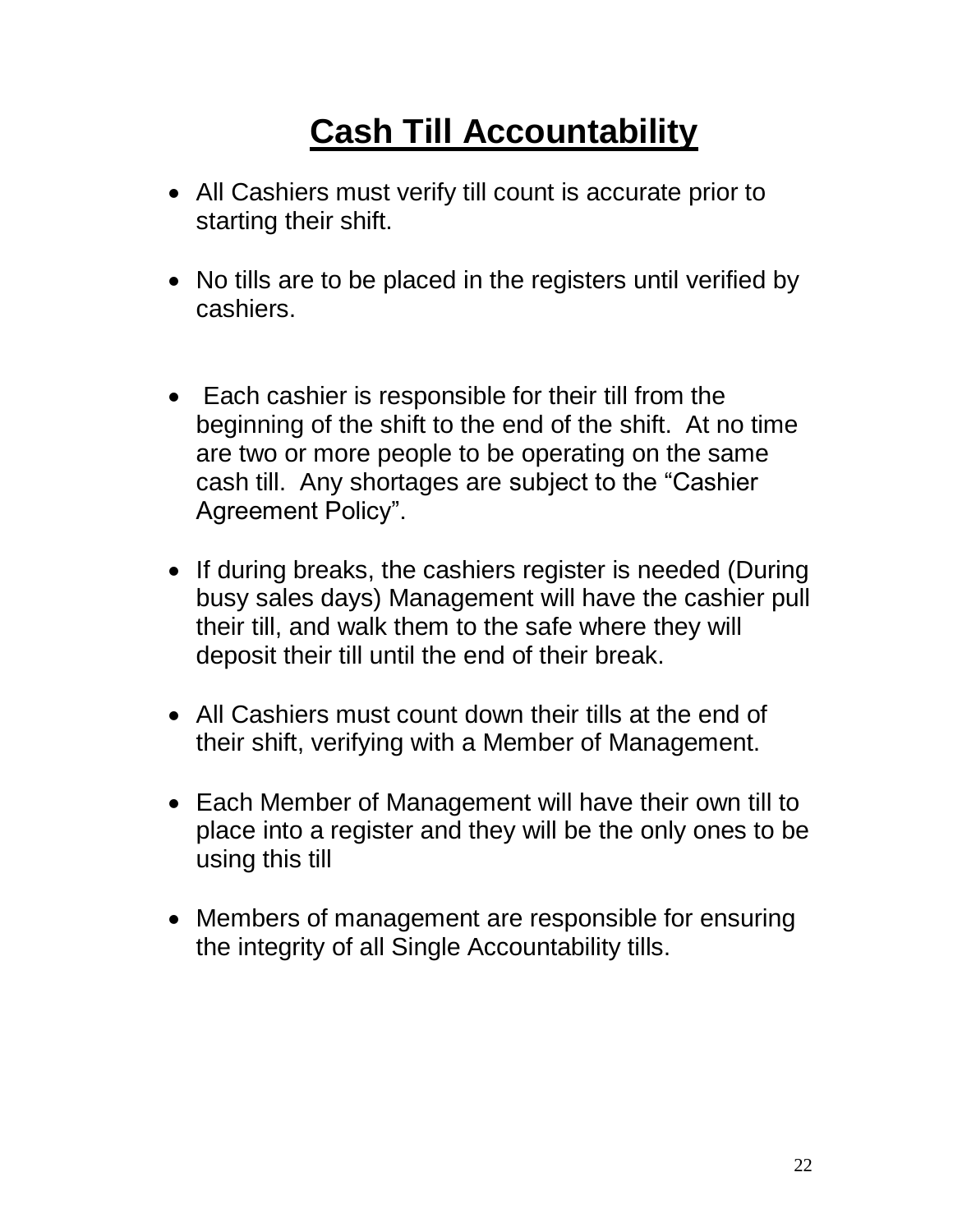# **DSD Receiving**

- All DSD vendors must be checked in by the Store Manager, Assistant Sore Manager or person in charge of store only, there are to be no exceptions.
- The person that is checking in the vendor is to count every package to ensure that the product that the store is billed for is all being delivered.
- All boxes are to be opened and every piece is to be counted, sealed boxes are to be opened and all items are to be accounted for.
- All bread trays are to be down stacked so that every piece can be counted and verified.
- DSD vendors are to be received, all products are to be counted and invoices verified before shelves are stocked.
- Credits must be kept separate and must remain in the store until vendor is ready to leave.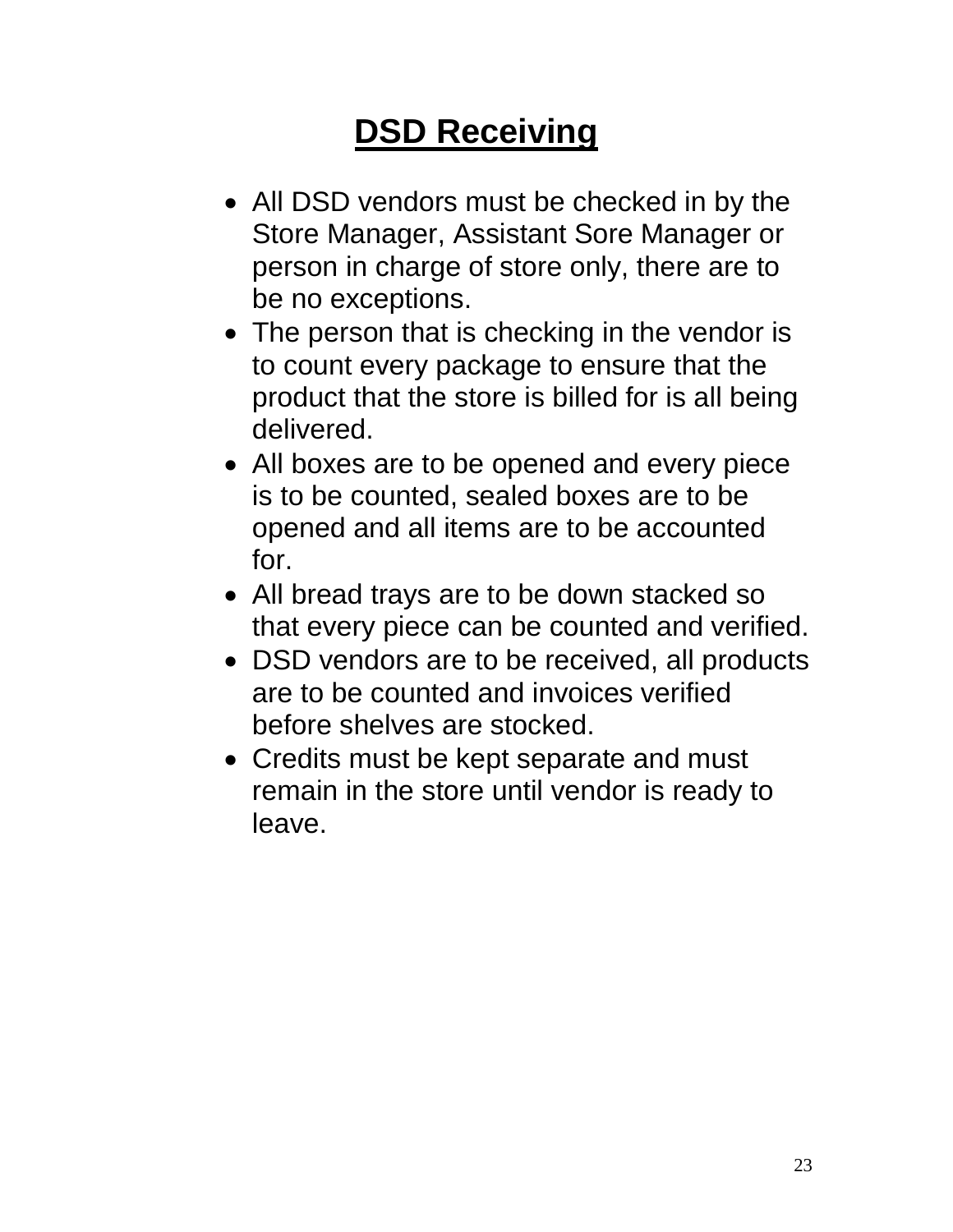## **Personnel Files**

All information in employee's personnel file must be sent to the office.

The only items that should be in an employee's file at store level are:

- 1)A copy of the Personnel Action Request form.
- 2)A copy of any disciplinary documentation and Constructive Advisement Memos.
- 3)Each employee's performance evaluation.
- 4)Attendance Record. (Unless you keep these separate.)

Note: All original Documents must be sent to corporate.

MEDICAL RECORDS HAVE TO BE KEPT IN A SEPARATE FILE.( **ALL EMPLOYEE AND MEDICAL INFORMATION SENT TO OFFICE SHOULD BE IN A SEPARATE ENVELOPE TO THE ATTENTION OF HR DEPT.)**

Once a team member's status becomes inactive, send the personnel file and Medical File into the Central Office with Monday morning packet. (Note the only files you should have at store level are current and active team members.) If you have any questions, call Human Resources at **270-465-8675**.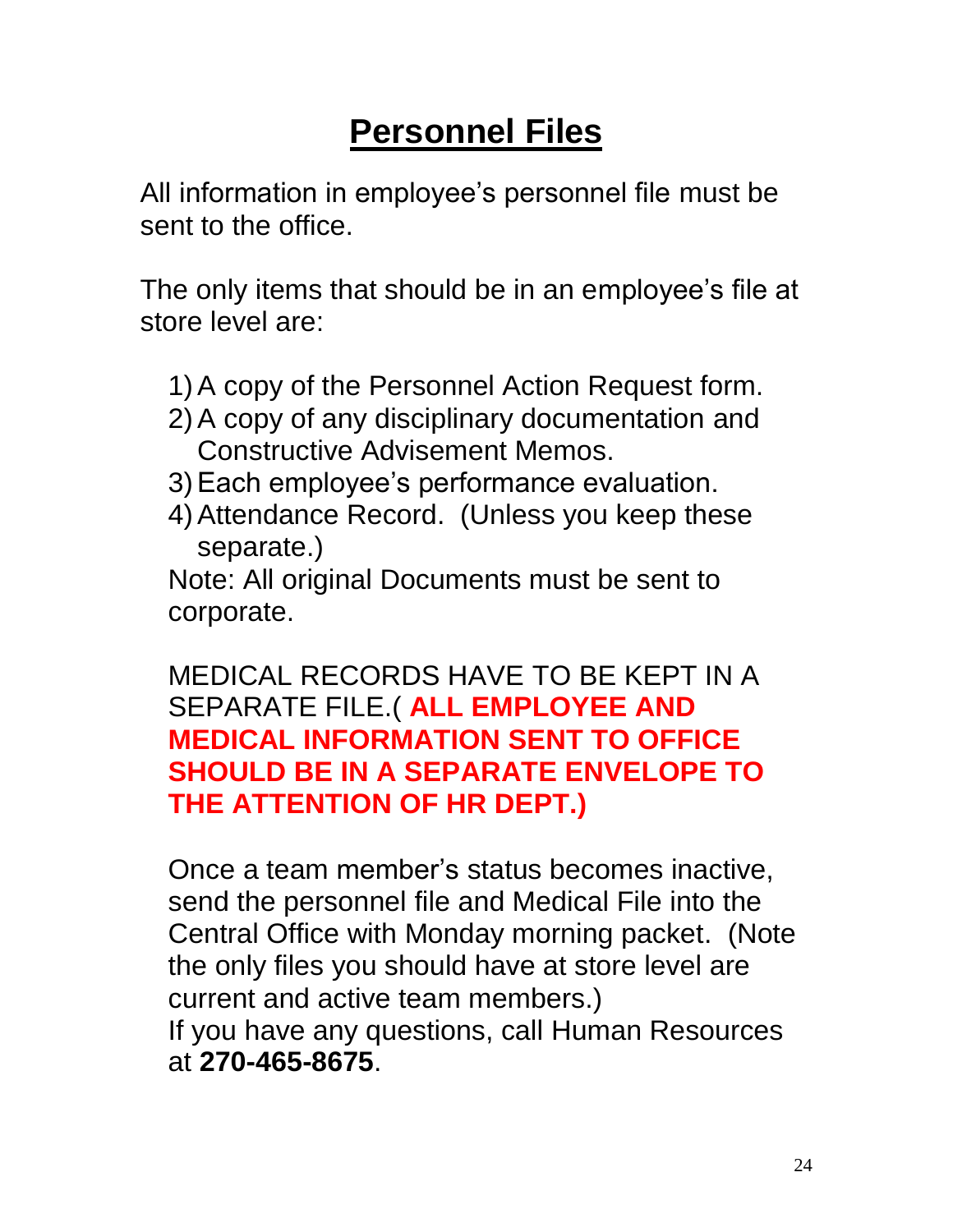

# I.C.L Reference Guide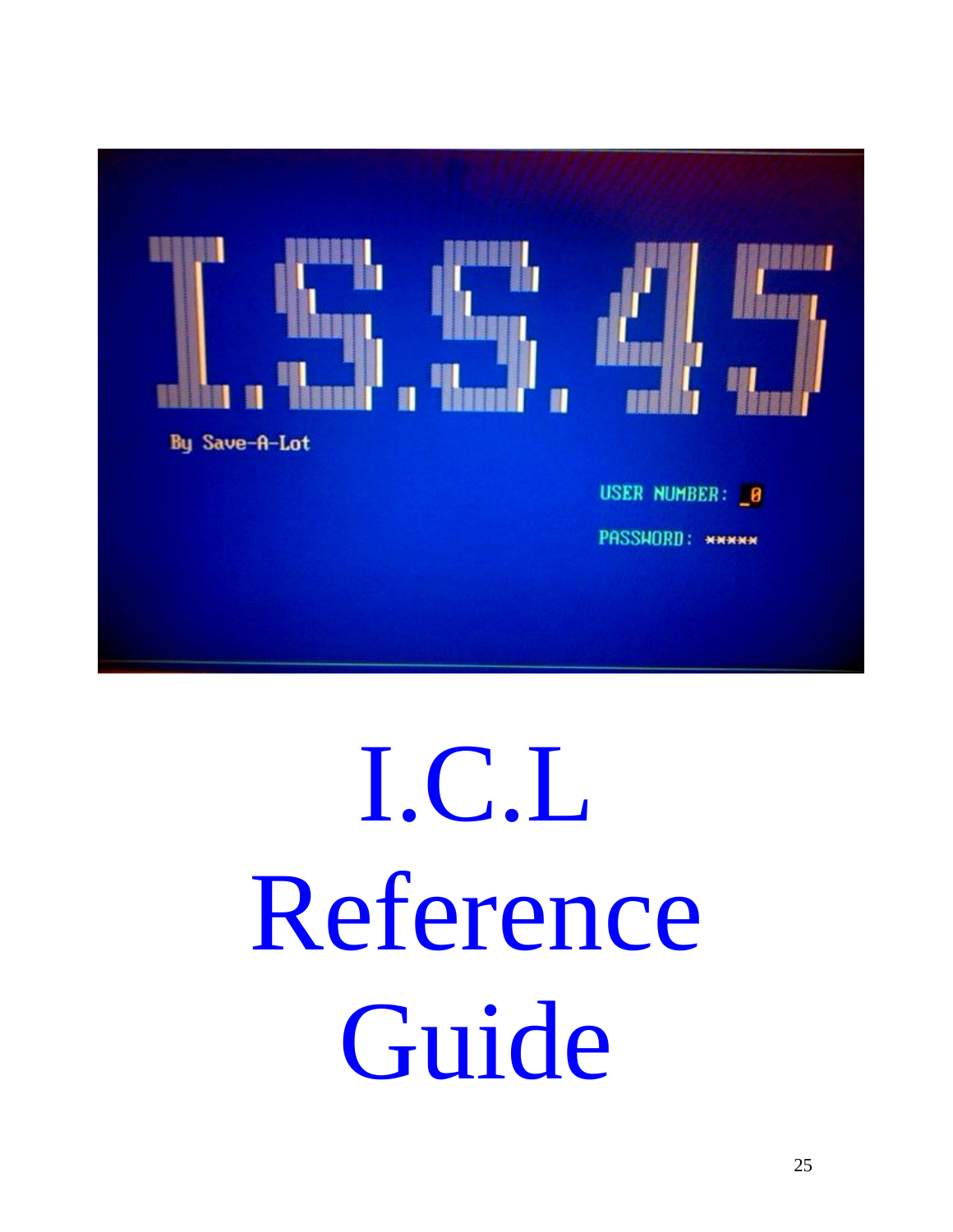#### **#1 File Maintenance Menu**

#### **Item Look UP:**

#1 File Maintenance Menu

#1 PLU File Maintenance

#1 PLU Maintenance – from this screen you can perform the following tasks:

**Inquiry**: Allows you to look up items but no changes can be made in this function

**Update:** This function allows you to change information on products already in the ICL.

**Insert:** Allows you to insert new items that are not in the ICL, Make sure to check Food Stamps,

WIC if the item is WIC approved, and Tax flag should read YNNNNNN ( otherwise the customer will not be charged tax on purchase) do this by hitting F8 using space bar check tax rate 1, and make sure the department is listed correctly.

**Delete:** Allows you to delete an item out of the ICL system.

**Price**: Allows you to change the price of item scanned. Note: if no information is found refer back to **Insert**.

**Index:** Allows user to see the index of the ICL as far as categories.

**Cancel:** Will exit screen.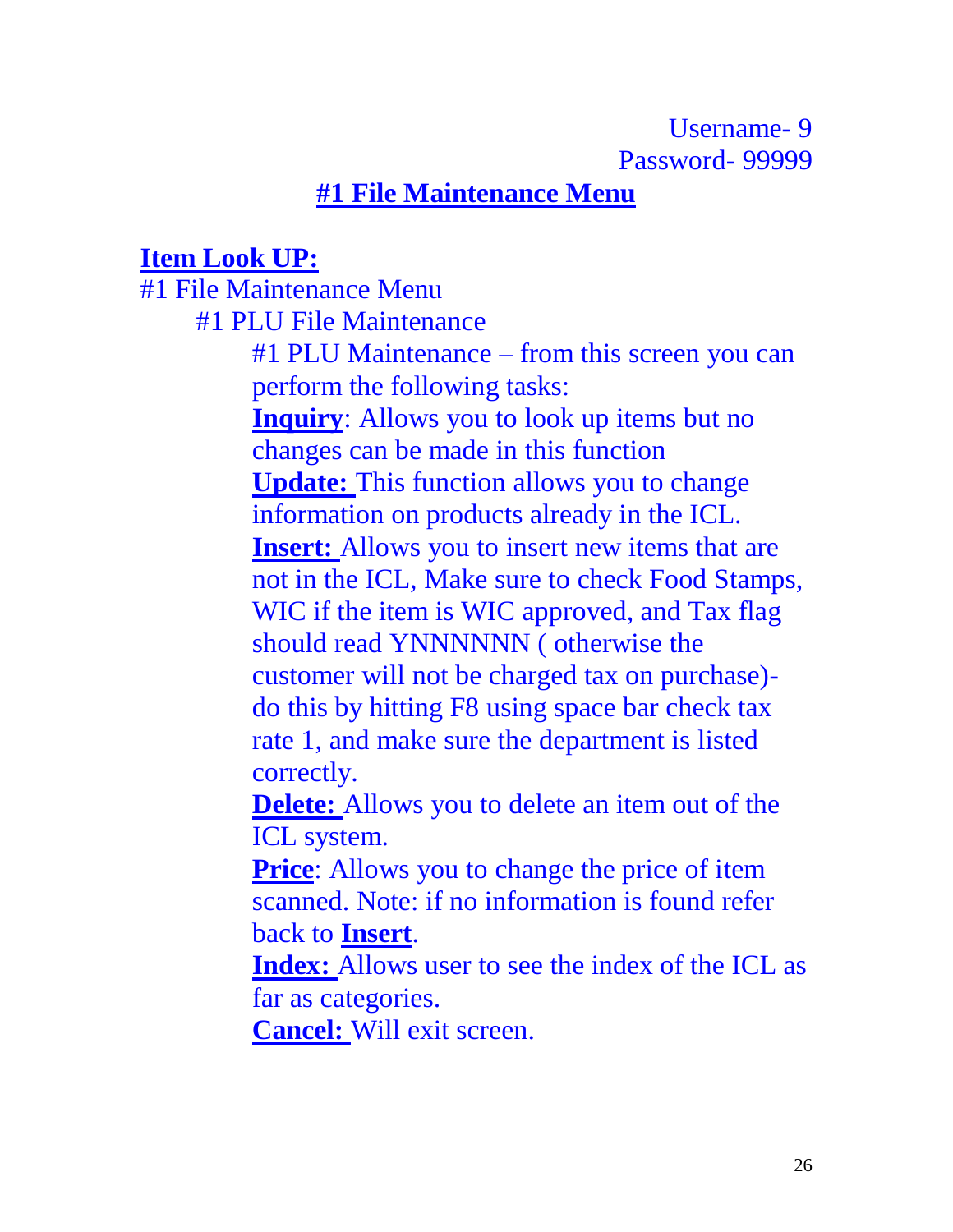#### **PLU Groups:**

#1 File Maintenance Menu #1 PLU File Maintenance #2 PLU Groups – Lists Groups found in PLU-You will hardly use this function

#### **DEA Groups:**

#1 File Maintenance Menu #1 PLU File Maintenance #3 DEA Group Maintenance- Function will not be used.

#### **To Execute Price Changes:**

#1 File Maintenance Menu #2 Batch File Maintenance #1 Local Batch Files – **NO ACCESS**

#1 File Maintenance Menu #2 Batch File Maintenance

#2 Host Batch Files – Screen will show Batches (prices) that need to be Executed. Choose file, Click Execute, Click Yes you are sure, Screen will read Batch Execution is over click continue, you can print this report as proof batch was executed then press Esc. Key one time. Repeat this process if there are multiple batches.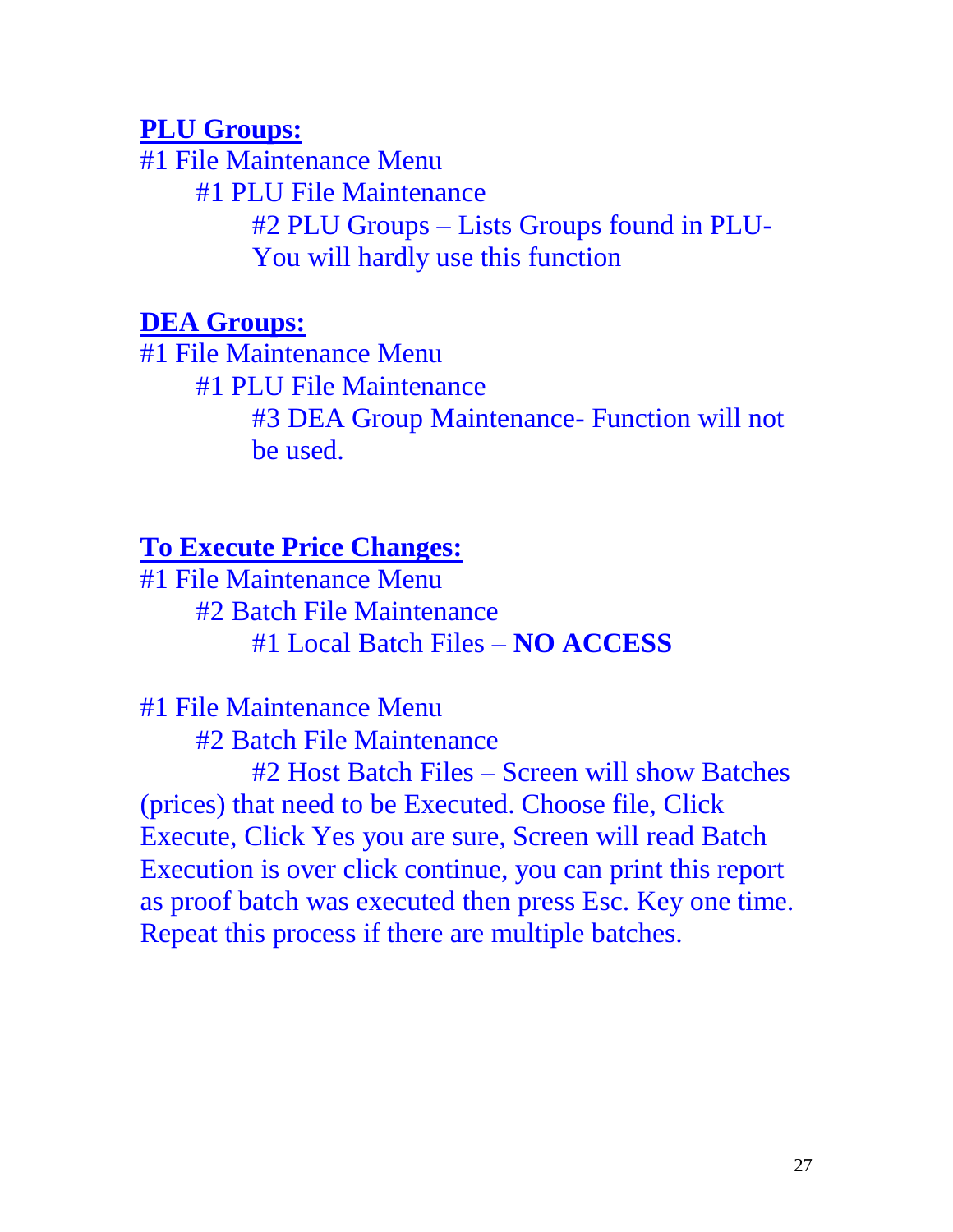#### **Bad Checks:**

#1 File Maintenance Menu #3 Negative Check File #1 Insert/Update Bad Accounts – **Update** allows you to change information on an existing account. **Insert** allows you to enter a new account. **Print** will print report of bad account.

#### **Delete Bad Check Accounts:**

#1 File Maintenance Menu #3 Negative Check File #2 Delete Bad Accounts- Allows you to Delete accounts from system

#### **Cashier Maintenance:**

#1 File Maintenance Menu #4 Cashier Maintenance

> #1 Cashier Maintenance – Allows you to do the following:

> > **Update:** Select Cashier and you can update their information. Remember to click update to save changes.

**Insert:** Allows you to insert a new cashier into the system. IMPORTANT: Only managers are assigned 1-8 hourly cashiers are assigned 1-4 under privileges. (No One is to be assigned training privileges).

**Delete:** Allows you to delete cashier.

**Print:** Will print cashier list and cashier number. **Cancel:** Will exit from screen.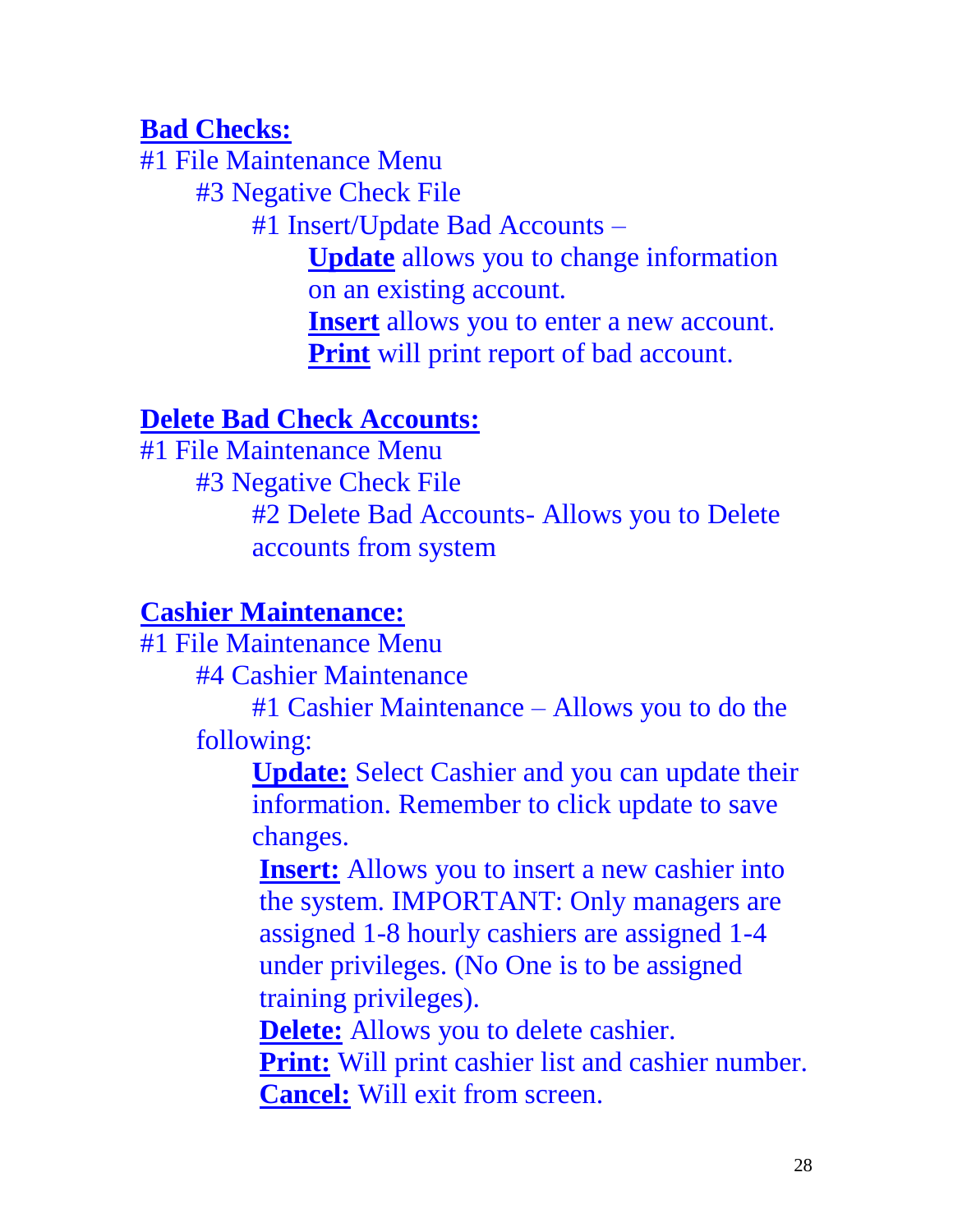#### **Password Look Up: No Access**

#1 File Maintenance Menu #4 Cashier Maintenance #2 Password Inquiry- Enter cashier number and will show cashiers password for sign on and sign off.

#### **Force Sign Off:**

#1 File Maintenance Menu #4 Cashier Maintenance #3 Remote/ Force Log Off- Enter cashier number and will allow you to sign cashier off and open the till from office.

#### **Tax Exempt Accounts:**

#1 File Maintenance Menu #5 Tax Exempt Accounts Maintenance- NO ACCESS.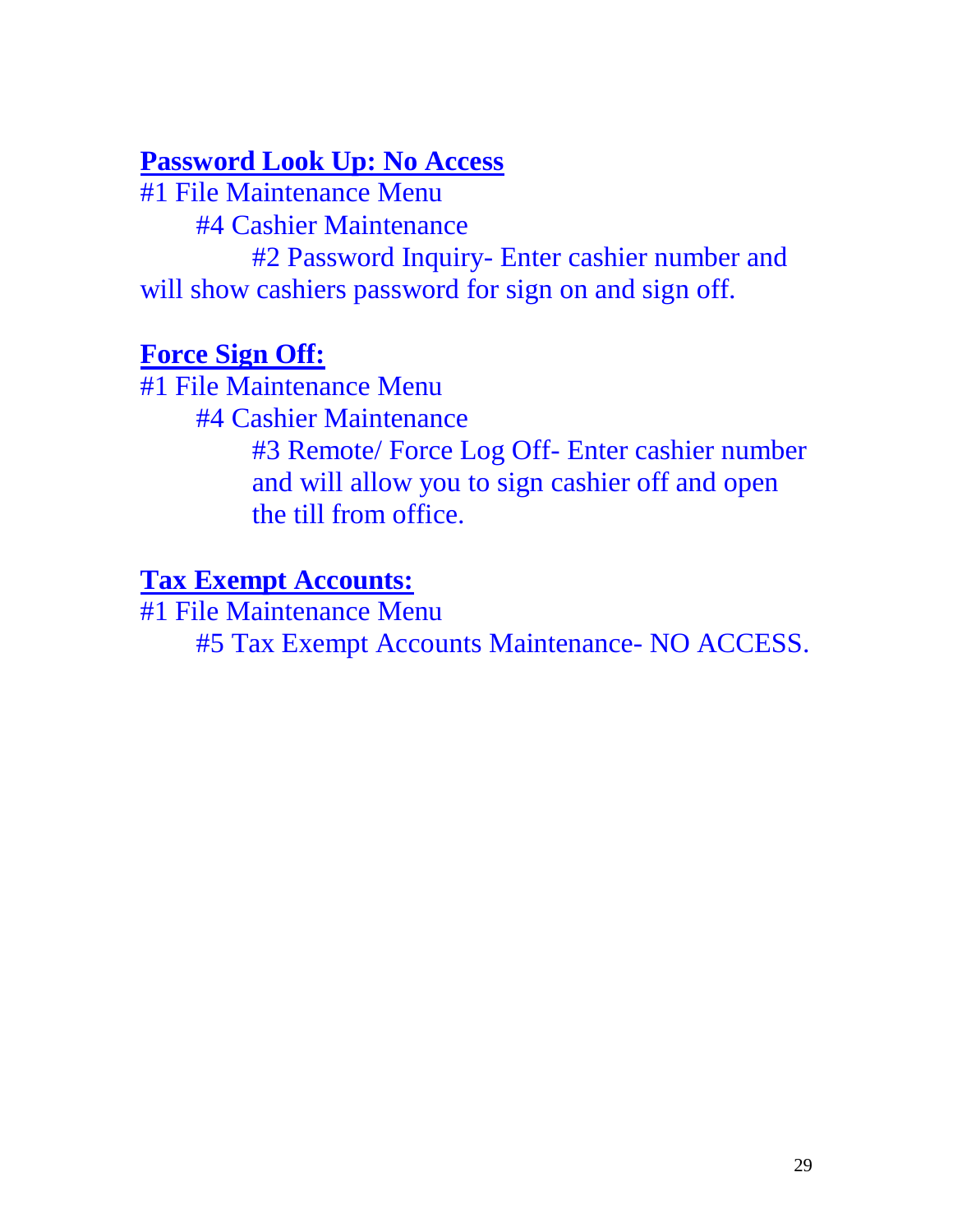#### **#2 Reports**

#### **Department Sales:**

# 2 Reports

# 1 Department Reports

# 1 Department Report

F1- Screen - Displays Sales for the day and by department.

F2 – Printer – Prints the report automatically

## **Displays Taxes:**

# 2 Reports

# 1 Department Report # 2 Control Reports F1- Screen - Displays Sales Taxes F2 – Printer – Prints the report automatically

## **Weekly Sales Report:**

# 2 Reports # 1 Department Report # 3 Weekly Business Reports Enter Start Day Enter Ending Day Report will generate showing a breakdown in sales by department. F-10 to print report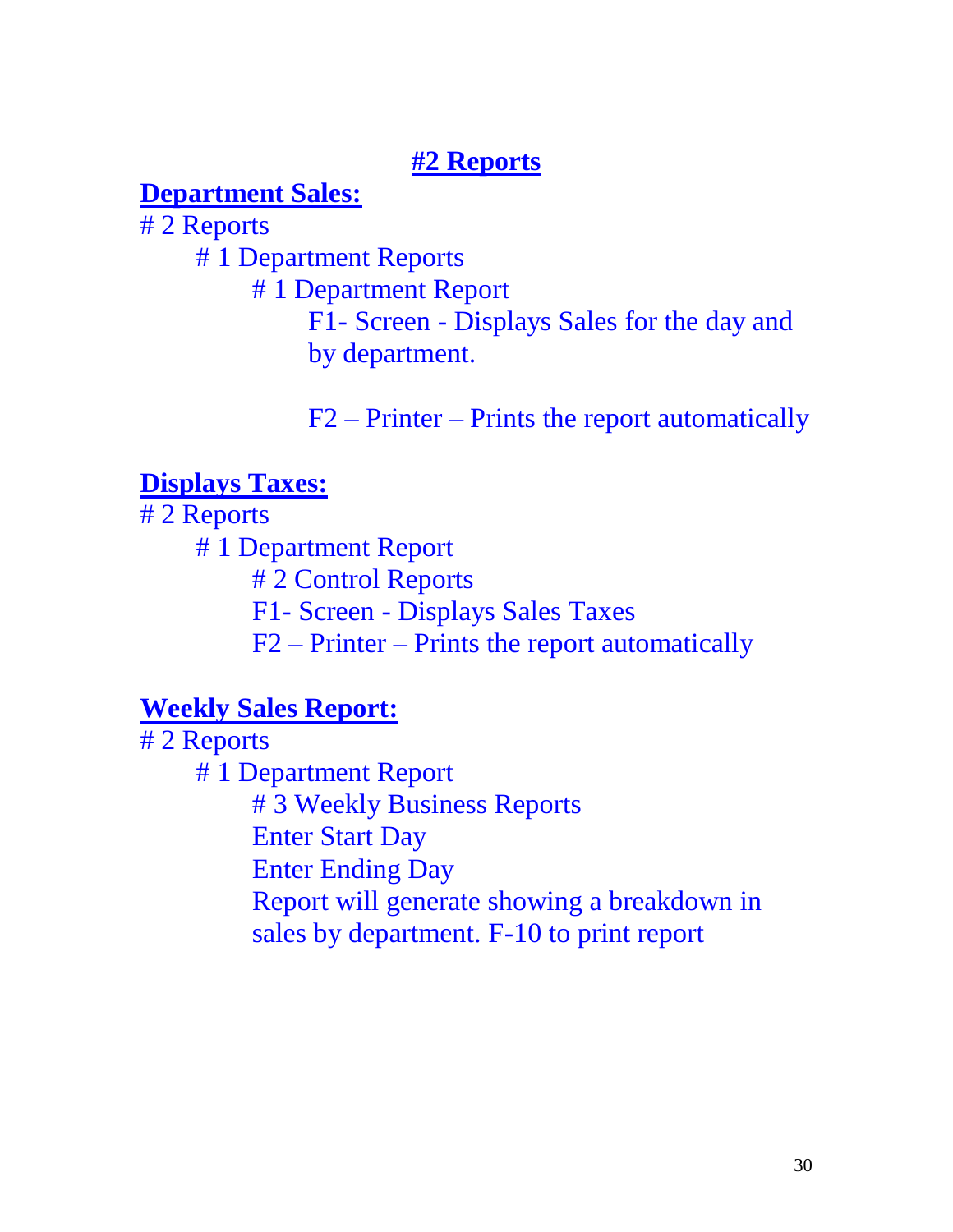#### **Hourly Sales Report by Department:**

# 2 Reports

- # 1 Department Reports
	- # 4 Flash Sales & Sales Mix Report
	- F-10 prints report- Displays sales for the day
	- broke down by department.

## **Method of Payment:**

# 2 Reports # 1 Department Reports # 5 Media & Payment Report F-10 print- Displays breakdown of method of payment for the day. **Item Movement:** # 2 Reports # 2 PLU Item Reports # 1 PLU History Report #1 Daily Report #2 Previous Day Report #3 Weekly Report #4 Previous Week Report #5 Monthly Report #6 Previous Monthly Report All these reports work the same; under Code enter the UPC twice in Minimum Value and in Maximum Value, otherwise it will print up to 99999999999. This is a great tool to track item Movement in your store. \*On right hand side of the

#7 Yearly Report

screen under max items place 100 and it will print the top 100 for the department specified.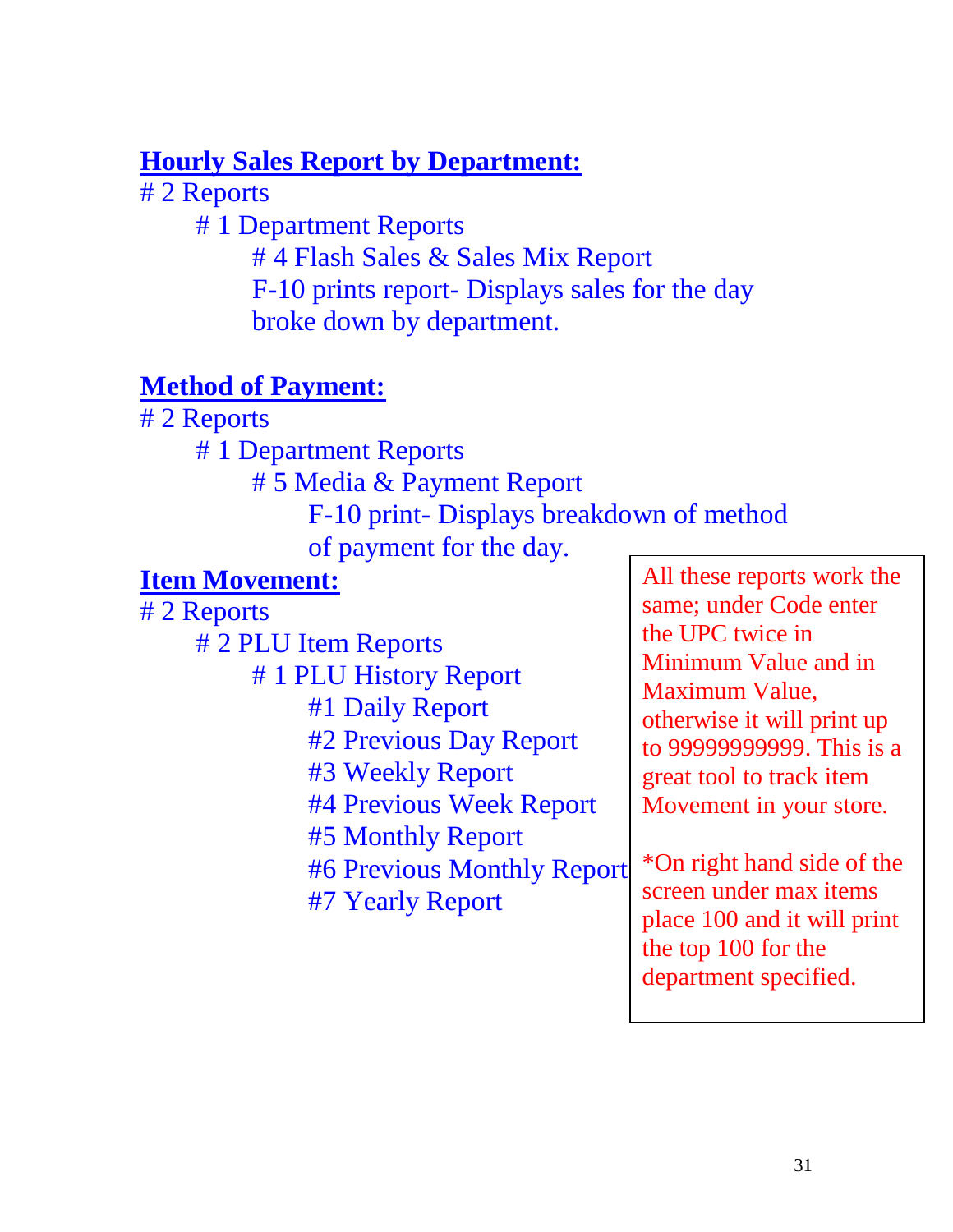#### **Cashier Cash Out Report:**

# 2 Reports

# 3 Cashier Report

# 1 Cashier Report

Enter Cashier number in from and to box and press F-1 to view and F-2 to print for cashing a cashier out.

## **Cashier Active List Daily:**

# 2 Reports

# 3 Cashier Report

# 2 Active Cashier List- Displays cashiers that are active for that day and displays the amount they are accountable for.

## **Pick Up:**

# 2 Reports

# 3 Cashier Report

# 3 Over Limit Cashiers – Displays Cashiers that are over the threshold for money in till; Cashiers that need a pick up.

#### **Items Scanned per minute:**

# 2 Reports

# 3 Cashier Report

# 4 Operator Performance Report

#1 Daily Report

#2 Weekly Report #3 Monthly Report Displays a report that shows RPMs,scan %, Sales per Hour, etc…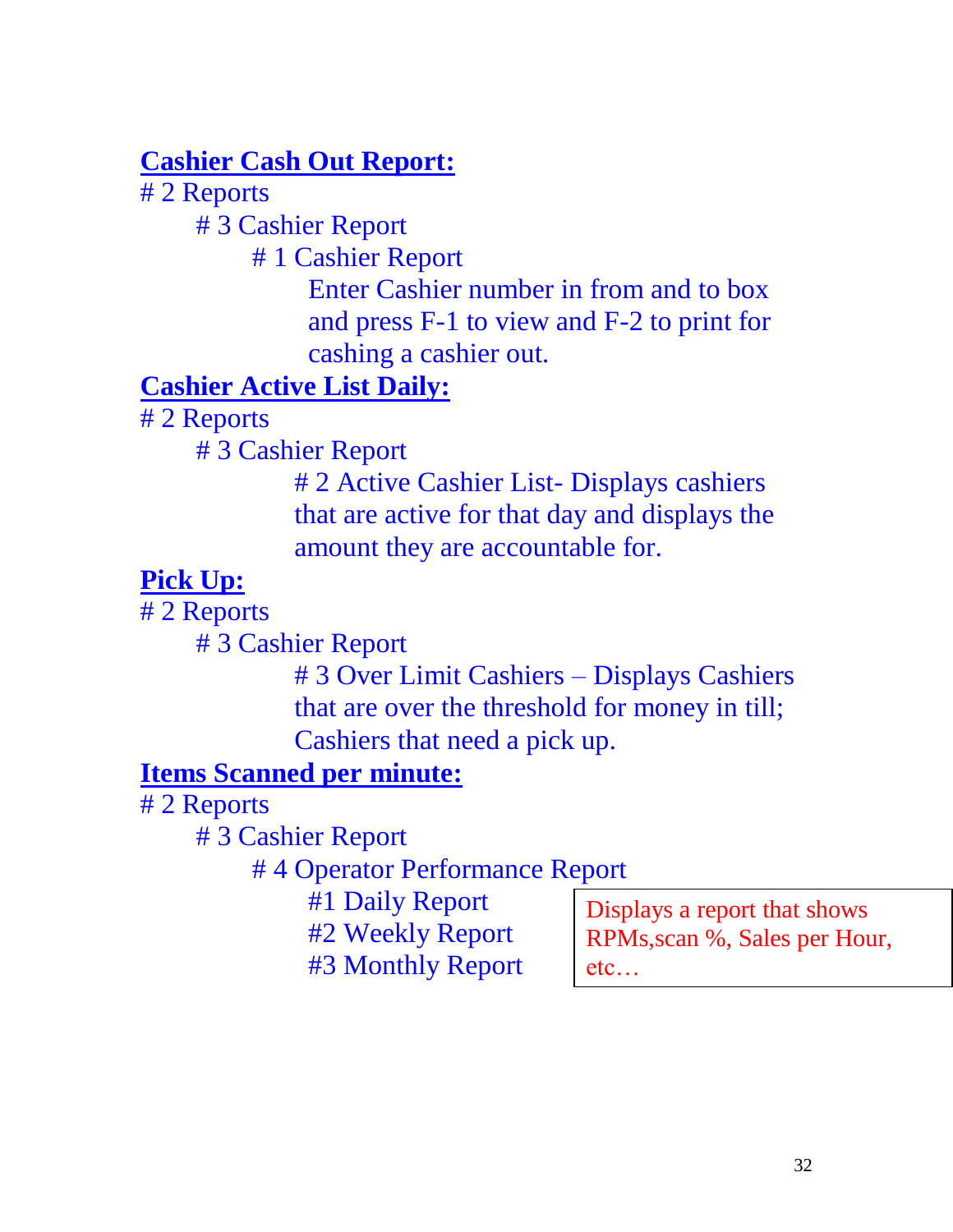## **Check Received Daily:**

# 2 Reports

# 3 Cashier Report

# 5 Itemized Check Report – Displays Checks that have been received for orders for the day, breaking it down by cashier and amount.

#### **Hourly Sales:**

# 2 Reports

# 4 Store Productivity Report

# 1 On-Line Hourly Sales

F-1- Displays on Screen

 $F-2$  – Print

Displays incremental sales per hour.

#### **Productivity Report:**

# 2 Reports

# 4 Store Productivity Report

# 2 Hourly Sales Report

#1 Last Day Report

#2 Weekly Report

#3 Last Week Report

#4 Monthly Report

#5 Last Month Report

#6 Yearly Report

#7 Last Year Report

Displays incremental sales by hour with sale, customer %, and Customer count for the selected report.

## **Saved Transaction:**

# 2 Reports

# 5 Miscellaneous Report

# 1 Saved Transaction Report – Displays any saved orders for the day.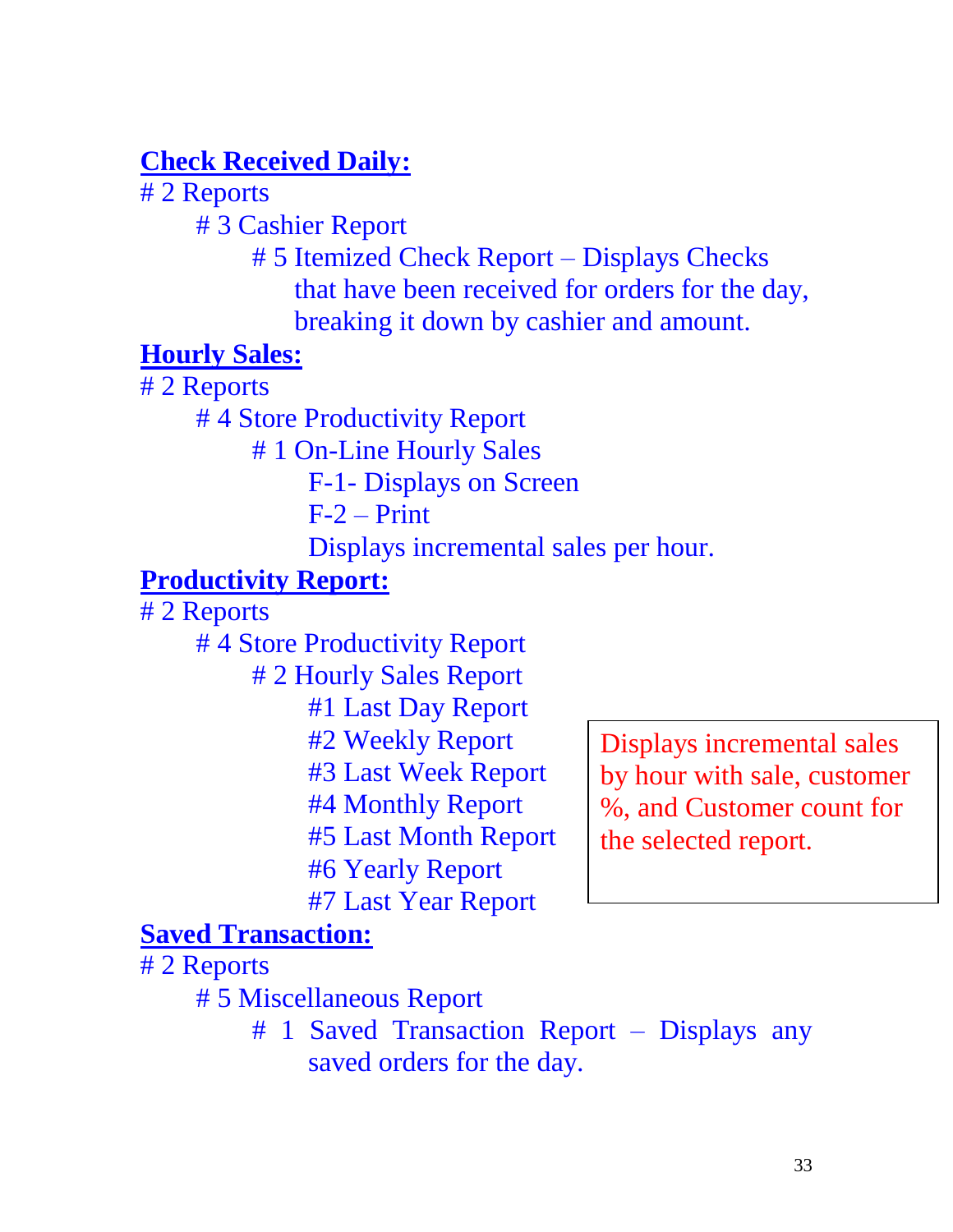#### **Refunds:**

# 2 Reports

# 5 Miscellaneous Report

# 2 Refunds Report – Displays Refunds for the day.

#### **Pick Ups For Shift:**

# 2 Reports

# 5 Miscellaneous Report

# 3 Cashier Pick Up Report – Enter Cahier number. Will display pickups for the shift.

#### **Transaction Report:**

# 2 Reports

# 5 Miscellaneous Report

# 4 Cashier Daily Transact Report – Displays Transaction done on the register such as pick ups.

#### **Current Week Transaction Report:**

# 2 Reports

# 5 Miscellaneous Report

# 5 Cashier Weekly Transact Report – Displays Same as Daily (4); only for the week.

#### **Payment report:**

# 2 Reports

# 5 Miscellaneous Report

# 6 Media Income Report – Enter the date range. Displays Tender Class (credit, EBT, Debit, etc...) and Tender Amount.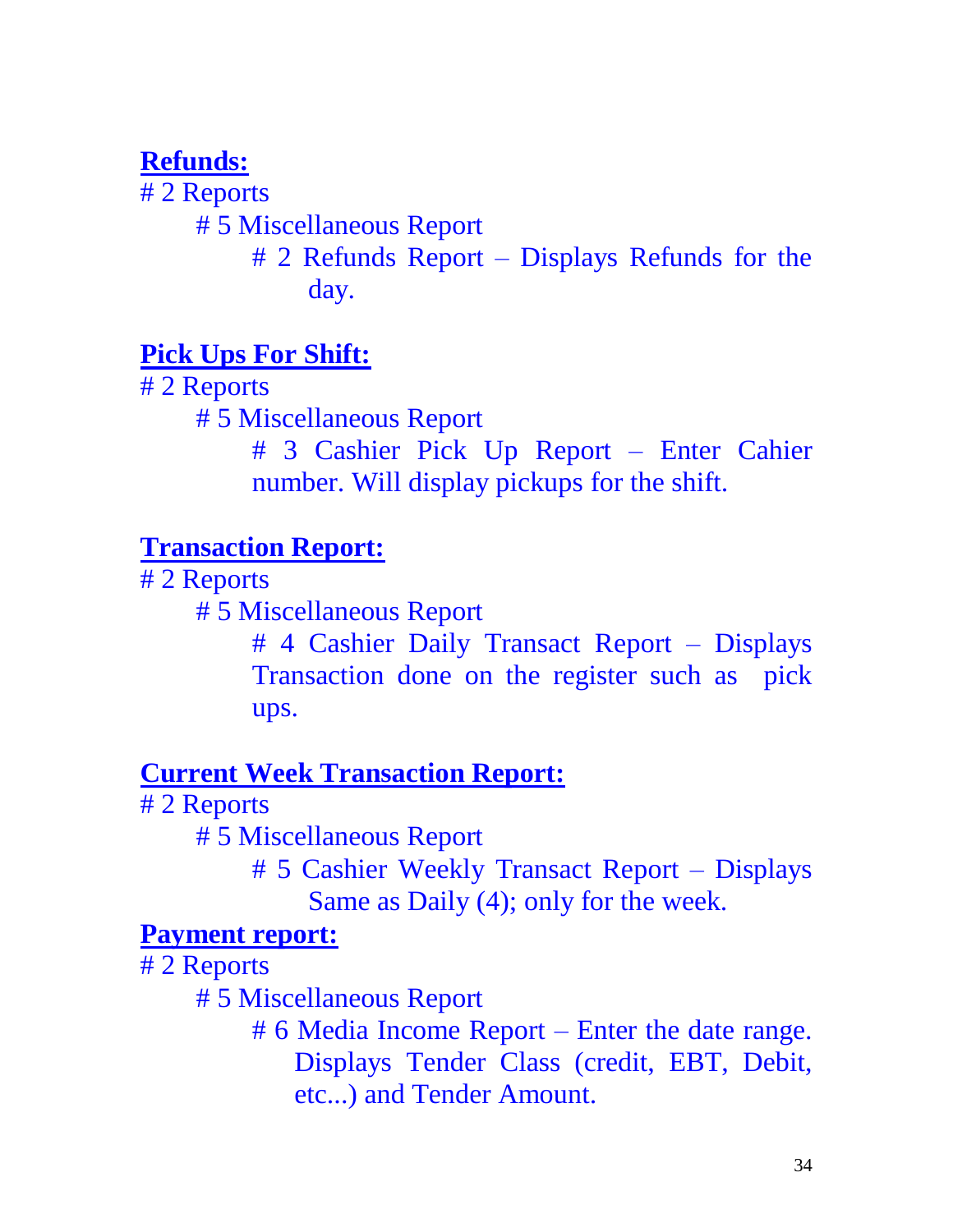## **NO ACCESS:**

# 2 Reports

# 5 Miscellaneous Report

# 7 Basket Analysis Reports- No Access!!!!

#### **Update ICL Reports:**

- # 2 Reports
	- # 6 Update Save-A-Lot Reports- Runs a update in ICL for Sales and Tenders to update the ICL system making it current.

## **SEE APENDIX FOR BREAKDOWN OF REPORTS:**

# 2 Reports

# 7 Cashier by Dept History Report – Displays 54 reports to choose from. These reports are explained in the Appendix.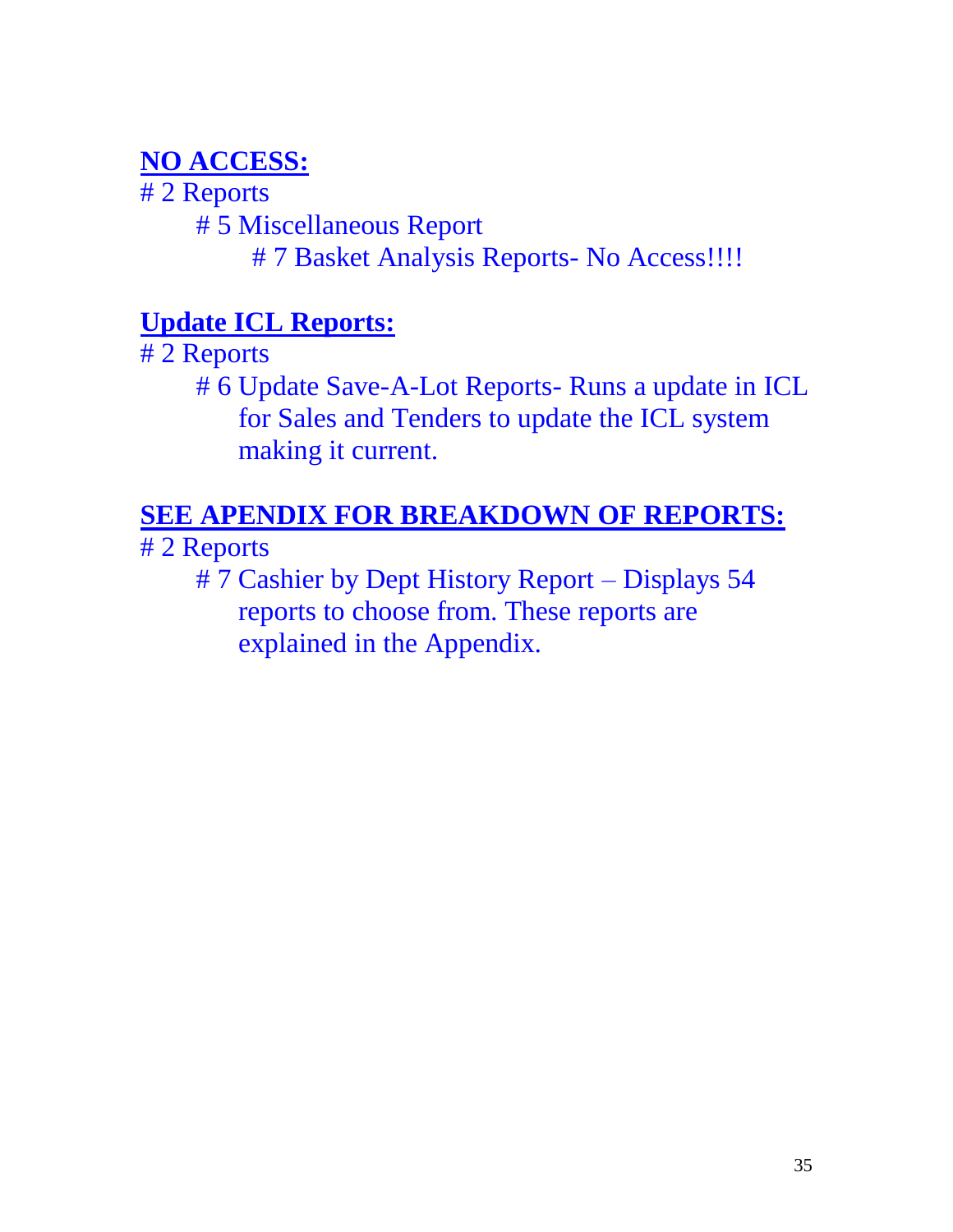## **# 8 Terminal Monitoring**

## **Displays Live View of Transactions:**

# 8 Terminal Monitoring

# 1 WinPos Cashier Monitoring

\*Choose Cashier- Shows Live view of register transaction.

## **Print Last Ticket:**

# 8 Terminal Monitoring

# 2 Last Ticket Print

Choose transaction- Zoom In allows user to view the receipt.

## **Displays in DOS:**

# 8 Terminal Monitoring # 3 DOSPOS Cashier Monitoring \*Select POS Number or Cashier. Displays in DOS. Using the # 1 monitoring is better for this does not take as long to load.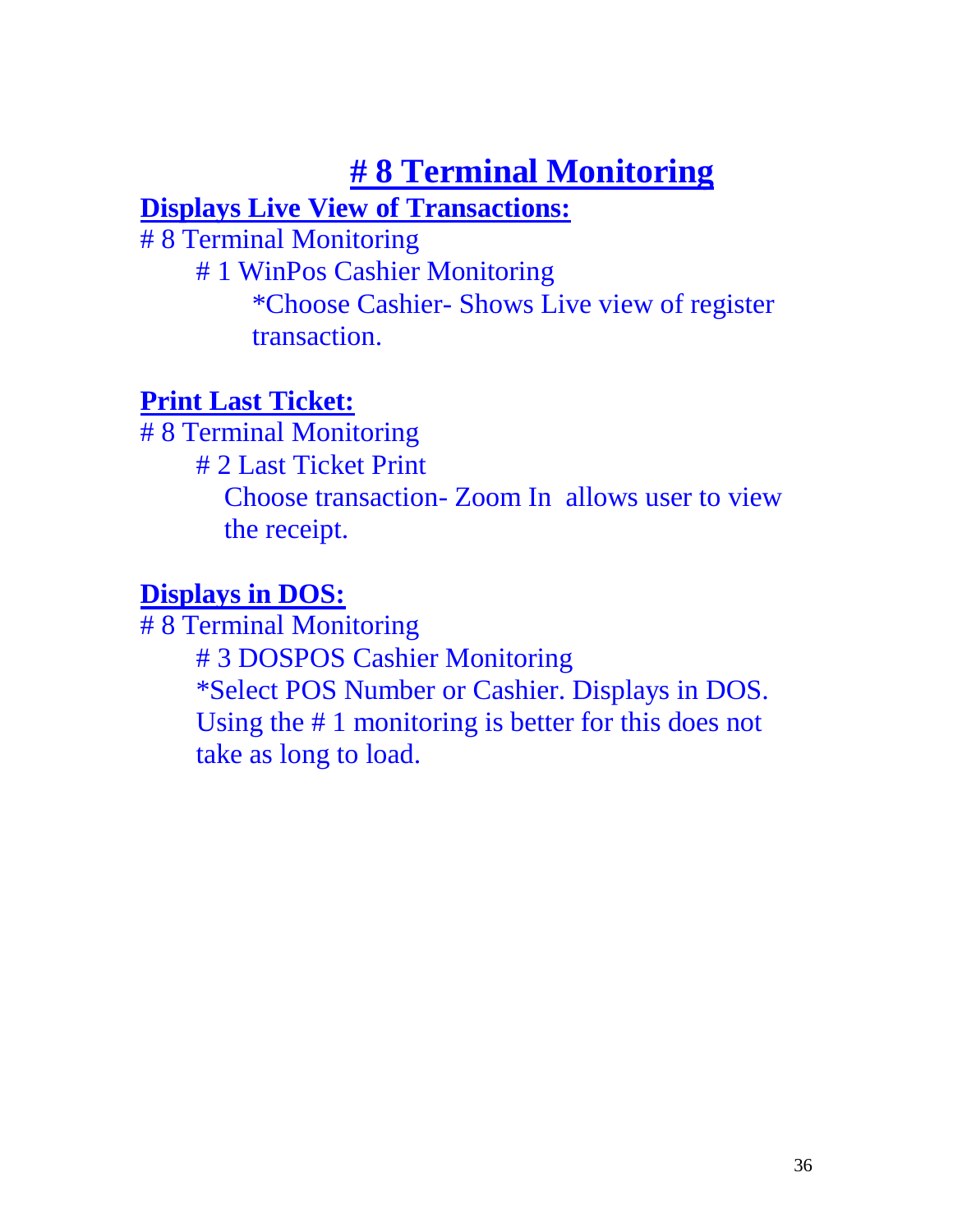## **# 9 Miscellaneous Functions**

**Electronic Journal:**

# 9 Miscellaneous Functions # 1 Electronic Journal \*Select the date you wish to view \* Select the type of report to view: #1 All Transactions #2 Text Search #3 Cashier Number #4 POS Number #5 Transaction Number #6 Transaction Amount #7 Tender Type #8 Tender + Amount #9 Authorization Number #10 Transaction Time #11 Items #12 Departments #13 Account Number #14 Multiple Choice #15 Events #16 Not Balanced #17 Freq. Shopper Number #18 Last Tickets #19 Supervisors #20 Total Departments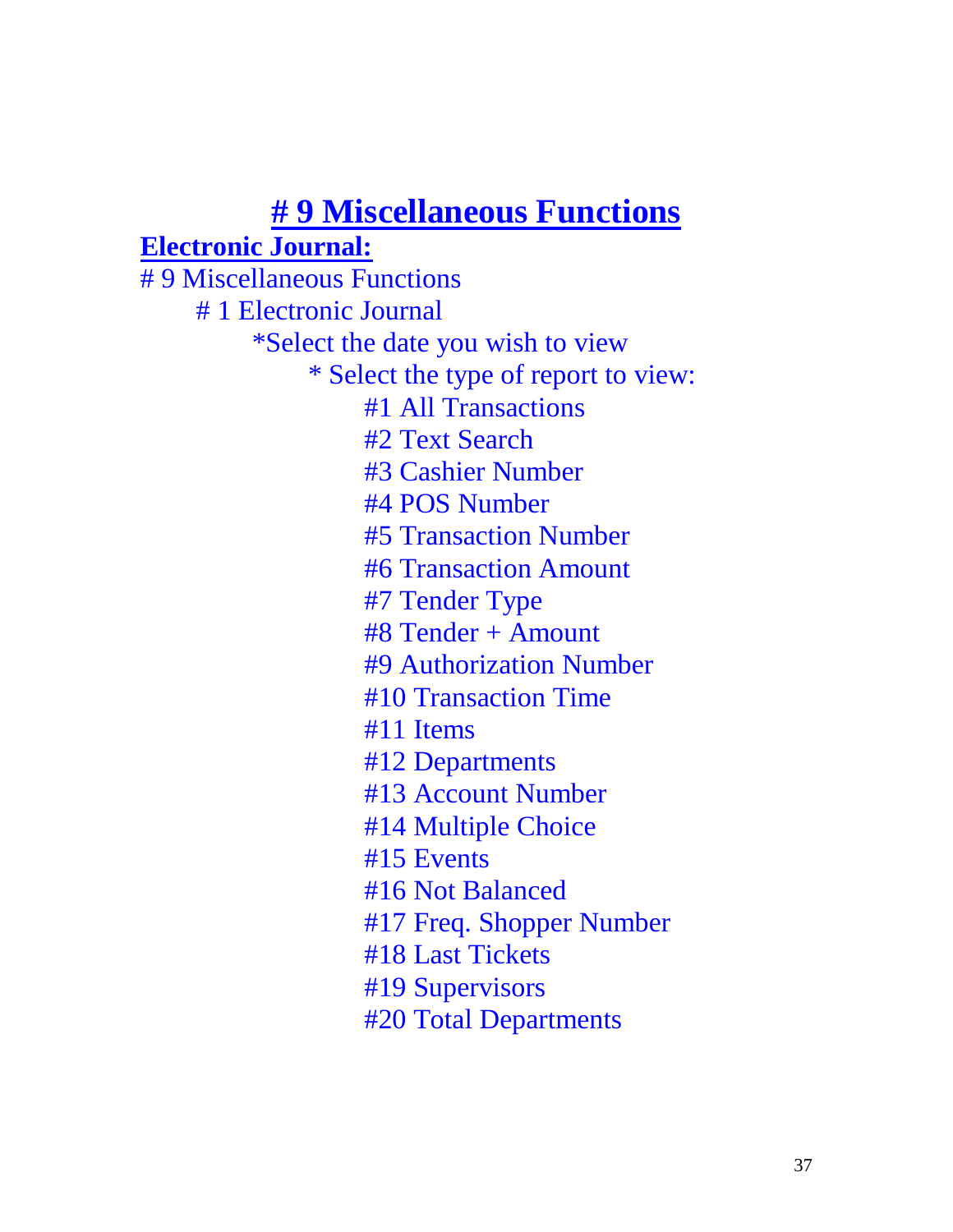#### **NO ACCESS:**

# 9 Miscellaneous Functions # 2 Message Center – NO ACCESS!!!!

#### **NO ACCESS:**

# 9 Miscellaneous Functions # 3 Set Date and Time – NO ACCESS!!!!

#### **Password Maintenance:**

# 9 Miscellaneous Functions # 4 Back Office Password Maintenance Select Name and Click Update. Once Information is entered press F2 key to update.

#### **Reboot Lane:**

# 9 Miscellaneous Functions # 5 Reboot a Lane- Enter POS and system will reboot lane.

#### **Shutdown Lane:**

# 9 Miscellaneous Functions # 6 Shutdown A Lane – Enter POS number and ICL will shut down that lane.

#### **Promotion Menu:**

# 9 Miscellaneous Functions # 7 Promotion Maintenance – We do not use this function.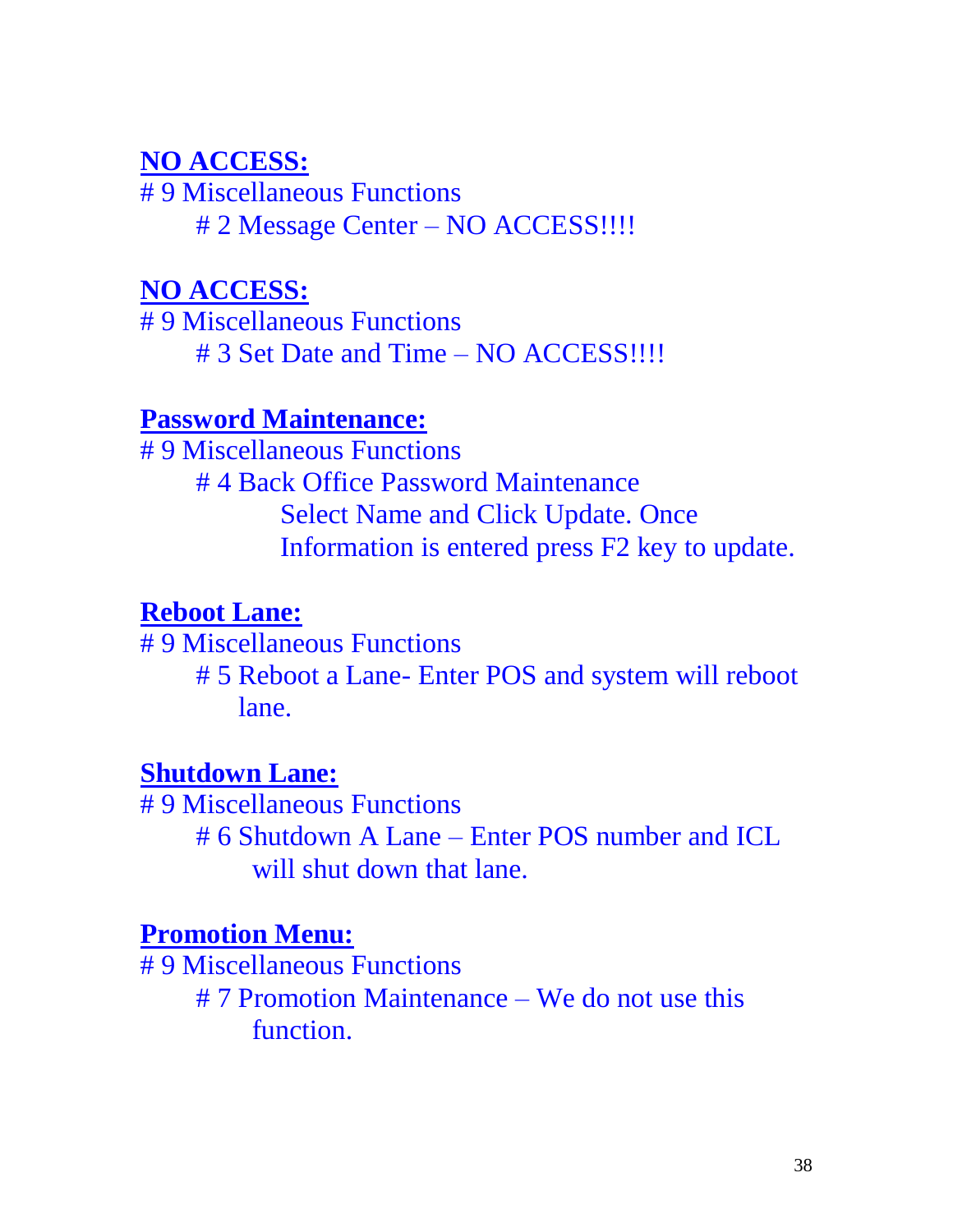#### **Pick 5:**

# 9 Miscellaneous Functions # 8 Member Promotions # 3 Group Promotions – This is the only function we use in this group. Click Update Click List Attachment – F10 prints pick 5 list Click Set Attatchment-Set UPC on Promotion Enter PLU number – press enter twice Click Set – Enter number 1 click continue- item is now linked to pick 5. To remove item follow these steps except after hitting enter twice click reset. ONLY SUPERVISORS AND MERCHANDISERS USE THIS FUNCTION.

## **# 10 Supervisor Menu**

#### **Department Reports:**

# 10 Supervisor Menu # 1 Department Reports # 1 Department Report F1- Screen - Displays Sales for the day and by department. F2 – Printer – Prints the report automatically

#### **Control Reports- Taxes:**

# 10 Supervisor Menu # 1 Department Reports # 2 Control Reports –Sales and Taxes for day. F1- Screen - Displays Sales Taxes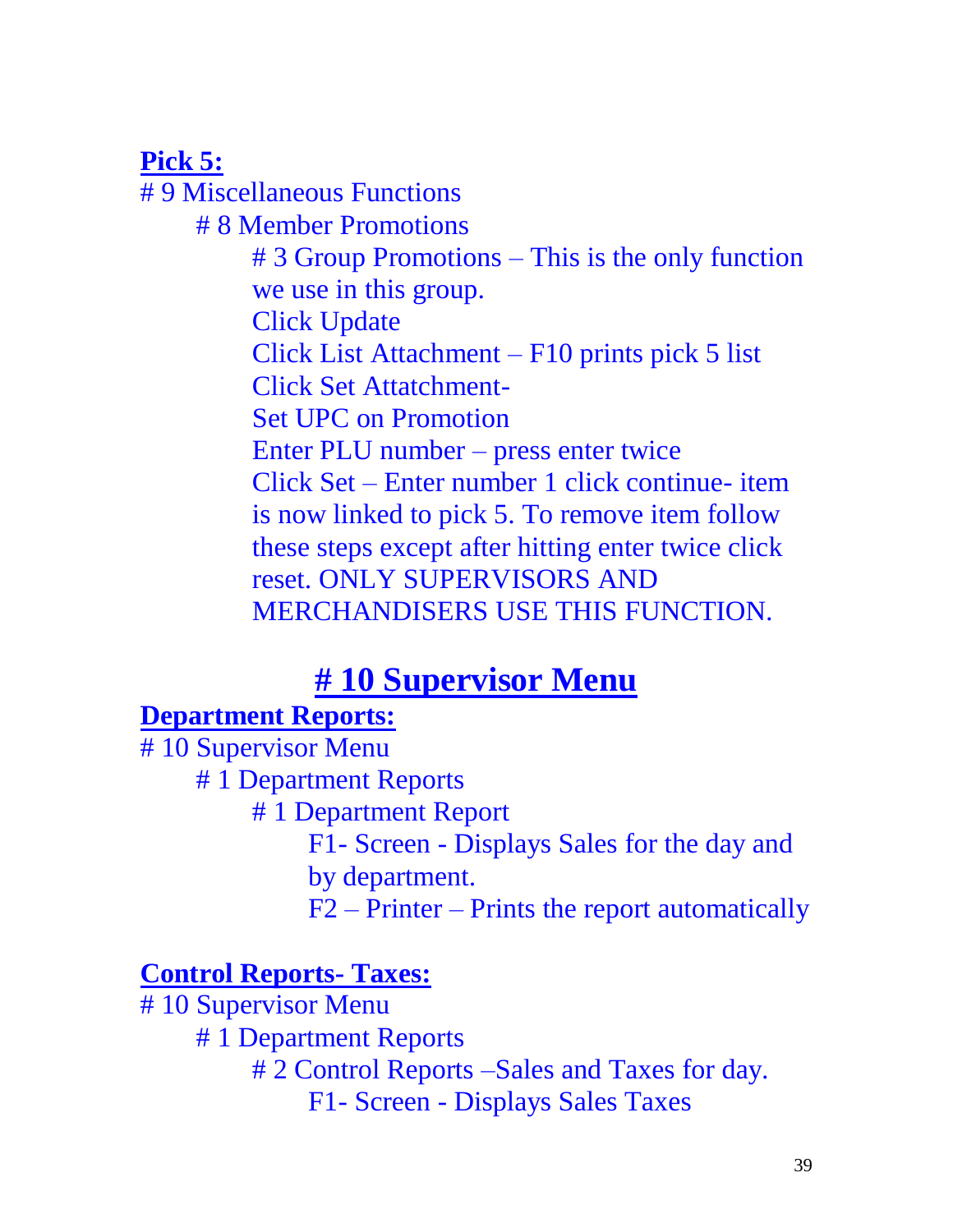## F2 – Printer – Prints the report automatically **Media and Payment Report:**

# 10 Supervisor Menu

# 1 Department Reports

# 3 Media & Payment Report

F-10 print- Displays breakdown of method of payment for the day.

## **Extended Sales Report:**

# 10 Supervisor Menu # 1 Department Reports # 4 Expanded Department Report #1 Daily Report #2 Weekly Report #3 Previous Week Report #4 Monthly Report #5 Previous Month Report #6 Yearly Report Department.

## **Sales by Department:**

# 10 Supervisor Menu # 1 Department Reports # 5 Weekly Business Reports Enter Start Day Enter Ending Day Report will generate showing a breakdown in sales by department. F-10 to print report

These Reports breakdown Sales by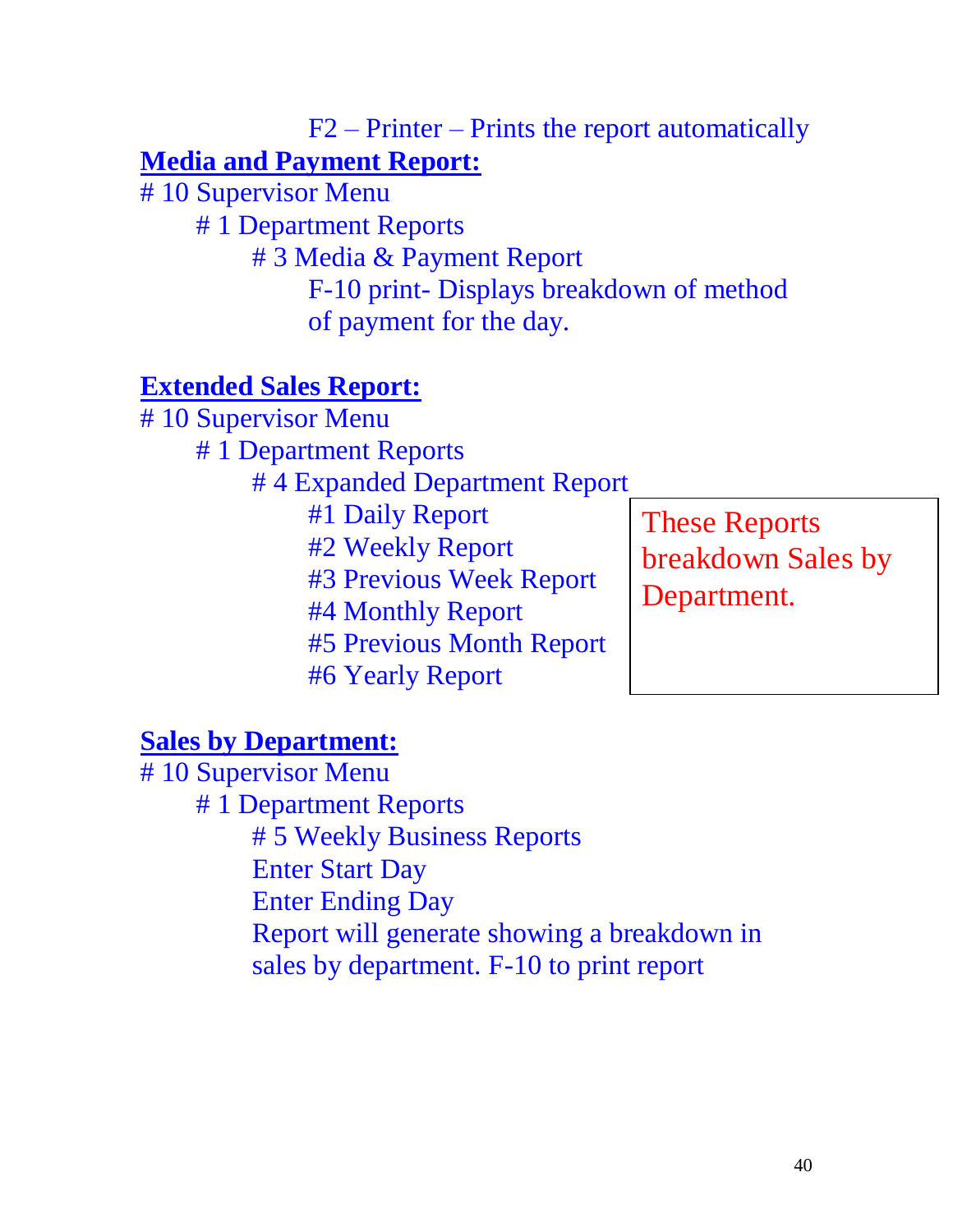#### **Sub Department Menu:**

# 10 Supervisor Menu # 1 Department Reports # 6 Sub department Reports # 1 Sub department Report – Enter sub class and Department and group and click ok report will generate. **Flash Sales by Department:** # 10 Supervisor Menu # 1 Department Reports #7 Flash Sales & Sales Mix Report

F-10 prints report- Displays sales for the day broke down by department

#### **Sales for Current Week:**

# 10 Supervisor Menu # 1 Department Reports # 8 Net Department Sales Flash – shows today and week to now press F10 to print.

#### **PLU Item Report:**

# 10 Supervisor Menu # 2 PLU Item Reports # 1 PLU Item Report

Under Code enter the UPC twice in Minimum Value and in Maximum Value, otherwise it will print up to 99999999999.

# 10 Supervisor Menu # 2 PLU Item Reports # 2 User Defined PLU Item Report – This has reports with set parameters.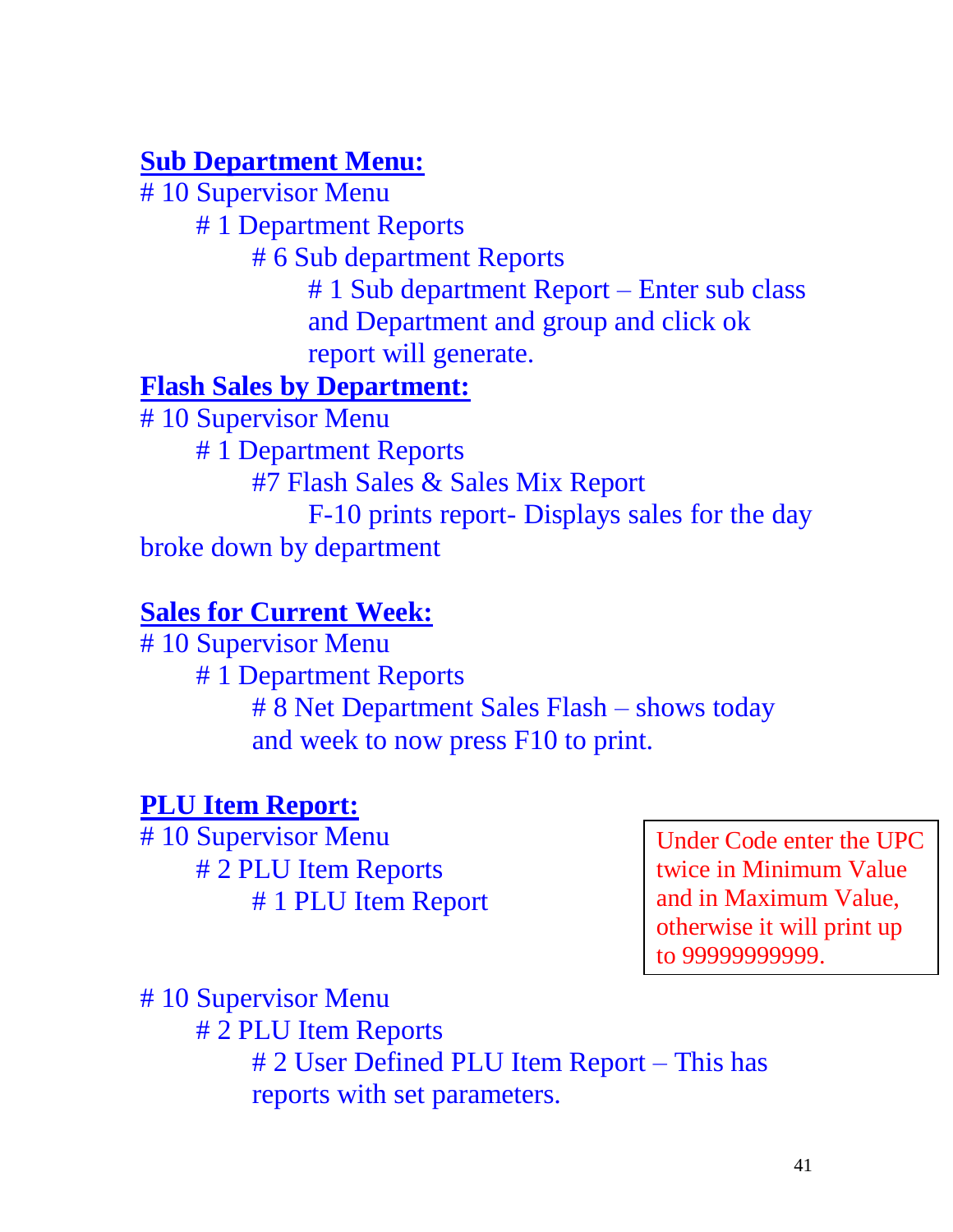#### **Item Movement Reports:**

# 10 Supervisor Menu # 2 PLU Item Reports # 3 PLU History Reports #1 Daily Report #2 Previous Day Report #3 Weekly Report #4 Previous Week Report #5 Monthly Report #6 Previous Monthly Report #7 Yearly Report

All these reports work the same; under Code enter the UPC twice in Minimum Value and in Maximum Value, otherwise it will print up to 99999999999. This is a great tool to track item Movement in your store.

# 10 Supervisor Menu

# 2 PLU Item Reports

# 4 Define User PLU Item Report- Report with set parameters.

# 10 Supervisor Menu # 2 PLU Item Reports # 5 Not Found PLU Report – Enter Information and report will generate.

# 10 Supervisor Menu

# 2 PLU Item Reports

# 6 Selective Item Sales Report – select report, name report and follow steps.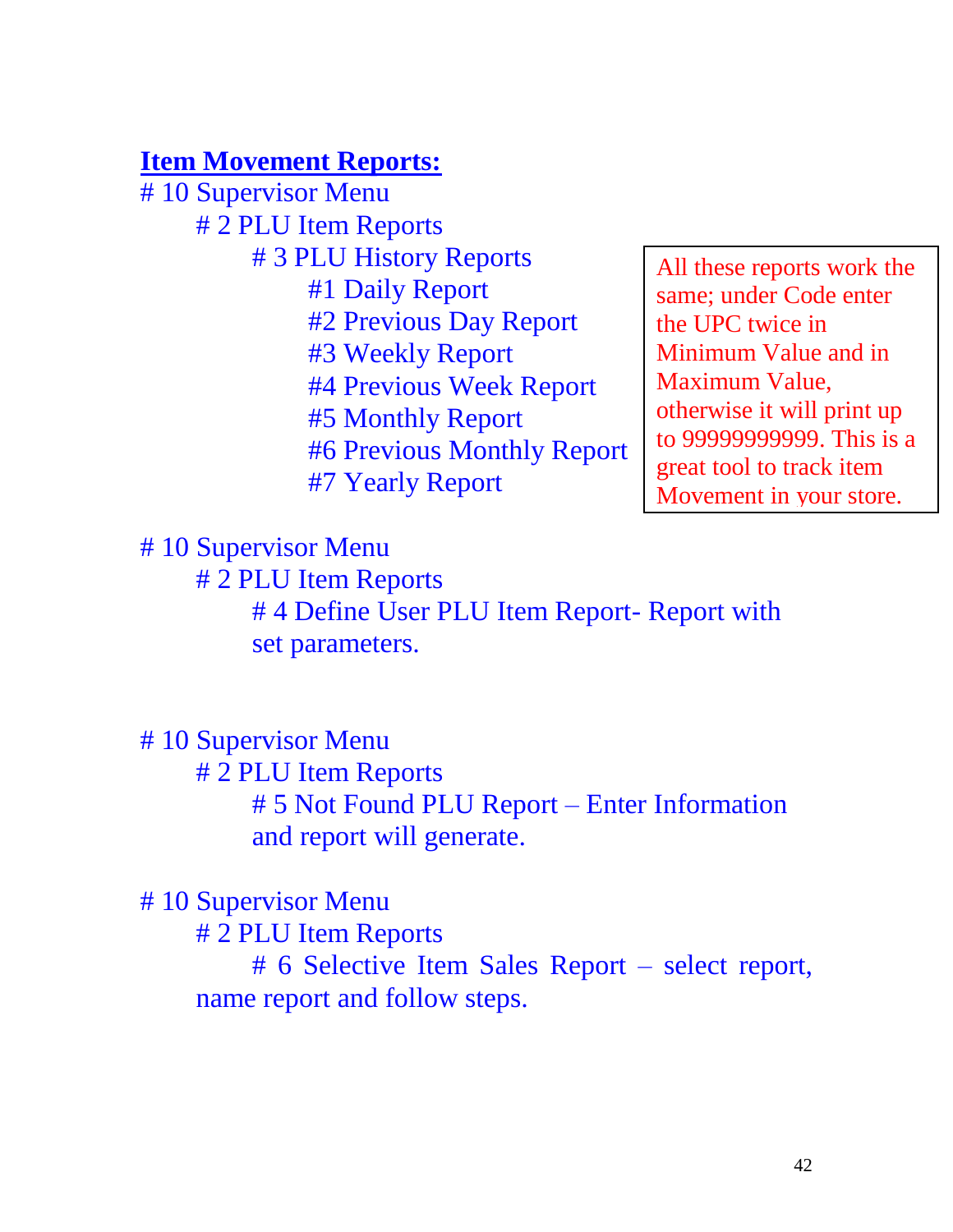#### **Cashier Report:**

# 10 Supervisor Menu # 3 Cashier Reports # 1 Cashier Report Enter Cashier number in from and to box and press F-1 to view and F-2 to print for cashing a cashier out.

#### **Active List:**

# 10 Supervisor Menu

# 3 Cashier Reports

# 2 Active Cashier List - Displays cashiers that are active for that day and displays the amount they are accountable for

#### **Pick Up Report:**

# 10 Supervisor Menu

# 3 Cashier Reports

# 3 Over Limit Cashiers – Displays Cashiers that are over the threshold for money in till; Cashiers that need a pick up.

## **Item Scanned Report:**

# 10 Supervisor Menu

# 3 Cashier Reports

# 4 Operator Performance Report

#1 Daily Report

#2 Weekly Report #3 Monthly Report Displays a report that shows RPMs,scan %, Sales per Hour, etc…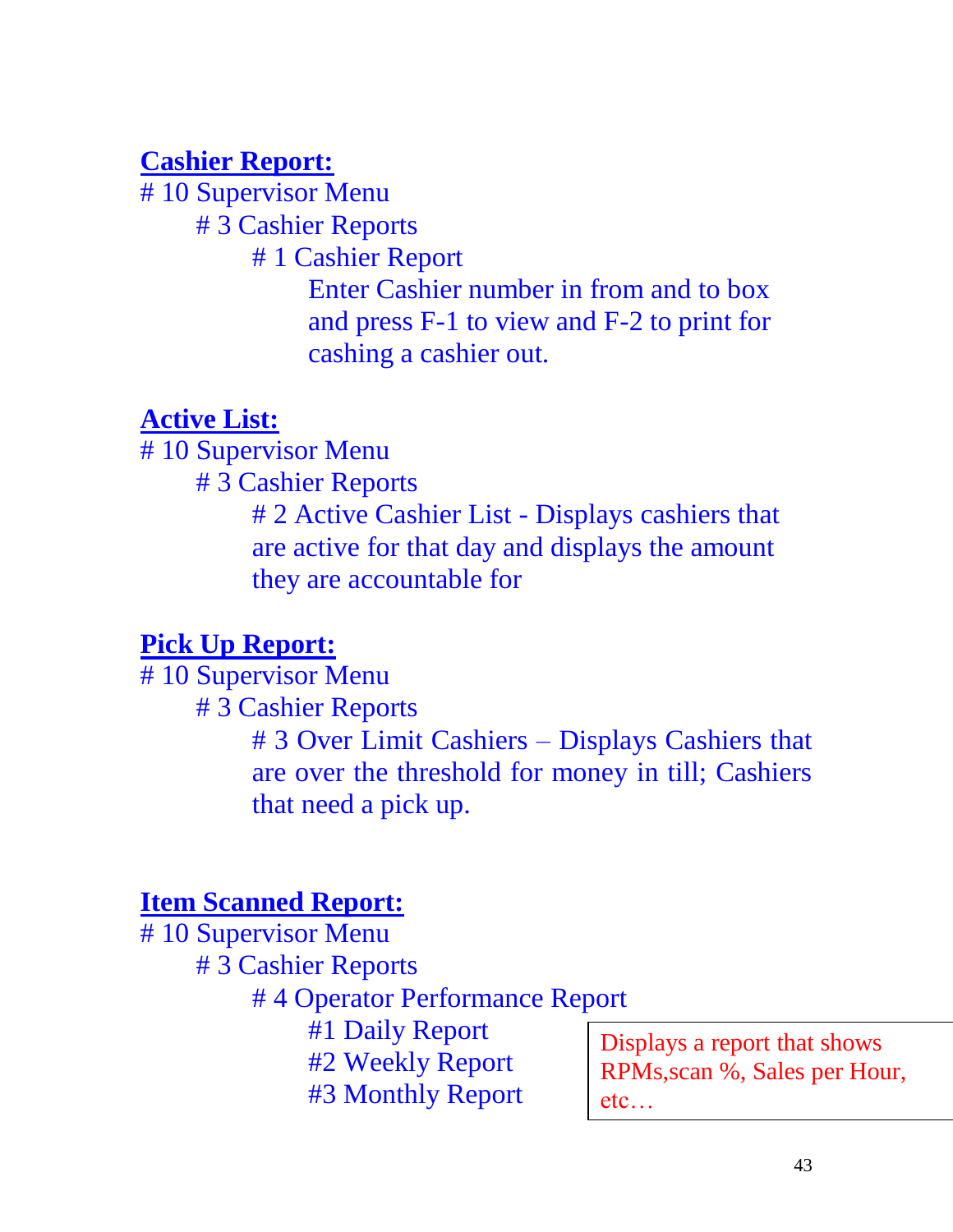#### **Checks Received by Cashier:**

# 10 Supervisor Menu

# 3 Cashier Reports

# 5 Itemized Check Report – Displays Checks that have been received for orders for the day, breaking it down by cashier and amount.

#### **Training Report for Cashiers:**

# 10 Supervisor Menu

# 3 Cashier Reports

# 6 Training Mode Reports – Shows how a cashier is performing in training mode.

#### **Location Report:**

# 10 Supervisor Menu

# 3 Cashier Reports

# 7 Location Report – Displays the location of Cashier on POS

#### **History of POS:**

# 10 Supervisor Menu

# 3 Cashier Reports

# 8 Cashier History Reports – Enter cashier number and start day and end day click ok and report will generate.

#### **POS # and Sales of POS:**

# 10 Supervisor Menu # 4 Point of Sale Terminal Reports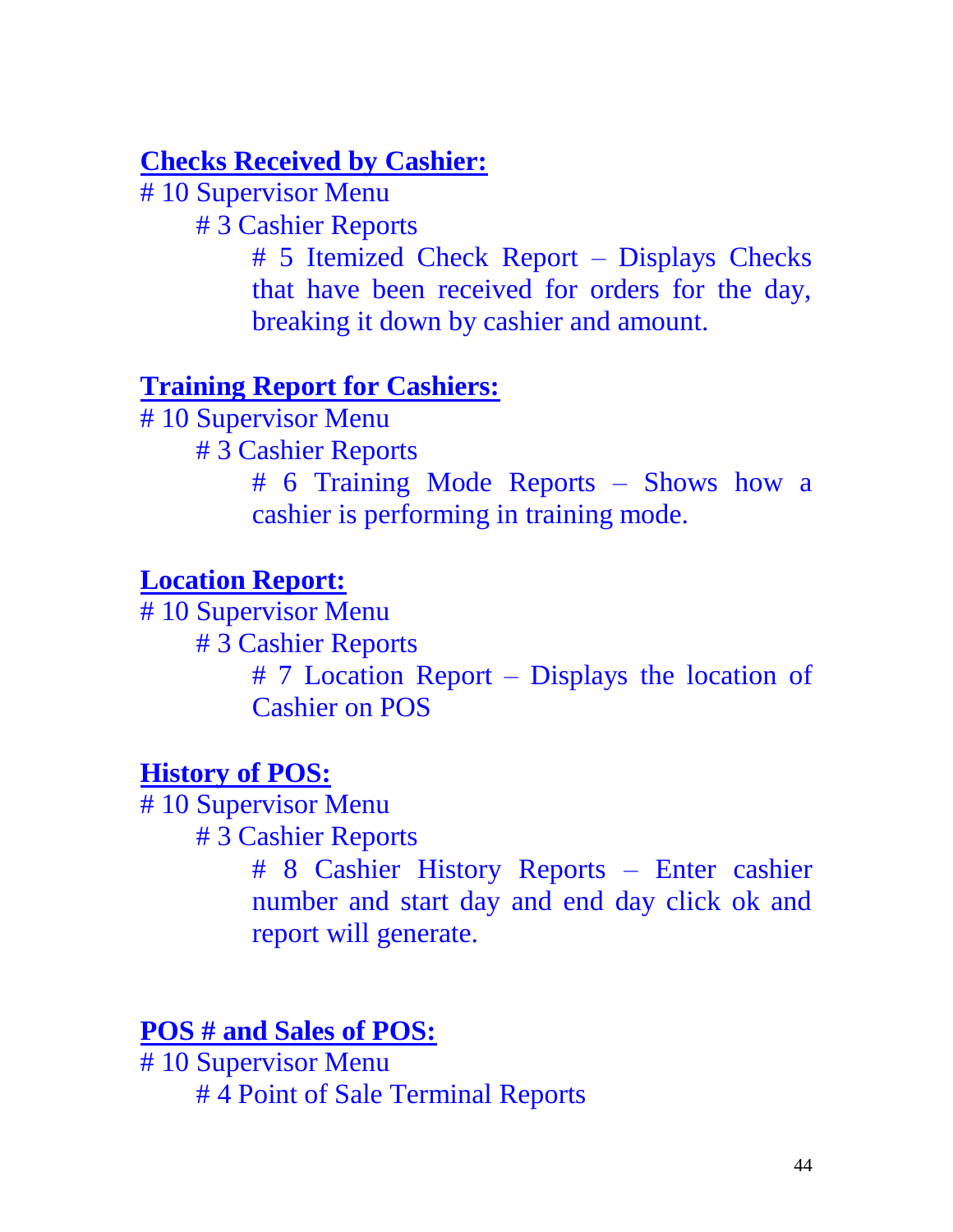# 1 Net Sales – Shows sales press F10 to print **POS Sales Report:** # 10 Supervisor Menu # 4 Point of Sale Terminal Reports # 2 POS Sales Report – Enter POS and click continue.

#### **Active Cashier Report:**

# 10 Supervisor Menu # 4 Point of Sale Terminal Reports # 3 Active Cashier/POS Report – F10 and report will print.

#### **Over Pick Up Limit:**

# 10 Supervisor Menu # 4 Point of Sale Terminal Reports # 4 Over Limit Cashiers / POSTs – Generate report of cashiers over limit for pick up F10 print.

#### **Itemized Check Report:**

# 10 Supervisor Menu # 4 Point of Sale Terminal Reports # 5 Itemized Check Report by POST – Displays checks received at POS and by cashier.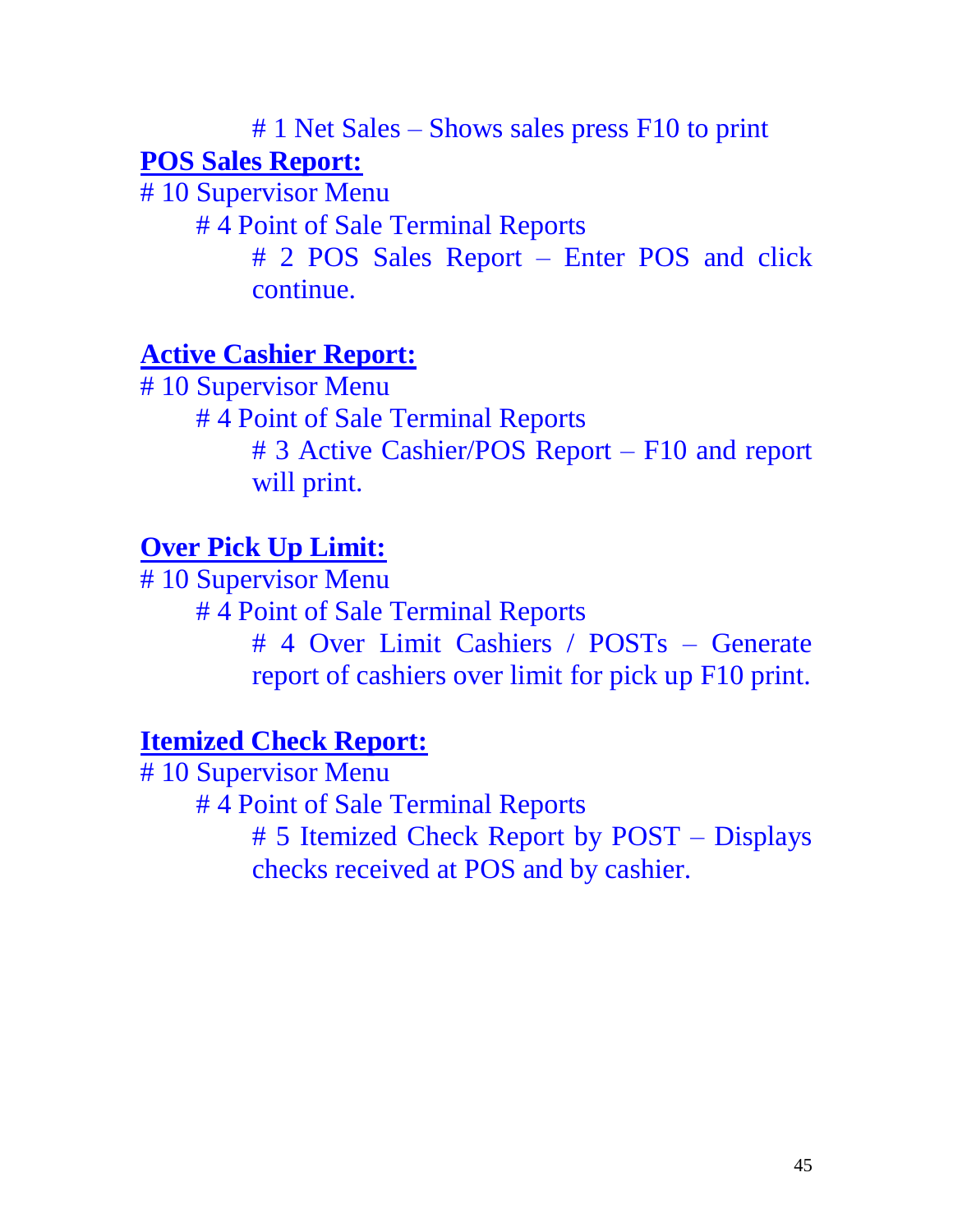#### **End-Of-Day History Reports:**

# 10 Supervisor Menu

# 5 End of Day History Reports

# 1 Print Yesterday's E-O-D Reports-prints report automatically

# 2 Print History E-O-D Reports-prints report automatically

# 3 End of Day Reports – These are the 54 reports outlined in the Appendix.

# 4 Print Yesterday's Selected E-O-D-prints report automatically

# 5 Print History Selected E-O-D – Then Select Date. - Prints report automatically.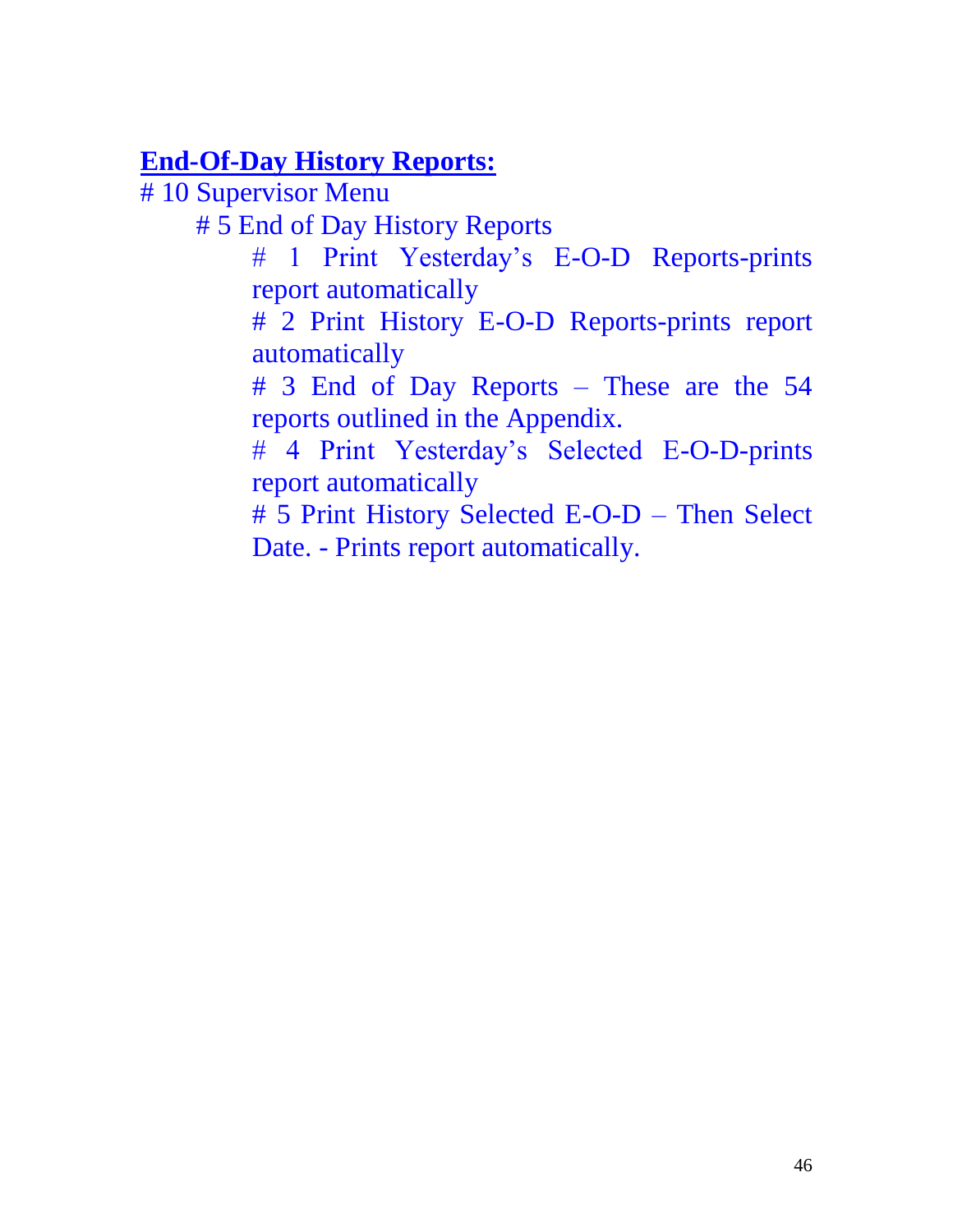#### **Appendix**

- 1. Department Report
- 2. Media Report
- 3. Control Report
- 4. Hourly Productivity
- 5. Fifteen Minutes Productivity
- 6. POST Report ( Grand Total)
- 7. Daily Expanded Department Report
- 8. Weekly Expanded Department Report
- 9. Monthly Expanded Department Report
- 10. Yearly Expanded Department Report
- 11. Department by Cashier Report
- 12. Department by Terminal Report
- 13. Department by Hour Report
- 14. Customer by Department Report
- 15.Department Information Report
- 16. Itemized Check Report by Cashier
- 17. Statement of Trade Receivables Report
- 18. Vendor Coupon Totals Report
- 19. Promotion Add/Loss Report
- 20. Daily Payouts Report
- 21. Weekly Payouts Report
- 22. Daily ROA Report
- 23. Weekly ROA Report
- 24. Traders Sales Report
- 25. Department VAT Report
- 26. Groups Sales Report
- 27. Cashier Productivity by Hour
- 28. Training Report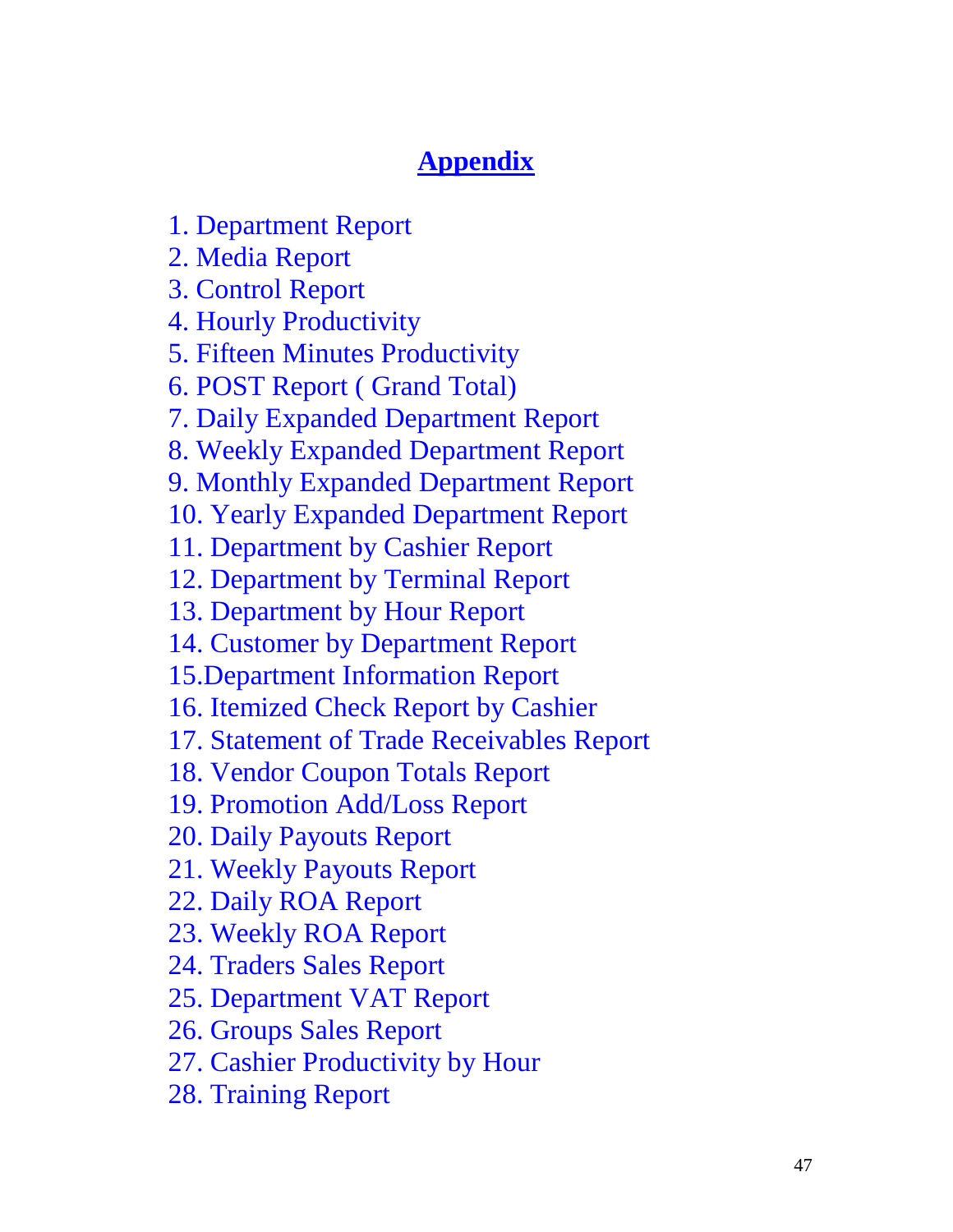29. Branch Performance Report 30. Daily Refunds Report 31. Flash Sales & Sales Mix Report 32. Net Department Sales Flash Report 33. Cashier History Report 34. POS Accountability Report 35. Saved Transactions Report 36. Location Report 37. Queue Length Weekly Summary 38. Daily Operator Performance Report 39. Weekly Operator Performance Report 40. Monthly Operator Performance Report 41. Itemized Check Report by POST 42. Sale Items Add/Loss Report 43. Trading Stamps Distribution Report 44. POSTs Signed-On At Store Close Report 45. Audit Report PLU Changes 46. EOD Error Status Report 47. Member Promotion Sales Report 48. Daily POS/Cashier Transactions Report 49. Weekly POS/Cashier Transactions Report 50. Subtract and Cancel Report 51. Daily Reward Checks Report 52. Not- Found PLU 53. Post Checkout Banks Report 54. Cashier Performance Report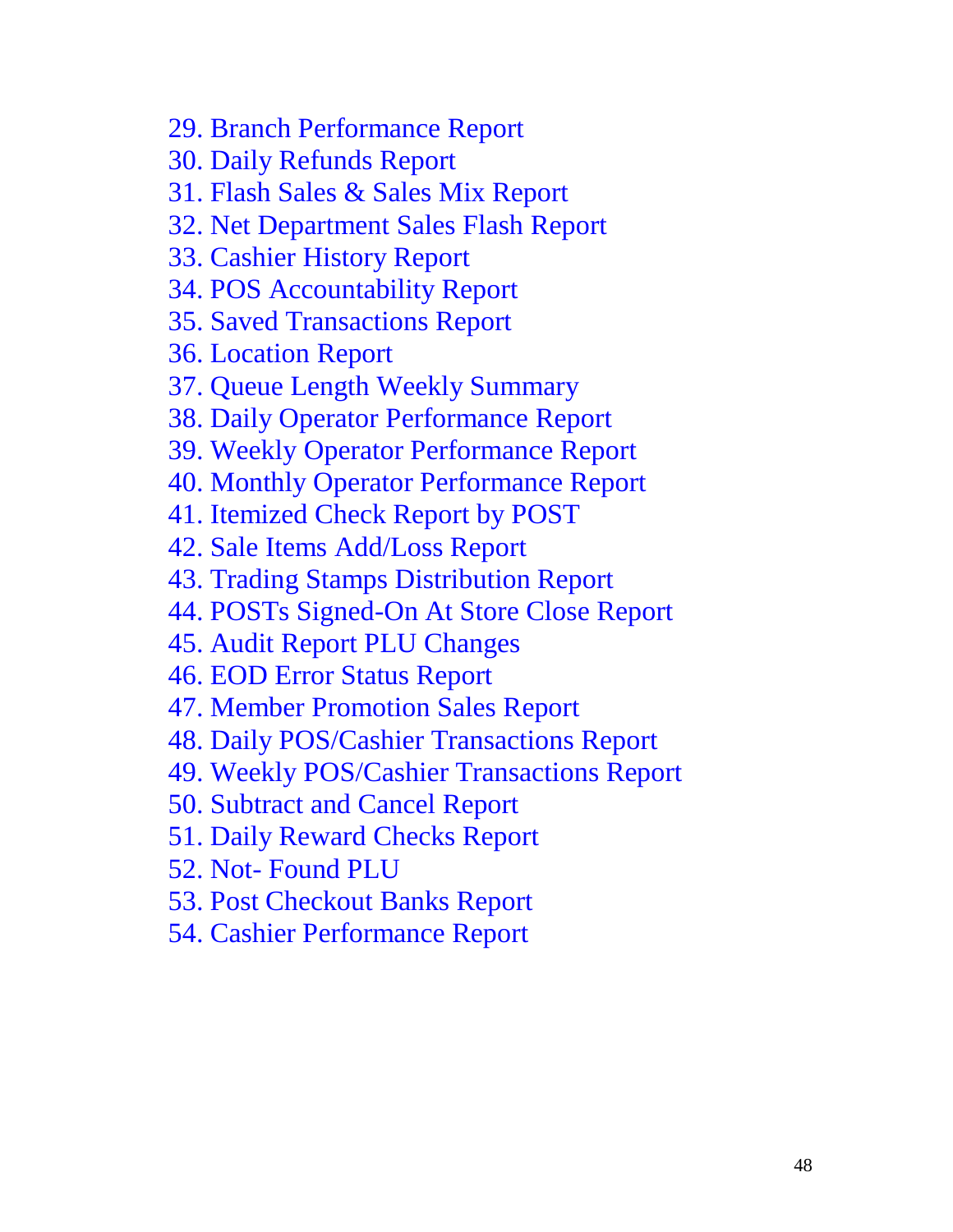## **Price Verification**



On SAL main screen click on Price Check.

| <b>CONTRACTOR</b><br>-Home | Policy.         | <b>FAQ</b>            | <u>the state and the state and the sta</u><br>·Support | <b>Utilities</b> |                        |                                                           |                                        |  |  |
|----------------------------|-----------------|-----------------------|--------------------------------------------------------|------------------|------------------------|-----------------------------------------------------------|----------------------------------------|--|--|
| 4CL                        | <b>Ordering</b> | -Store Rpts -Mail [8] |                                                        | Pricing          | Merch.<br><b>Signs</b> | Price Lincok Reports Log off<br>Microtax S4 WinA/R IDLoss |                                        |  |  |
|                            |                 |                       |                                                        |                  |                        |                                                           |                                        |  |  |
|                            |                 |                       |                                                        |                  |                        |                                                           |                                        |  |  |
|                            |                 |                       |                                                        |                  |                        |                                                           |                                        |  |  |
|                            |                 |                       |                                                        |                  |                        |                                                           |                                        |  |  |
|                            |                 |                       |                                                        |                  |                        |                                                           |                                        |  |  |
|                            |                 |                       |                                                        |                  |                        |                                                           |                                        |  |  |
|                            |                 |                       |                                                        |                  |                        |                                                           |                                        |  |  |
|                            |                 |                       |                                                        |                  |                        |                                                           |                                        |  |  |
|                            |                 |                       |                                                        |                  |                        |                                                           |                                        |  |  |
|                            |                 |                       |                                                        |                  |                        |                                                           |                                        |  |  |
|                            |                 |                       |                                                        |                  |                        | You are entering a restricted area, please logon          |                                        |  |  |
|                            |                 |                       |                                                        |                  |                        |                                                           |                                        |  |  |
|                            |                 |                       |                                                        |                  | <b>User ID</b>         |                                                           |                                        |  |  |
|                            |                 |                       |                                                        |                  | Password               |                                                           |                                        |  |  |
|                            |                 |                       |                                                        |                  |                        |                                                           |                                        |  |  |
|                            |                 |                       |                                                        |                  |                        | Logon                                                     |                                        |  |  |
|                            |                 |                       |                                                        |                  |                        |                                                           |                                        |  |  |
|                            |                 |                       |                                                        |                  |                        |                                                           |                                        |  |  |
|                            |                 |                       |                                                        |                  |                        |                                                           |                                        |  |  |
|                            |                 |                       |                                                        |                  |                        |                                                           |                                        |  |  |
|                            |                 |                       |                                                        |                  |                        |                                                           |                                        |  |  |
|                            |                 |                       |                                                        |                  |                        |                                                           |                                        |  |  |
|                            |                 |                       |                                                        |                  |                        |                                                           |                                        |  |  |
|                            |                 |                       |                                                        |                  |                        |                                                           |                                        |  |  |
|                            |                 |                       |                                                        |                  |                        |                                                           |                                        |  |  |
|                            |                 |                       |                                                        |                  |                        |                                                           |                                        |  |  |
|                            |                 |                       |                                                        |                  |                        |                                                           |                                        |  |  |
|                            |                 |                       |                                                        |                  |                        |                                                           | 00:00:55 00:00:52 Nov 1, 2012 02:15 PM |  |  |
| Longed off                 | LocalHost       |                       | Done                                                   |                  |                        |                                                           |                                        |  |  |

Enter your User ID and Password.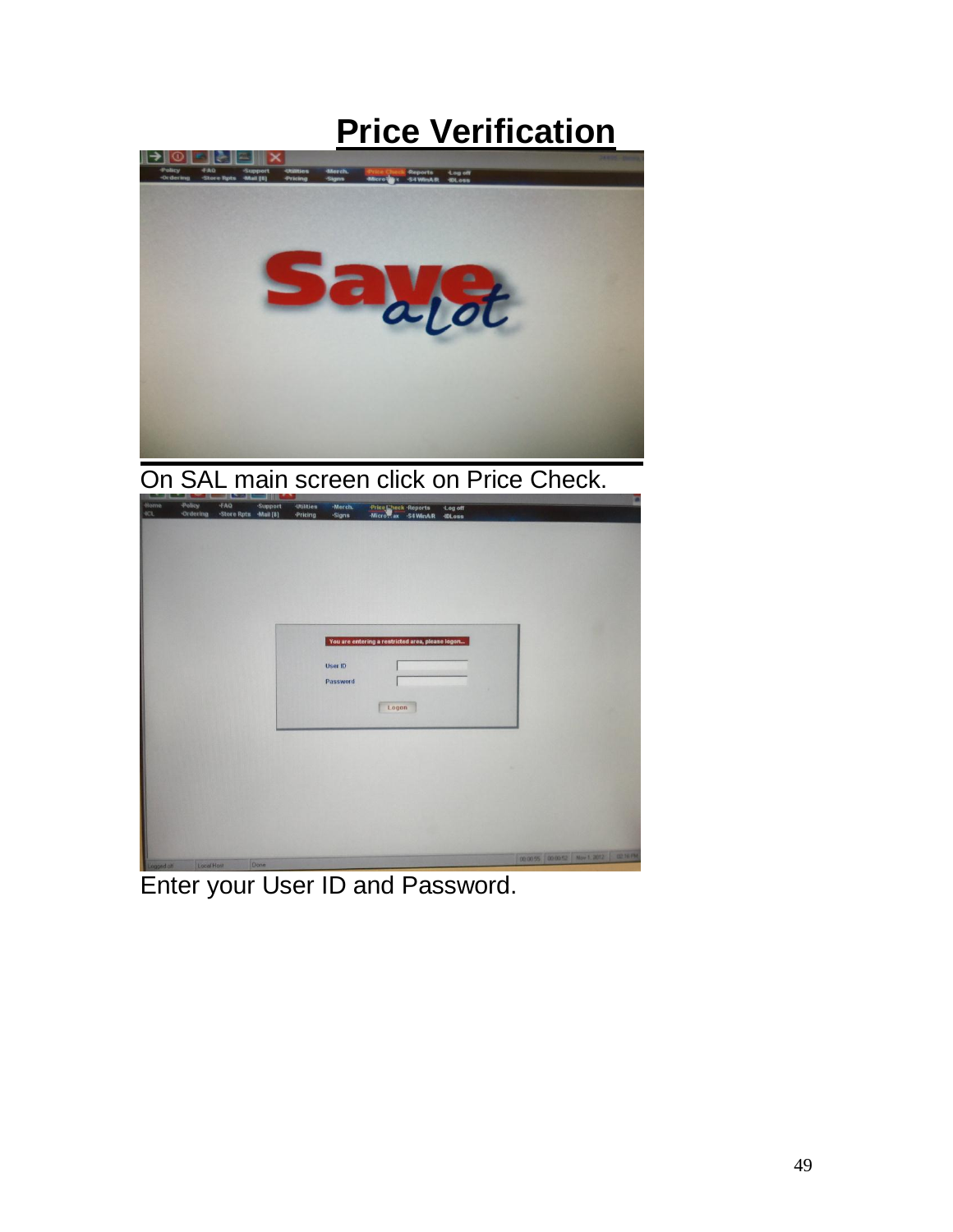

Assign the Price Check a name and then click initiate price check in the top right corner.

At this point the price check is now uploaded in the handheld. If your gun is not already in the price check screen just hit the menu button on the screen then press Price checking. Scan the barcode of each item and enter the price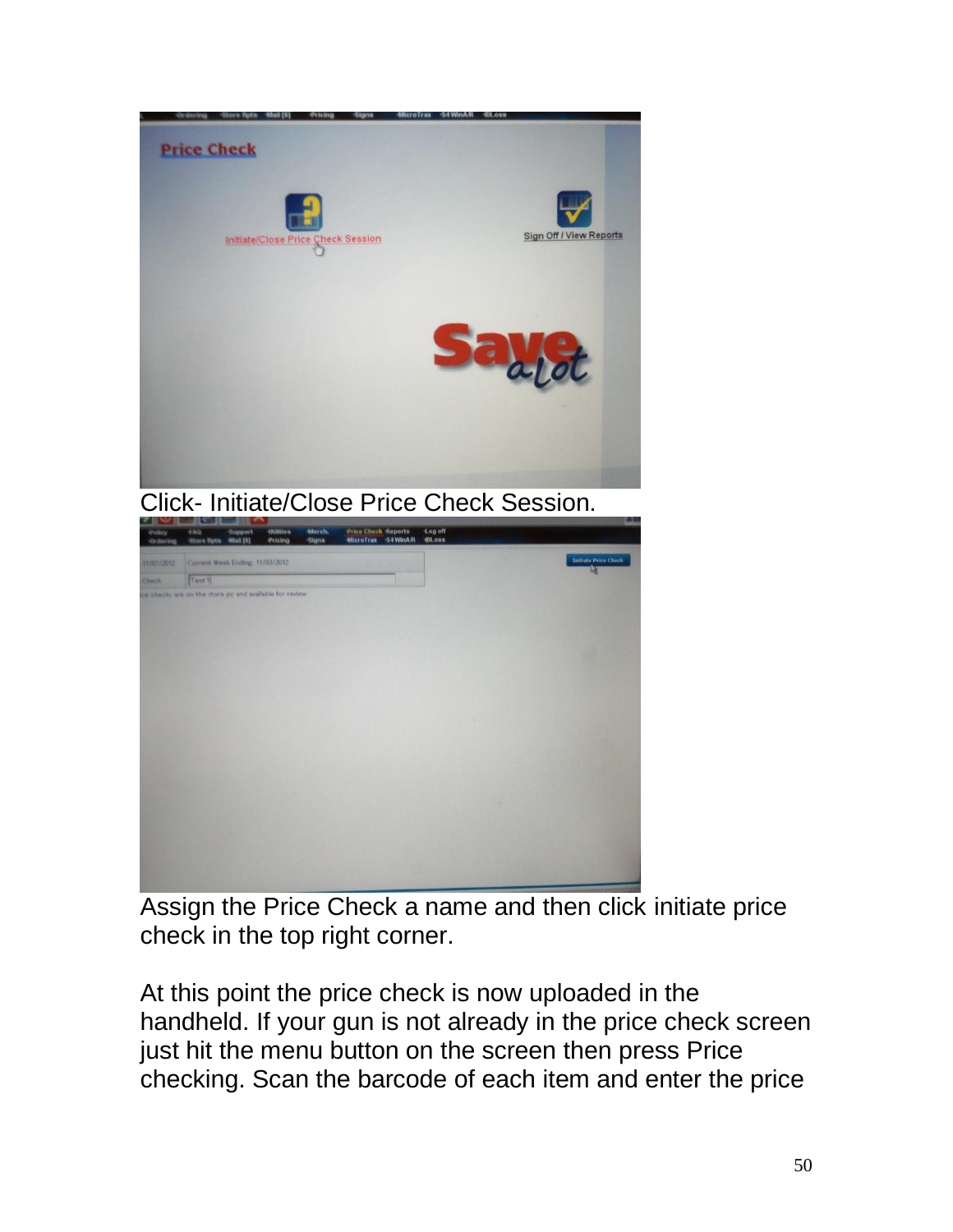listed on the sign or tag.(If the sign or tag is missing hit the button for which one is missing and the system will automatically print it at the SAL computer for you. Once you have scanned all items in your store return the gun to the cradle and follow these steps:



Enter your User ID and Password.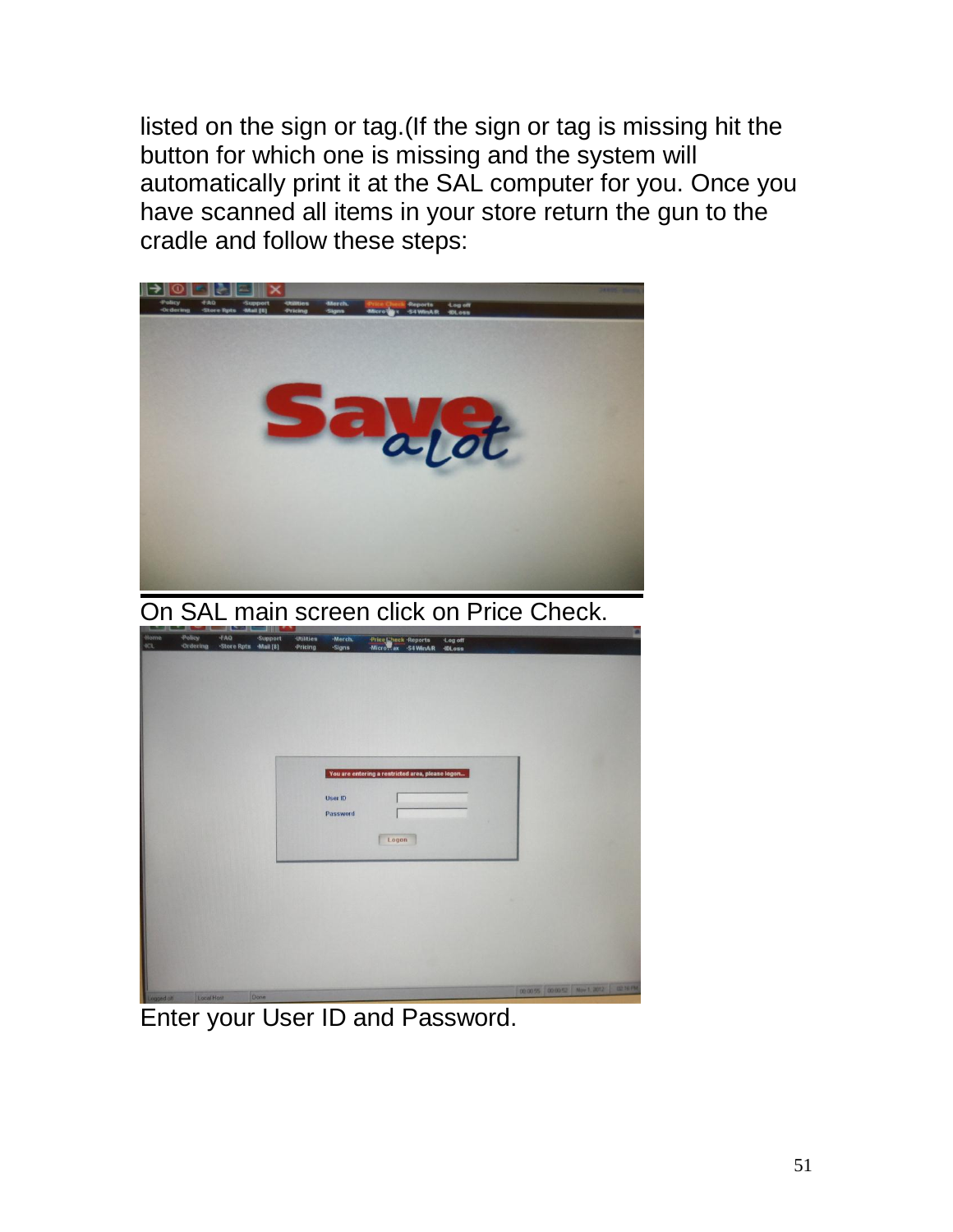

Click- Initiate/Close Price Check Session.



Click- Download Price Check- after clicking this you will return to the Price Check main screen.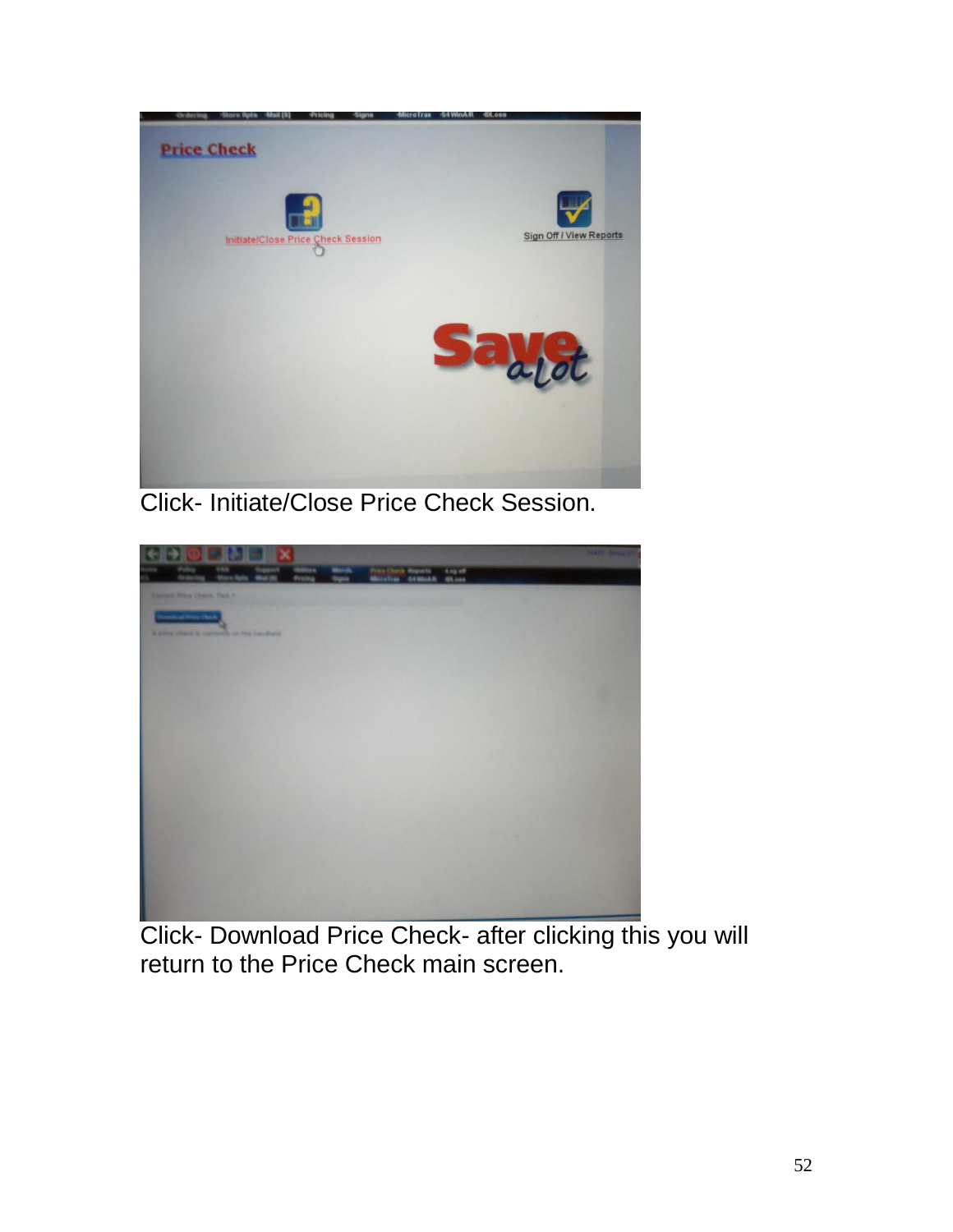



| ∾⊪<br>ויר                                               |                                      | х              |                             |                         |                                                  |                                                                                                                                                                                                                                                                   | 24495 - Burea |
|---------------------------------------------------------|--------------------------------------|----------------|-----------------------------|-------------------------|--------------------------------------------------|-------------------------------------------------------------------------------------------------------------------------------------------------------------------------------------------------------------------------------------------------------------------|---------------|
| Pelicy<br>-Ordering                                     | <b>TAQ</b><br>-Store Rots - Mail [8] | <b>Support</b> | <b>Utilities</b><br>Pricing | -Morch.<br><b>Signs</b> | <b>Price Check Reports</b><br>MicroTrax S4 WinAR | -Log off<br>-IDLoss                                                                                                                                                                                                                                               |               |
|                                                         |                                      |                |                             |                         |                                                  |                                                                                                                                                                                                                                                                   |               |
| Salact the week ending date you would like to work with |                                      |                |                             |                         | Continue<br>m                                    |                                                                                                                                                                                                                                                                   |               |
| <b>WeekEnding Date</b>                                  |                                      |                |                             |                         |                                                  | <b>Number Of Sessions</b>                                                                                                                                                                                                                                         |               |
| 6 31/03/2012                                            |                                      |                |                             |                         |                                                  | 3                                                                                                                                                                                                                                                                 |               |
| C 10/27/2012                                            |                                      |                |                             |                         |                                                  | $\circ$                                                                                                                                                                                                                                                           |               |
| C 10/20/2012                                            |                                      |                |                             |                         |                                                  | <b>Contract Contract</b>                                                                                                                                                                                                                                          |               |
| C 89/13/2012                                            |                                      |                |                             |                         |                                                  |                                                                                                                                                                                                                                                                   |               |
| C 10/06/2012                                            |                                      |                |                             |                         |                                                  |                                                                                                                                                                                                                                                                   |               |
| C 09/29/2012                                            |                                      |                |                             |                         |                                                  | 11                                                                                                                                                                                                                                                                |               |
| C 09/22/2012                                            |                                      |                |                             |                         |                                                  |                                                                                                                                                                                                                                                                   |               |
| C 09/15/2012                                            |                                      |                |                             |                         |                                                  |                                                                                                                                                                                                                                                                   |               |
| C 09/08/2012                                            |                                      |                |                             |                         |                                                  | <b>The County of the County</b><br>and the second company of the second company of the second company of the second company of the second company of the second company of the second company of the second company of the second company of the second company o |               |
| Contained                                               |                                      |                |                             |                         | Æ                                                |                                                                                                                                                                                                                                                                   |               |
| С вы 25/2012                                            |                                      |                |                             |                         |                                                  |                                                                                                                                                                                                                                                                   |               |
| C 06/18/2012                                            |                                      |                |                             |                         | 3                                                |                                                                                                                                                                                                                                                                   |               |
| C 06/11/2012                                            |                                      |                |                             |                         |                                                  |                                                                                                                                                                                                                                                                   |               |
| C 06/04/2012                                            |                                      |                |                             |                         |                                                  |                                                                                                                                                                                                                                                                   |               |
| C 07/26/2012                                            |                                      |                |                             |                         |                                                  | 30                                                                                                                                                                                                                                                                |               |
| C anzuranz                                              |                                      |                |                             |                         | в                                                |                                                                                                                                                                                                                                                                   |               |
| C 87/14/2912                                            |                                      |                |                             |                         | ž                                                | <b>AND RESIDENT</b>                                                                                                                                                                                                                                               |               |
| C 07/07/2012                                            |                                      |                |                             |                         | ٠                                                |                                                                                                                                                                                                                                                                   |               |
| Coursing                                                |                                      |                |                             |                         | 12                                               |                                                                                                                                                                                                                                                                   |               |

Select the Week Ending Date you are working with and then click Continue at the top of the page.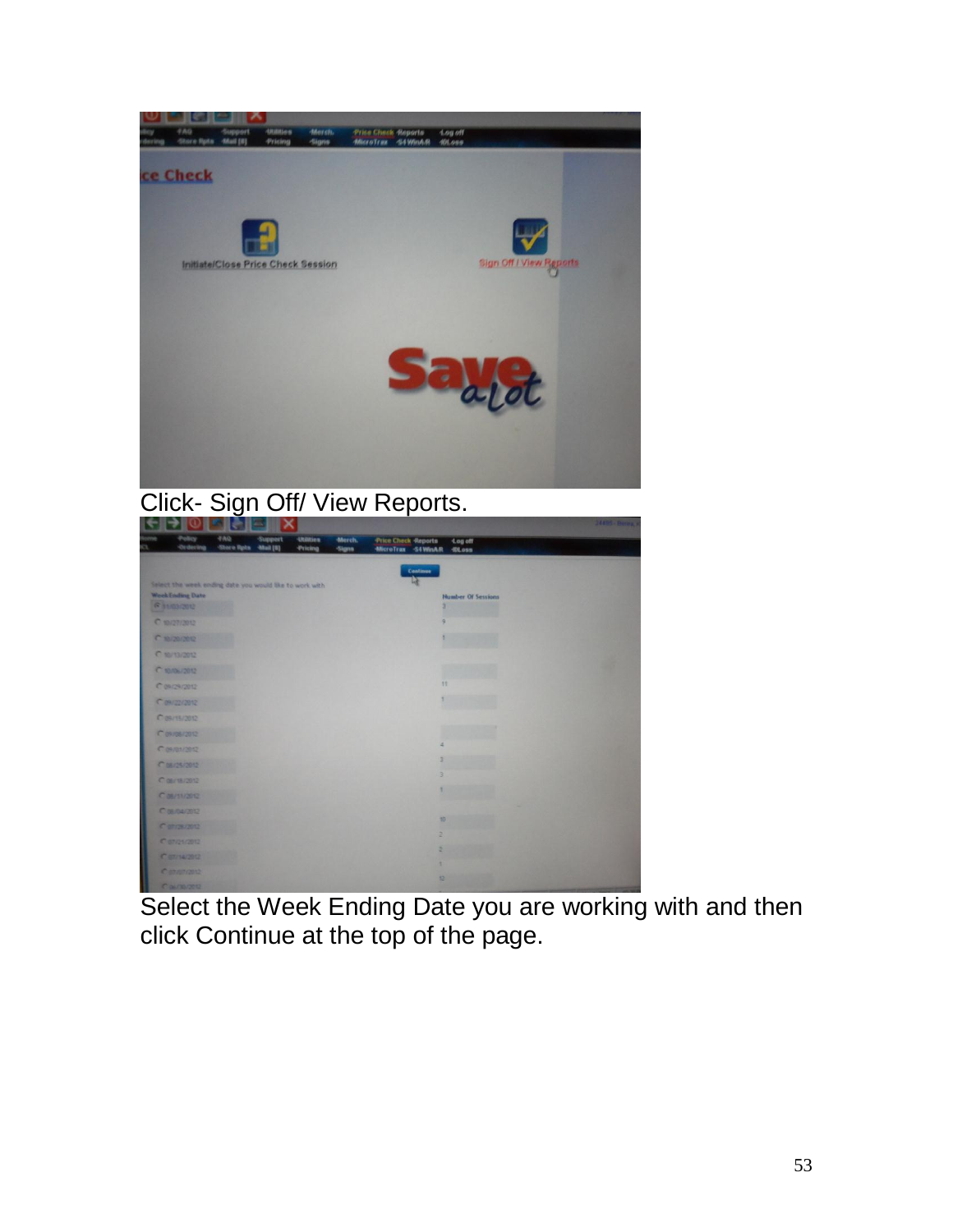| Œ<br>Policy           | ll at<br><b>FAQ</b><br>Support               | ⊪×<br>-Utilities<br>Merch. | Price Check Reports   | ·Log off      |             |                         | 24495 - Berna, KY         |
|-----------------------|----------------------------------------------|----------------------------|-----------------------|---------------|-------------|-------------------------|---------------------------|
| -Ordering             | Store Rotn Mail [8]                          | Pricing<br><b>Signs</b>    | -MicroTrax -S4 WinA/R | <b>IDLoss</b> |             |                         |                           |
|                       |                                              |                            |                       |               | <b>Back</b> | <b>View Entire File</b> | <b>View Discrepancies</b> |
| ek Ending: 10/20/2012 |                                              |                            |                       |               |             |                         | th a                      |
|                       | lect the session you would like to work with |                            |                       |               |             |                         |                           |
|                       | Price Check Name                             | User Assigned              | Date                  | Item          | Disc        | Sign Off Date           | Sign Off User             |
| 10202012              |                                              | danny                      | 2012-10-16            | 36            | 36          |                         |                           |
|                       |                                              |                            |                       |               |             |                         |                           |
|                       |                                              |                            |                       |               |             |                         |                           |
|                       |                                              |                            |                       |               |             |                         |                           |
|                       |                                              |                            |                       |               |             |                         |                           |
|                       |                                              |                            |                       |               |             |                         |                           |
|                       |                                              |                            |                       |               |             |                         |                           |
|                       |                                              |                            |                       |               |             |                         |                           |
|                       |                                              |                            |                       |               |             |                         |                           |
|                       |                                              |                            |                       |               |             |                         |                           |
|                       |                                              |                            |                       |               |             |                         |                           |
|                       |                                              |                            |                       |               |             |                         |                           |
|                       |                                              |                            |                       |               |             |                         |                           |
|                       |                                              |                            |                       |               |             |                         |                           |
|                       |                                              |                            |                       |               |             |                         |                           |
|                       |                                              |                            |                       |               |             |                         |                           |
|                       |                                              |                            |                       |               |             |                         |                           |
|                       |                                              |                            |                       |               |             |                         |                           |
|                       |                                              |                            |                       |               |             |                         |                           |
|                       |                                              |                            |                       |               |             |                         |                           |

Select the file you wish to view then on the top right corner click view discrepancies.

| <b>FAG</b><br>Policy<br><b>Store Rpts</b><br>Ordering | <b>Utilities</b><br><b>Support</b><br><b>Mail [8]</b><br><b>Pricing</b> | dderch.<br>-Signs | <b>Price Check Reports</b><br>MicroTrax S4 WinAR |    |               | Log off<br><b>IDLoss</b> |                    |                                                                    |      |         |       |
|-------------------------------------------------------|-------------------------------------------------------------------------|-------------------|--------------------------------------------------|----|---------------|--------------------------|--------------------|--------------------------------------------------------------------|------|---------|-------|
| Price Check Name: 10202012                            |                                                                         |                   |                                                  |    |               | Created: 2012-10-16      |                    | Sign Off                                                           | Back |         | Print |
| <b>Item Description</b>                               | Scan Date                                                               | <b>UPC</b>        | Item Code                                        |    |               |                          |                    | Dept Class Qty / Sign S Qty / POS S Qty / Corp S Sign Tag Comments |      |         |       |
| YEAST RAISED DONEITS.                                 | 2012-10-16                                                              | 00002056992002    | 31245                                            | 12 | 94            | <b>D1 EA</b>             | 2.99 EA            | 2.99 EA                                                            |      | $8$ $8$ |       |
| <b>ANGEL FOOD CALE</b>                                | 2012-10-16                                                              | 00002412601874    | 22290                                            | 12 | $^{64}$       | <b>B1 EA</b>             | 3.19 E4            | 3.19 EA                                                            | B.   | 119     |       |
| BANANA NUT SLKED LOAF CARE                            | 2012-10-16                                                              | 00002808145301    | 45607                                            | t2 | $\approx$     | 01E4                     | 2.99 EA            | 2.99E4                                                             | ø.   | ø       |       |
| <b>TRIPLE CHOCOLATE BUNDT CAKE</b>                    | 2012-10-16                                                              | 00004069764023    | 44563                                            | 12 | $^{\circ}$    | 01EA                     | 3.49 EA            | 3.49E4                                                             | a    | ø       |       |
| CAFE VALLEY BLUBRRY M/NLM/FN                          | 2012-10-16                                                              | 00004069771204    | 18415                                            | 12 | $Q_{\rm eff}$ | 01 EA                    | 2.29 EA            | 229EA                                                              | ×    | ×       |       |
| 1 SWART COOKE CHOC CHUNK                              | 2012-10-16                                                              | 00004736616214    | 71791                                            | 12 | 98            | 01 84                    | 2.79 EA            | 2.79 EA                                                            | a    | ۰       |       |
| ONE SWART CKE OATMEAL RAISN                           | 2012-10-16                                                              | 00004736616224    | 13815                                            | 12 | <b>Gd</b>     | <b>JO1 EA</b>            | 2.79E4             | 2.79 EA                                                            | B    | ø       |       |
| MILL TIGRAIN SANDWICH SLENDERS                        | 2012-10-16                                                              | 00005172100750    | 62686                                            | 12 | Rd            | <b>B1EA</b>              | 1.99 EA            | 1.99 E4                                                            | ø    | o       |       |
| DELIANO S CHEE GARLIC TOAST                           | 2012-18-16                                                              | 00035193320050    | 20850                                            | 遥  | 93            | <b>G1E4</b>              | 2.19.54            | 2.19 EA                                                            | e    | ۰       |       |
| <b>GARLIC TOAST</b>                                   | 2012-10-16                                                              | 00005193320110    | 20110                                            | 4  | 90            | 01 EA                    | 1.99 FA            | 1.99 EA                                                            | ٥    | а       |       |
| <b>BRN SERVE ROLLS 12 CT</b>                          | 2012-10-16                                                              | 00005193320210    | 20210                                            | 12 | 9,4           | 01 EA                    | 99 E&              | 99 E.A.                                                            | ۰    | ø       |       |
| COLLARD GREENS                                        | 2012-10-16                                                              | 00005193321170    | 21170                                            | 注  | 90            | 01 E4                    | 1.59 EA            | 1.59 EA                                                            | s    | ø       |       |
| <b>PEPPER STIR FRY</b>                                | 2012-10-16                                                              | 00005193321470    | 21470                                            | 4  | 93            | 01 EA                    | 1.99 EA            | 1.99 EA                                                            | o    | o       |       |
| <b>RECAN TWIRLS</b>                                   | 2012-10-16                                                              | 00005193321780    | 21780                                            | 12 | 94            | .01EA                    | 1.19 EA            | 1.19 EA                                                            |      | ø       |       |
| CHERRY PE GOLD LEAF                                   | 2012-10-16                                                              | 00005193323082    | 23082                                            | 12 | 9g            | A3.10.                   | 2/1.00 EA          | 2/1.00 E4                                                          |      | ×       |       |
| ENGLISH MUFFIN PLAIN                                  | 2012-18-16                                                              | 00005193323860    | 23862                                            | 12 | $rac{1}{2}$   | 0154                     | 1.19 EA            | 1.19 EA                                                            |      | ٠       |       |
| <b>STAINING VERDE BF BN BURRITO</b>                   | 2012-10-16                                                              | 00005193325600    | 25600                                            | A  | 90            | ATE                      | 27.88 EA           | 21.88 EA                                                           |      | ٠       |       |
| DET COLA RED FRIDGE 12PK                              | 2012-10-16                                                              | 00005193338700    | 38700                                            | ٠  | 68            | <b>D1EA</b>              | 2.69E4             | 2.69 EA                                                            |      | ۰       |       |
| SOUR CREAM CHIVE MASHD POT                            | 2012-10-16                                                              | 00005193396265    | 96265                                            | ×  | ×             | <b>01 EA</b>             | 1.29 EA            | 1.29 EA                                                            | ۰    | ۰       |       |
| MSPS 2PK PINK SNOWBALLS                               | 2012-10-16                                                              | 00007225001036    | 36291                                            | 12 | 94            | <b>91 EA</b>             | <b>85 E4</b>       | <b>SSEA</b>                                                        | ۰    | ٠<br>×  |       |
| <b>INSES VAR DONUT CLAMSHELL</b>                      | 2012-10-16                                                              | 00007225004293    | 62809                                            | 12 | $^{0.0}$      | 01EA                     | 2.29 EA            | 2.29 EA<br>499 EA                                                  | ٠    | ۰       |       |
| <b><i>VISTA POWDER ULTRA DET</i></b>                  | 2012-10-17                                                              | 00007261366505    | 16432                                            | 2  | 53            | 31 EA                    | 4.99 EA            | 1.89 EA                                                            | ٥    | ۰       |       |
| <b>OLD FASHION SOUR CREAM DONUT</b>                   | 2012-10-16                                                              | 0003526500527     | 45693                                            | 12 | 94.           | 0154                     | 1.89 EA<br>1.99 EA | 1,99 EA                                                            | a    |         |       |
| GUISEPPE 5 GARLIC BREAD                               | 2012-10-16                                                              | 00007684525021    | 18345                                            | 12 | 94            | <b>DTEA</b>              | 3.99 E.E.          | 2.99 EA                                                            | ۰    | ٠       |       |
| APPLE PE SIN BOX                                      | 2012-10-16                                                              | 000037731708710   | 12385                                            | 12 | 44            | A318.                    | 2.99 EA            | 2.99 EA                                                            | ٠    |         |       |
| <b>BAKERY FRESH &amp; PLINPICIN PIES</b>              | 2012-10-16                                                              | 00007731708724    | 13045                                            | 12 | 98            | 91E4                     |                    |                                                                    |      | ۰       |       |

Print this screen and be sure to fix all discrepancies, after the discrepancies have been fixed in the ICL then you return to this screen and click Sign Off in top right corner.